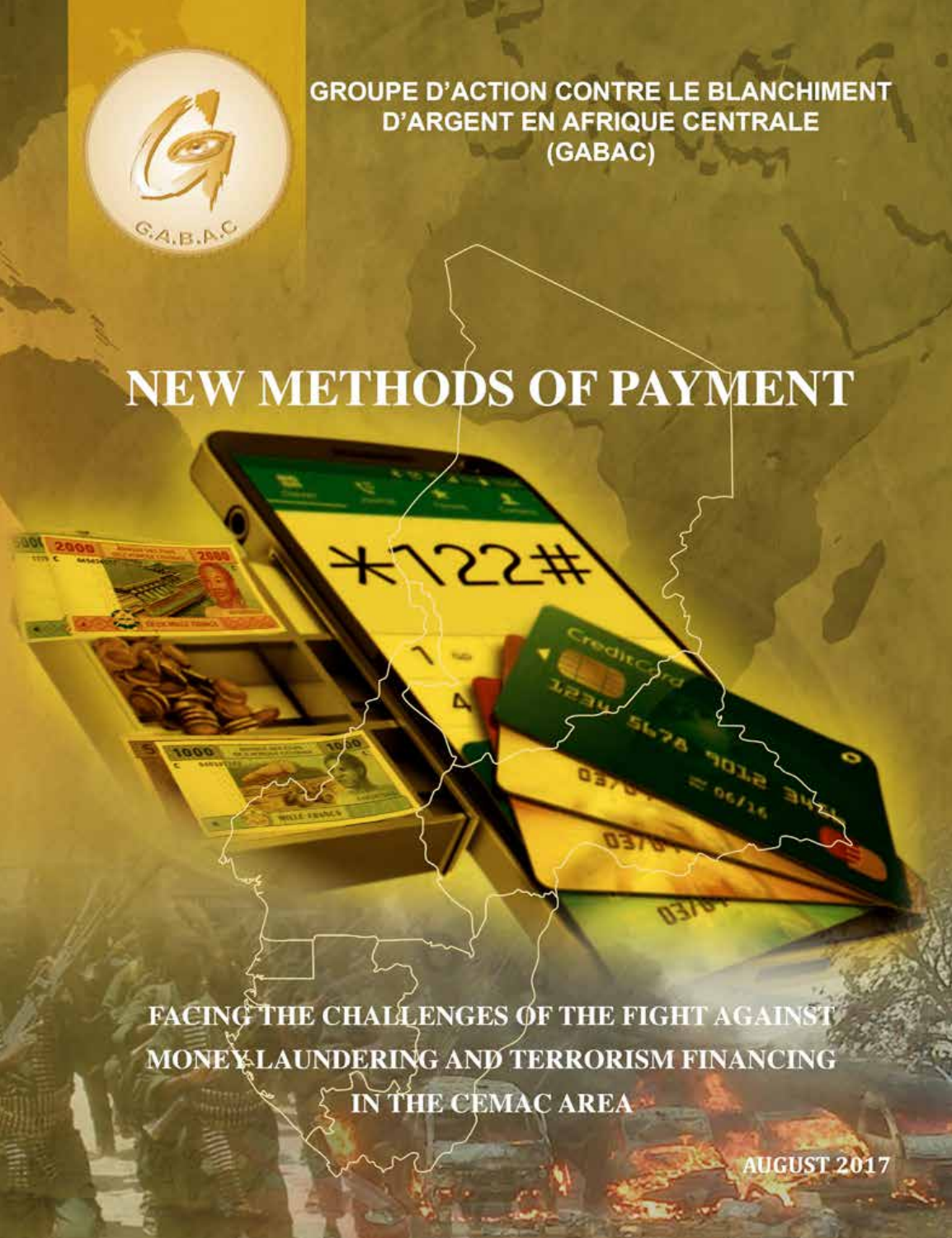

Immeuble de la BVM AC - place de l'Indépendance P.O. Box: 764 Libreville - Gabon - Tel.: +241 01 76 39 54 E-mail: secretariat@spgabac.org - www.spgabac.org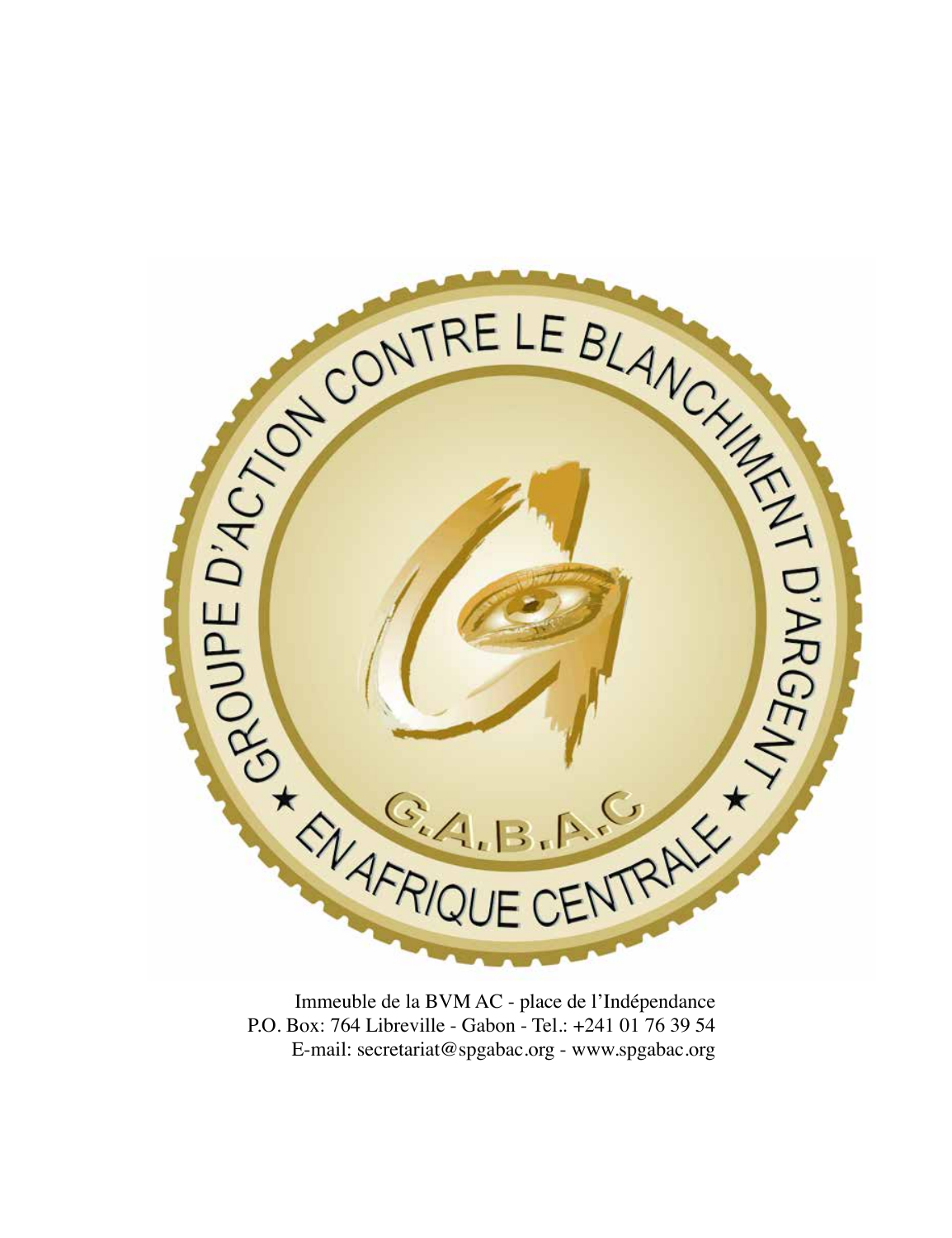

#### **GROUPE D'ACTION CONTRE LE BLANCHIMENT D'ARGENT EN AFRIQUE CENTRALE**

The Groupe d'Action contre le Blanchiment d'Argent en Afrique Centrale (GABAC the Task Force on Money Laundering in Central Africa) is a specialised body of the Central African Economic and Monetary Community (CEMAC) whose missions include:

- Combating money laundering and the proceeds of crime;
- **Implementing appropriate measures in a smooth and concerted fashion to support** these efforts within the CEMAC;
- Assessing the impact and effectiveness of the measures adopted;
- Assisting member states with their anti-money laundering policy;
- Working with existing African and international organisations.

GABAC has been an associate member of the Financial Action Task Force (FATF) since October 2015.

This document may not be reproduced or translated without express permission from GABAC.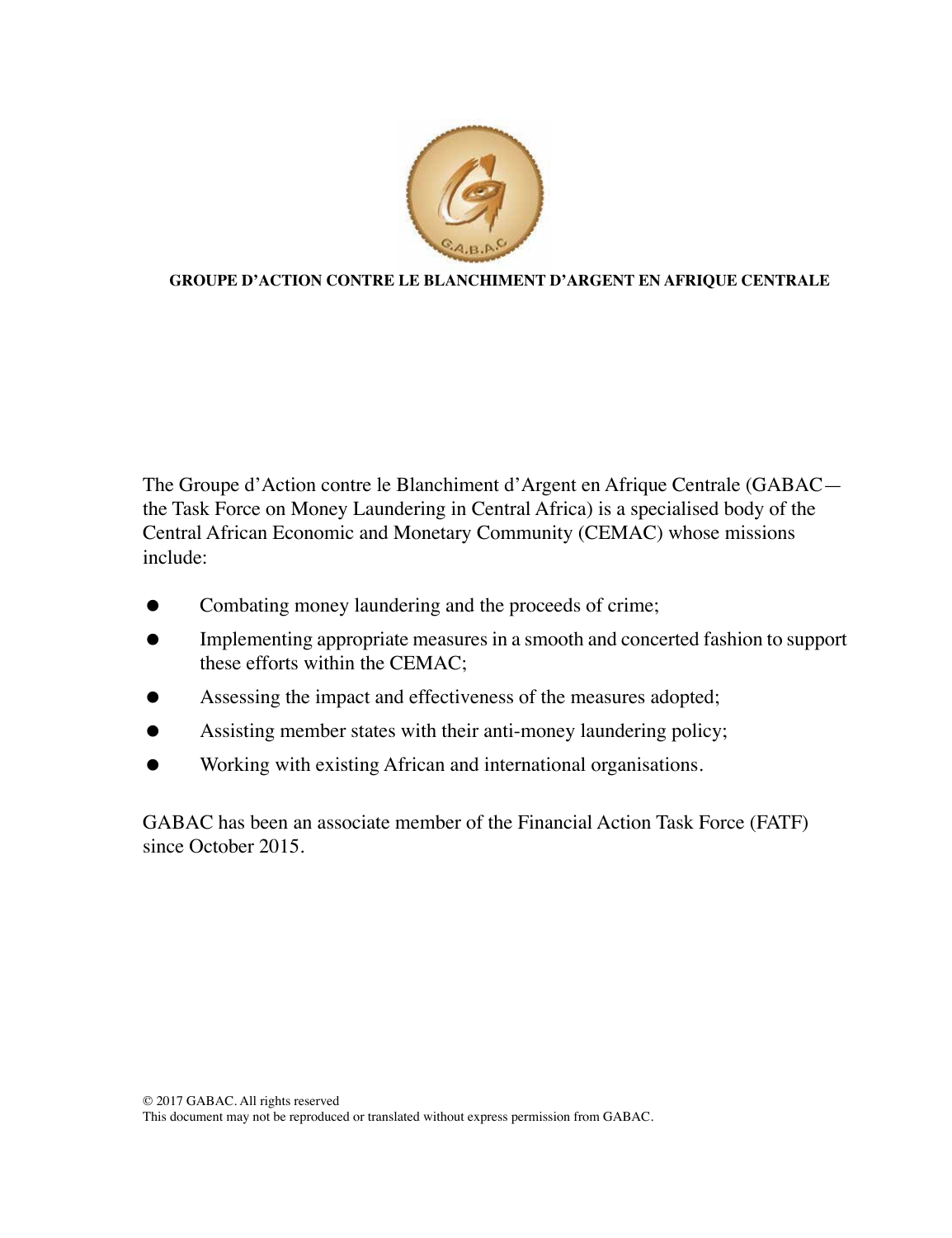### **Overview**

Within the CEMAC (Central African Economic and Monetary Community), banks, microfinance institutions (MFIs) and mobile telephone operators have, over the last decade, introduced technological and organisational innovations to increase financial inclusion among people who do not have access to financial products in the sub-region. One major advance in this area was the arrival of e-money, which has been made a reality with the use of new payment methods (NPMs) as payment instruments.

However, if the financial transactions they enable are not properly traced, the wide distribution of NPMs can facilitate transactions used in money laundering and terrorism financing.

This typologies exercise, which covers prepaid cards, payments made via mobile telephones (mobile money) and those made via websites, demonstrates that the volume of NPM transactions is undergoing sharp growth in the CE-MAC. This growth is more marked in certain member states than in others. In addition, the lack of traceability of payments made via NPMs, inappropriate regulatory and monitoring provisions, and the anonymous nature of the parties behind certain transactions are the main risk factors for money laundering and terrorism financing.

Two known cases of money laundering linked to the use of NPMs in the CE-MAC have been identified: one involved money laundering through pre-paid cards, and the other involved the use of mobile money.

As the Bank of Central African States does not have a system for monitoring transactions made via NPMs, the working group in charge of carrying out this study encountered significant difficulties in accessing the data it required, including information held by banks, mobile telephone operators, supervisory bodies and the authorities responsible for monitoring and combating money laundering and terrorism funding ■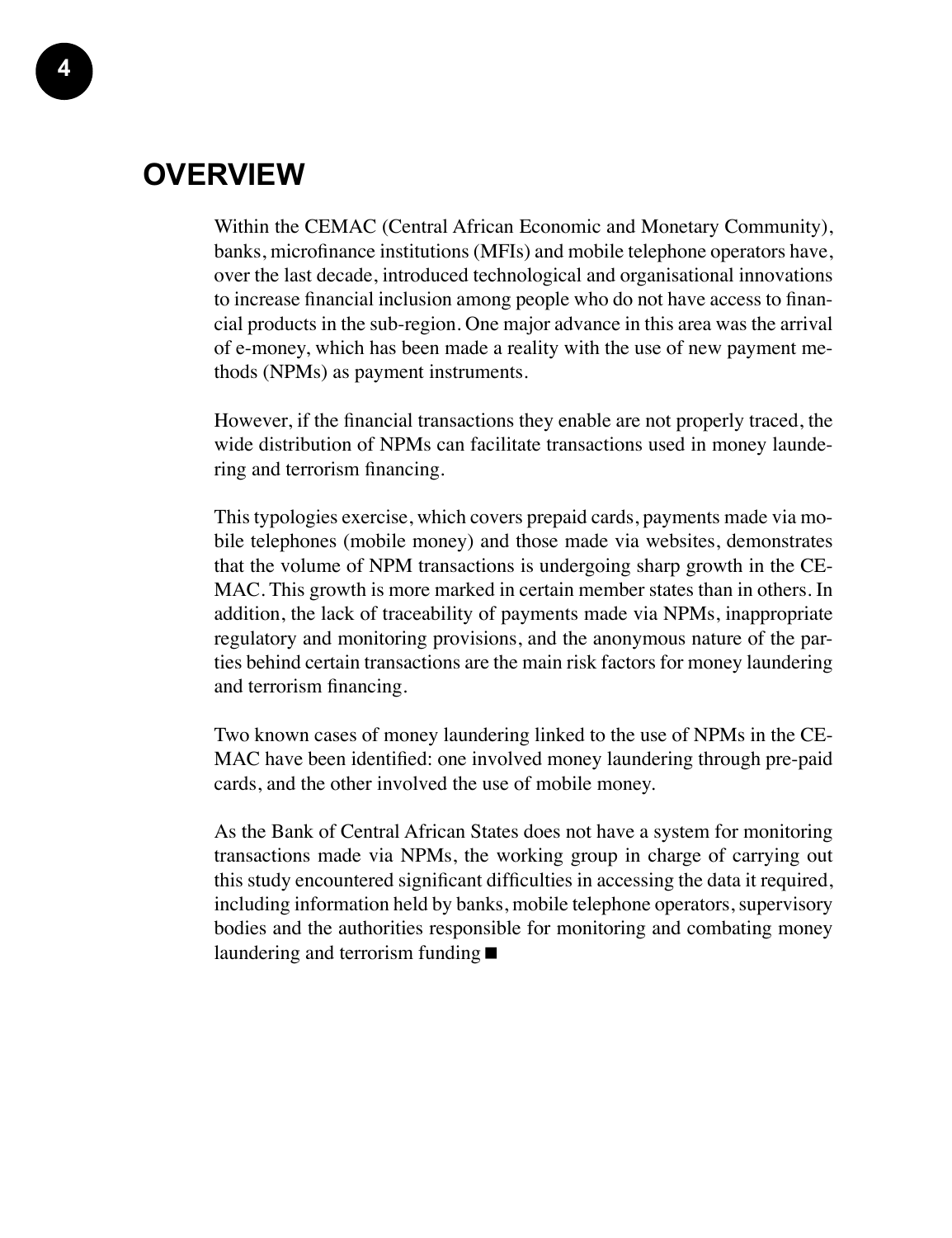## **CONTENTS**

| <b>Introduction</b> |                                                                                                                                                                                                                                      | 7         |
|---------------------|--------------------------------------------------------------------------------------------------------------------------------------------------------------------------------------------------------------------------------------|-----------|
| <b>Chapter I</b>    |                                                                                                                                                                                                                                      | 11        |
|                     | <b>Financial inclusion literature review</b> Manual Communication of the <i>II</i>                                                                                                                                                   |           |
|                     |                                                                                                                                                                                                                                      |           |
| <b>Chapter II</b>   | <u>e de la componentación de la componentación de la componentación de la componentación de la componentación de la componentación de la componentación de la componentación de la componentación de la componentación de la com</u> | 14        |
|                     |                                                                                                                                                                                                                                      |           |
| 2.1                 |                                                                                                                                                                                                                                      |           |
| 2.2                 |                                                                                                                                                                                                                                      |           |
| 2.3                 | Regulatory provisions regarding the combating of money laundering                                                                                                                                                                    |           |
| 2.4                 | The new payment method market in the CEMAC 18                                                                                                                                                                                        |           |
| 2.4.1               | Pre-paid cards 18                                                                                                                                                                                                                    |           |
|                     |                                                                                                                                                                                                                                      |           |
|                     |                                                                                                                                                                                                                                      |           |
| 2.4.2               | Mobile money https://www.archive.com/2010/01/2010 12:00:00 12:00:00 12:00:00 12:00:00 12:00:00 12:00:00 12:00:00 12:00:00 12:00:00 12:00:00 12:00:00 12:00:00 12:00:00 12:00:00 12:00:00 12:00:00 12:00:00 12:00:00 12:00:00 1       | 24        |
|                     |                                                                                                                                                                                                                                      |           |
|                     | 2.4.2.2 Demand for mobile money in the CEMAC                                                                                                                                                                                         | 27        |
|                     | 2.4.3 Online payments <b>example 2.4.3</b> Online payments                                                                                                                                                                           | 29        |
| <b>Chapter III</b>  | and the property of the control of the control of the control of the control of the control of the control of                                                                                                                        | 31        |
| the <b>CEMAC</b>    | Risks of money laundering and terrorism financing via new payment methods in<br><u> 1990 - Andrej Harrison, politik eta programa eta programa eta programa eta programa eta programa eta programa</u>                                | <b>31</b> |
| 3.1                 |                                                                                                                                                                                                                                      |           |
| 3.1.1               |                                                                                                                                                                                                                                      |           |
| 3.1.2               | Risks linked to the range of stakeholders and the speed of technological                                                                                                                                                             | 33        |
| 3.2                 |                                                                                                                                                                                                                                      |           |
| 3.2.1               | Banks' opacity has been also been also been also been also been also been also been also been also been also been also been also been also been also been also been also been also been also been also been also been also bee<br>35 |           |
| 3.2.2               | Cardholder anonymity 25                                                                                                                                                                                                              |           |
| 3.2.3               |                                                                                                                                                                                                                                      |           |
| 3.2.4               |                                                                                                                                                                                                                                      |           |
| 3.2.5               | Money laundering through the circumvention of automatic declaration thresholds _37                                                                                                                                                   |           |
| 3.2.6               |                                                                                                                                                                                                                                      | 38        |

#### **5**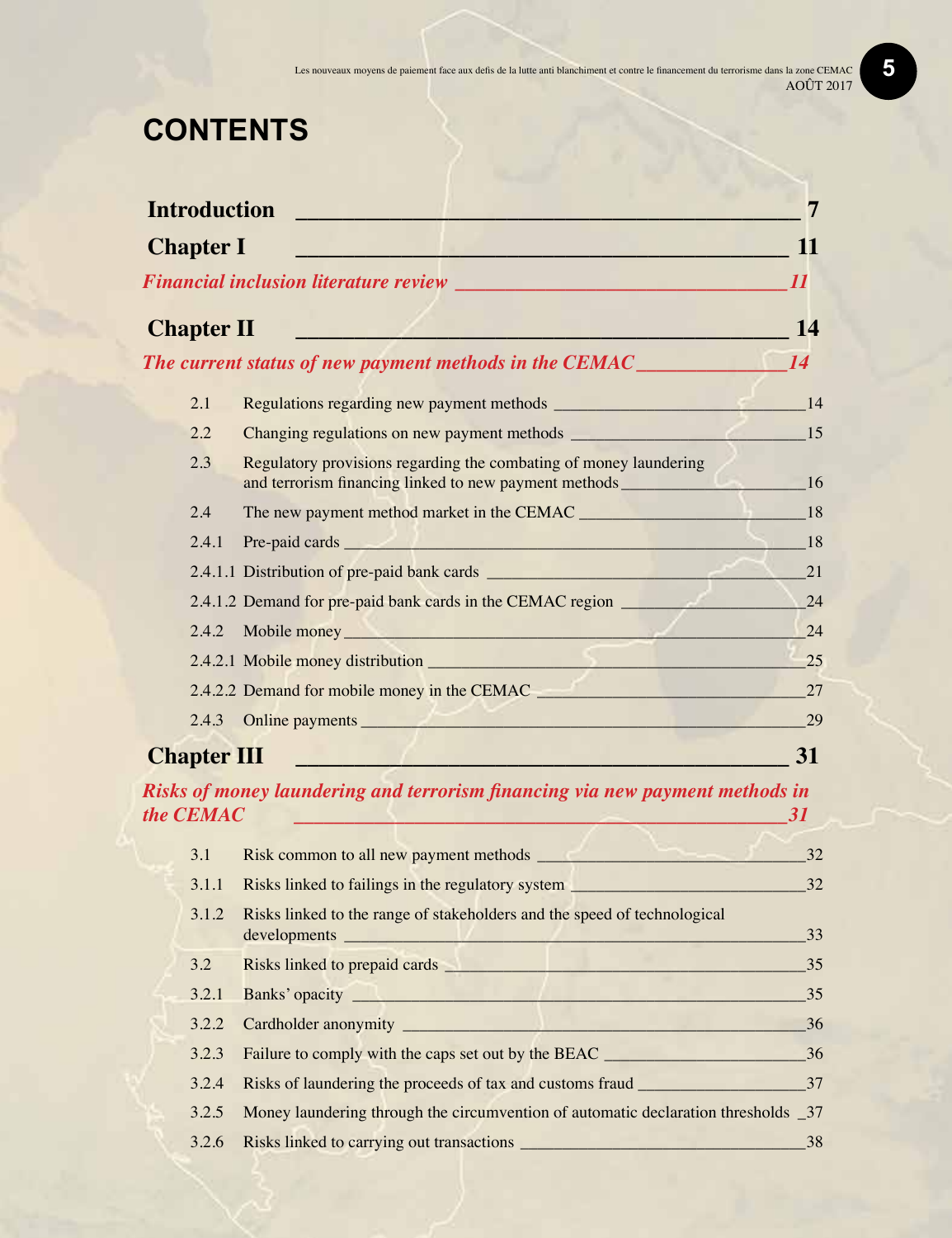| 3.2.7             | Laundering cybercrime proceeds and financing terrorism with cybercrime proceeds 39        |    |
|-------------------|-------------------------------------------------------------------------------------------|----|
| 3.3               | Risks linked to mobile money payments                                                     | 39 |
| 3.3.1             |                                                                                           | 40 |
|                   | 3.3.1.1 Risks linked to the authenticity of identity documents _________________          | 40 |
|                   | 3.3.1.2 Risks of money laundering and terrorism financing linked to customers             | 40 |
|                   | 3.3.2 Risks linked to carrying out transactions ________________________________          | 40 |
|                   | 3.3.2.1 Risks linked to retailers <b>Exercísies Seconds Exercísies Seconds Exercísies</b> | 40 |
|                   | 3.3.2.2 Risks linked to agents, intermediaries and retail partners                        | 41 |
|                   |                                                                                           | 41 |
|                   | 3.3.3.4 Risks of money laundering and terrorism financing circumvention via international |    |
|                   | transfers<br><u> 1944 - Andrea Barbara, martin a filial a</u>                             | 41 |
| <b>Chapter IV</b> |                                                                                           |    |

*Typologies of risks of money laundering and terrorism financing linked to new payment methods \_\_\_\_\_\_\_\_\_\_\_\_\_\_\_\_\_\_\_\_\_\_\_\_\_\_\_\_\_\_\_\_\_\_\_\_\_\_\_\_\_\_\_\_\_\_\_\_\_50*

| Cases of money laundering and terrorism financing via new payment methods in the |    |
|----------------------------------------------------------------------------------|----|
| <b>CEMAC</b>                                                                     | 50 |
| CASE 1: Pre-paid card computer fraud and money laundering _                      |    |
| CASE 2: Money laundering via mobile money                                        | 43 |
| CASE 3: Cybercrime, a global phenomenon_                                         | 44 |

### **Chapter V \_\_\_\_\_\_\_\_\_\_\_\_\_\_\_\_\_\_\_\_\_\_\_\_\_\_\_\_\_\_\_\_\_\_\_\_\_\_\_\_\_\_ 46**

*Recommendations to reduce the risks of money laundering and terrorism financing linked to new payment methods\_\_\_\_\_\_\_\_\_\_\_\_\_\_\_\_\_\_\_\_\_\_\_\_\_\_\_\_\_\_\_\_\_\_46*

| 5.1               | Improving the regulatory framework for the regulation and supervision<br>of NPM offerings | 46 |
|-------------------|-------------------------------------------------------------------------------------------|----|
| 5.2.              | Managing cybercriminal fraud risks                                                        | 48 |
| 5.3.              | Ensuring implementation of FATF Recommendation 15                                         | 49 |
| 5.4.              | Coordinating the activities of stakeholders involved in managing                          | 49 |
| 5.5.              | Building operational stakeholders' capacities                                             | 50 |
| <b>Conclusion</b> |                                                                                           | 51 |
|                   | <b>APPENDIX 1</b>                                                                         | 53 |
|                   | <b>APPENDIX 2</b>                                                                         | 54 |
|                   | <b>APPENDIX 3</b>                                                                         | 56 |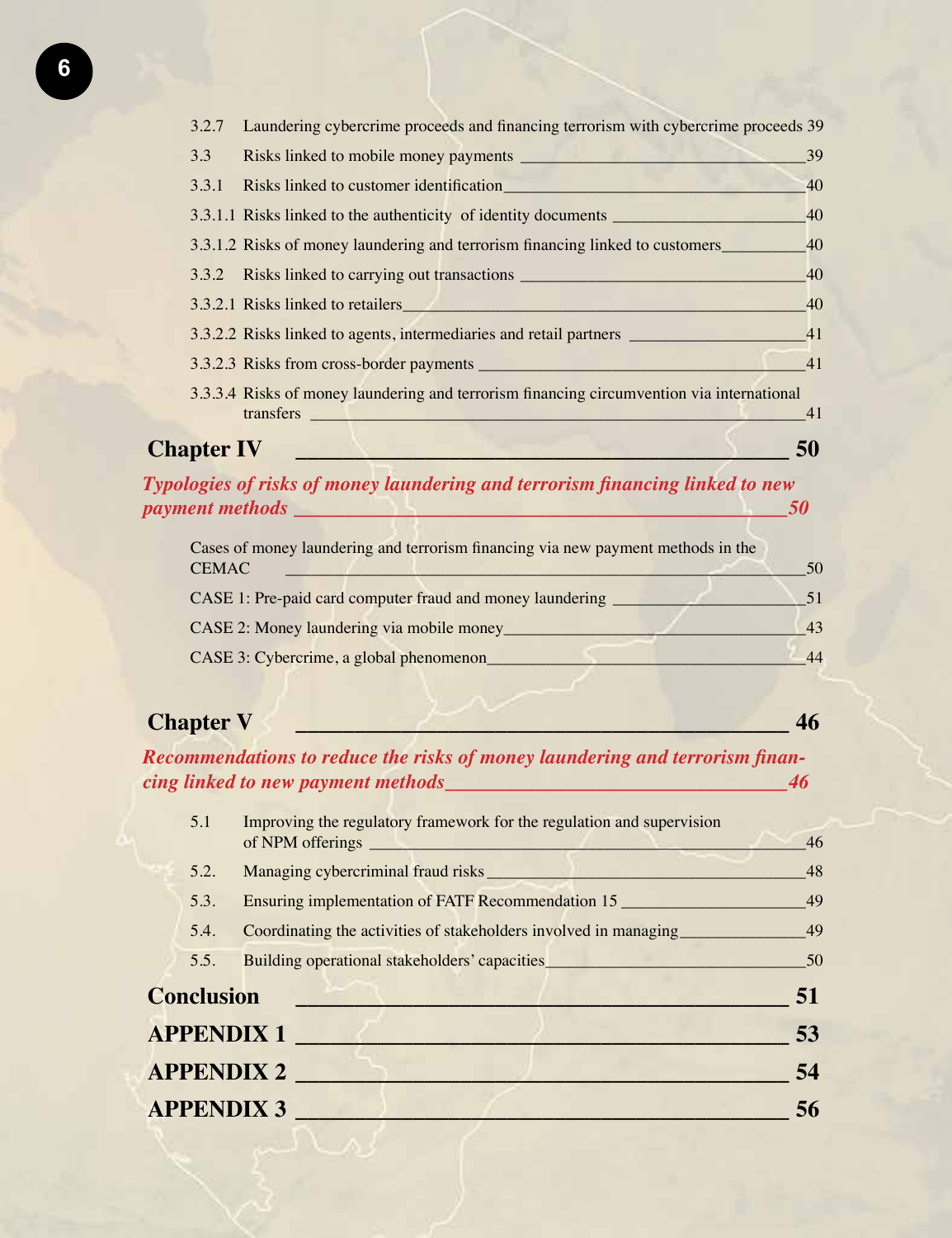### **Introduction**

Although a considerable number of financial transactions are made via informal financial systems, the rate of use of the banking system in the CEMAC area—an average of 11%—is an obstacle to the development of commercial transactions (Mayoukou, 2000, Lelart, 2002). The low proportion of the active population with access to banking services does not promote high levels of financial inclusion, a socially and politically sustainable economic growth factor in the long term (Levine, 2003, Adrianaivo and Kpodar, 2012, Babajide, 2015).

In other terms, in CEMAC countries, a significant proportion of the population—excluded from the financial system but economically active—lives outside the formal economy, particularly in suburban and rural areas, where there is a low density of bank branches. In addition, those citizens who do have access to the financial system do not always use the financial services that are available to them.

It is in this environment that banks, microfinance institutions (MFIs) and mobile telephone operators within the CEMAC have, over the last decade, introduced technological and organisational innovations to increase financial inclusion among people living in the sub-region. One major initiative in this area was the arrival of e-money, which has been made a reality with the use of new payment methods as payment instruments.

Regulation 01/11/CEMAC/UMAC/CM defines e-money as "monetary value stored in electronic form and purchased with funds of equal value; e-money may be used to make payments to people other than the issuer without involving bank accounts in the transaction". The e-money instruments covered in this study include pre-paid cards, internet payments, and payments made via a mobile telephone, known as 'mobile money'. These are generally grouped together under the name 'new payment methods' (NPMs).

Despite being relatively late to be adopted in the CEMAC in comparison to other African sub-regions<sup>1</sup>, these methods have experienced significant growth since their introduction, both in terms of the number of instruments issued as well as in terms of the volume of transactions carried out.

The adoption of national financial inclusion strategies, drafted by several

<sup>1</sup> Kenya is often given as an example. This East African country has experienced some of the most significant development in mobile money in Africa.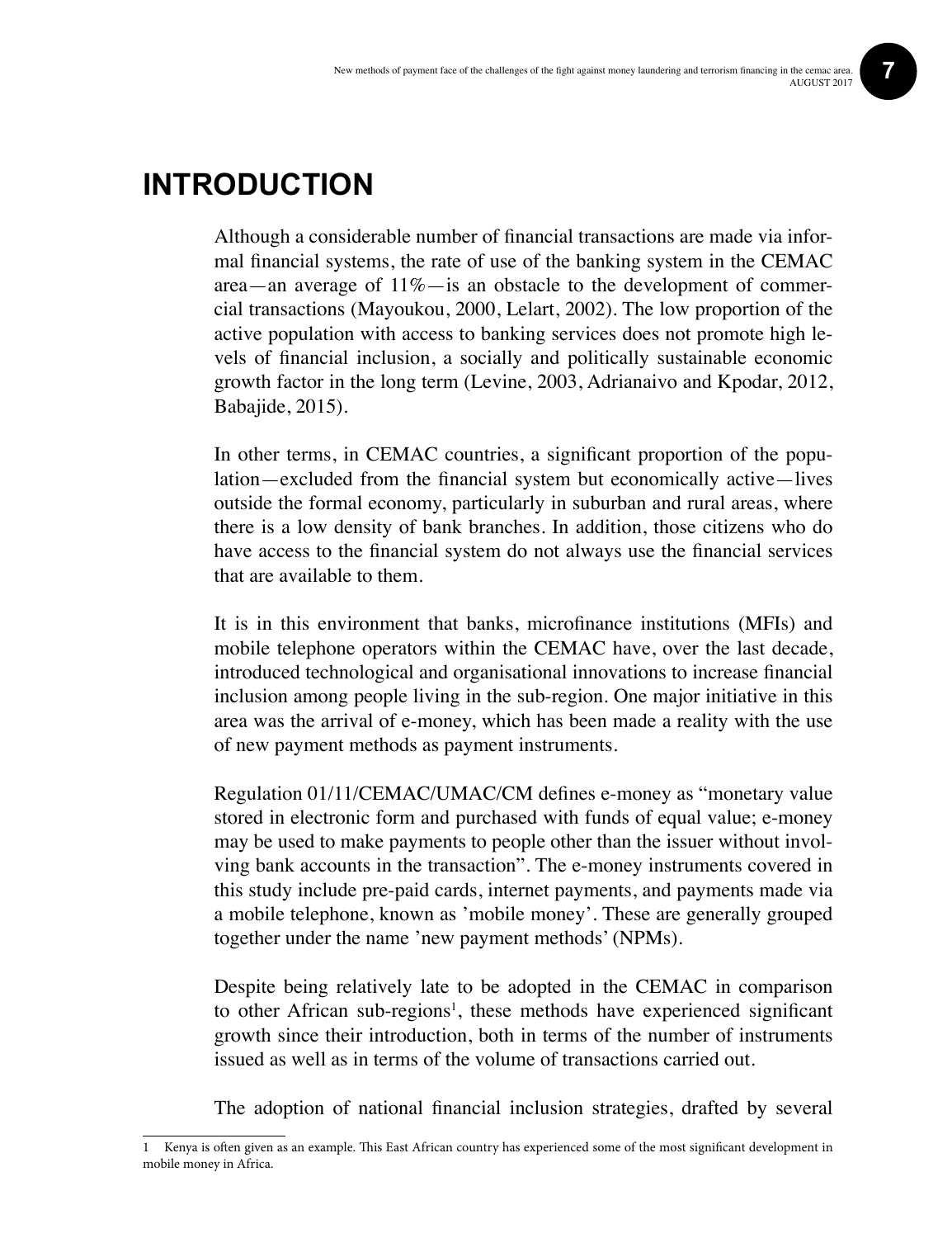CEMAC member states, as well as the adoption and implementation of regulatory texts promoting the development of the supply of and demand for NPMs are encouraging the spread of these financial instruments within the CEMAC. However, it has become clear that inadequate regulatory controls on financial transactions made via NPMs may facilitate money laundering and terrorism financing. These two phenomena are a threat to national financial stability and economic prosperity (Lawack, 2013), in that they can compromise the integrity of the financial system and distort the allocation of financial resources, including by misdirecting investments in the economy thereby creating insecurity, for which some countries in the sub-region pay a heavy price. It therefore seems essential to provide a better framework for NPMs and monitor their use to reduce the risks of money laundering and terrorism financing in a context of worrying levels of instability.

Money laundering is defined in article 1 of Regulation 01/CEMAC/UMAC/ CM on the prevention and suppression of money laundering and of the financing of terrorism in Central Africa as follows: *"a) converting or transferring property originating from criminal activity in the sense of the relevant legal texts of the member state or in the sense of this Regulation, with the aim of concealing or disguising the illegal origin of said property or of helping any person involved in this activity to escape the legal consequences of these acts;…2 ".* Open to a wide customer base, new payment methods could be used as a financial instrument to assist criminals and those guilty of money laundering and terrorism financing.

As with money laundering, terrorism financing is defined in the same Regulation as *"the act by any person, by any means whatsoever, directly or indirectly, illegally or deliberately, of providing or collecting funds with the intention of having them used, or knowing they will be used, in whole or in part: a) with a view to commissioning a terrorist act as defined by any relevant international treaty duly ratified by the member state;"*. In light of this clarification, NPMs could constitute a means of storing, transporting, transferring or making payments using funds intended for terrorist activities. The context in CEMAC member states, in particular Cameroon, the CAR and Chad, in which insurrectionist and terrorist movements such as Boko Haram, Seleka and Anti Balaka operate, certainly requires effective monitoring of the use of NPMs.

#### **OBJECTIVES**

Among other aims, and in accordance with its terms of reference, the objective of this typologies exercise is to report on developments in NPMs

<sup>2</sup> Regulation 01/CEMAC/UMAC/CM on the prevention and suppression of money laundering and of the financing of terrorism and proliferation in Central Africa of 16 April 2016, article 8a)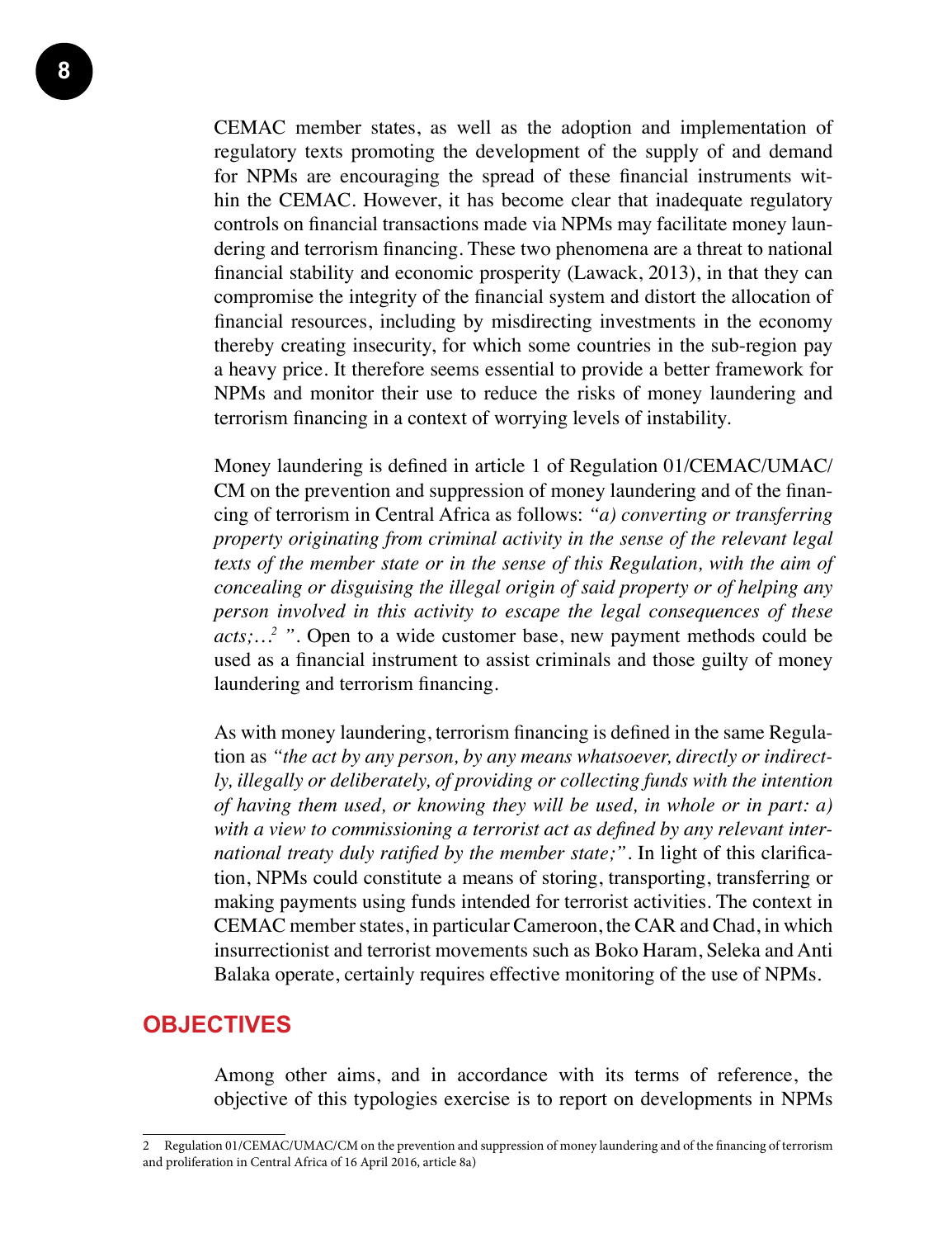in the sub-region and to produce a comparative analysis of a range of regulatory approaches that could be used to regulate and monitor the phenomenon of NPMs that maintain a balance between the need to promote financial inclusion, on the one hand and, fight against money laundering and terrorism financing. It also aims to identify the specific risks and vulnerabilities inherent to the following NPMs: pre-paid debit cards, online payment systems (including virtual money) and mobile telephone payment services. Finally, based on case studies located where possible in the sub-region, this report aims to draw up procedures and to identify trends in the misuse of NPMs for money laundering and terrorism financing purposes in Central Africa.

#### **Methodology**

In light of previous developments, following a workshop seminar on the theme, the Groupe d'Action contre le Blanchiment d'Argent en Afrique Centrale (GABAC) formed a working group which was tasked with carrying out a typologies exercise covering five of the six CEMAC member states<sup>3</sup>, which was designed to detect and contain the inherent vulnerabilities to money laundering and terrorism financing that arise from the use of NPMs.

This group was formed of 40 members from national authorities responsible for regulating and monitoring the financial sector, those responsible for criminal proceedings and criminal police investigations (Finance, Justice and Security), credit institutions, mobile telephone companies offering NPMs in countries in the sub-region, financial intelligence units, and regional authorities responsible for monitoring and regulating the financial system in Central Africa (the Bank of Central African States [BEAC] and the Central African Banking Commission [COBAC]).

Information was collected from sub-regional regulation and monitoring bodies, financial intelligence units, national financial sector monitoring and regulatory bodies, prosecution authorities, credit institutions and mobile telephone operators.

The working group produced questionnaires, which were then sent to the administrative bodies and entities mentioned above. Information from the surveys revealed that three (3) questionnaires were filled in respectively by officials of authorities responsible for monitoring and combating money laundering and by regulatory and monitoring authorities. In addition, ten (10) questionnaires were filled out by banking and mobile telephone company employees. The questionnaire data was supplemented by semi-directive interviews with financial system stakeholders. Thirteen (13) interviews with

<sup>3</sup> Equatorial Guinea did not contribute to the work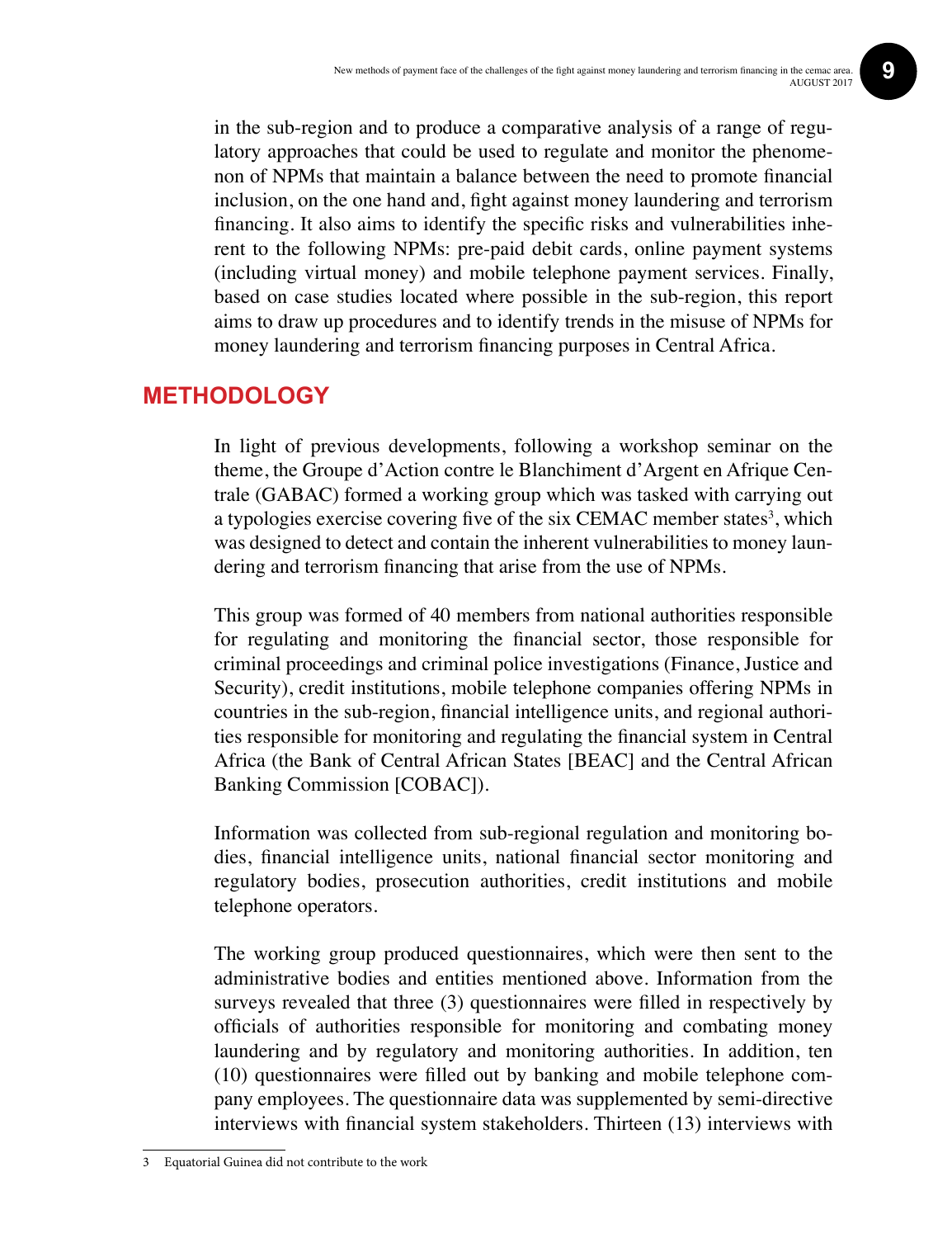regulation and monitoring agencies were carried out, along with eleven (11) others with banking and mobile telephone company employees. After this information was processed, the proposals of this report were formulated.

This report comprises five chapters: the first is a brief literature review regarding NPMs; the second reports on the current status of NPMs in the CEMAC; the third maps the risks linked to NPMs; the fourth features case studies of typologies; and the fifth and final chapter sets out recommendations.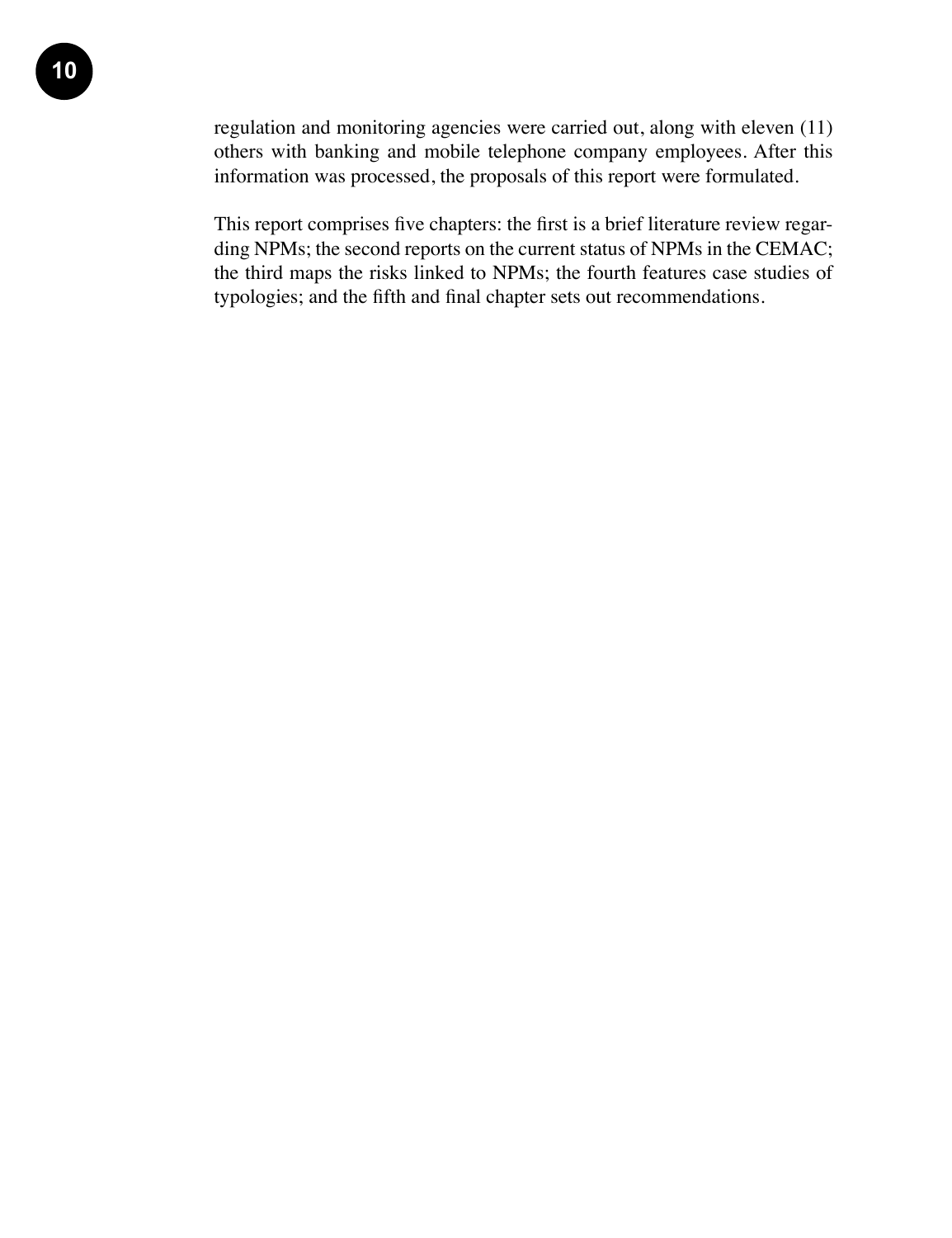### **Chapter I**

#### *Financial inclusion literature review*

Over a billion people live on less than 500 CFA<sup>4</sup> francs per day, and over three billion live on less than 1000 CFA francs. A total of 825 million people around the world, 200 million of whom are children, suffer from hunger, mainly in countries of the global south (Attali, 2006). Most of these people live outside traditional financial systems. However, financial inclusion can be a solution to these individuals' financial problems, and a way to improve their living conditions (Mosley and Hulme, 1996, Helms, 2006).

Microfinance has long been presented as the main way of combating poverty and of ensuring the financial inclusion of excluded people in under-developed countries. By accessing microfinance services, particularly microcredit, the beneficiaries—the vast majority of whom are poor—can carry out income-generating activities (Armandariz de Aghion and Morduch, 2005, Lelart, 2005). With the resulting income, they can meet their basic requirements, such as clothing, food, healthcare, children's education fees, and more.

However, access barriers to microfinance for poor people, which stem from some MFIs' quest for a profit, calls into question the way these institutions target poor people (CGAP, 2001). These barriers also limit the ways in which microfinance can help the world's poorest people and bring about financial inclusion for those who are poverty-stricken (Helms, 2006). As it is primarily commercial, microfinance in Central Africa presents a number of limitations in its contribution to financial inclusion for all citizens (Servet and Fall, 2010).

According to a study by the  $\text{GSMA}^5$ , the organisation believes that "in many developing countries, mobile operators have been more successful reaching unbanked consumers than banks. Mobile money services are a unique opportunity to move customers who have a mobile telephone but not a bank account from a cash payment system to a formal financial system, which then gives them access to a range of financial services.

"Studies undertaken in several countries, including Brazil, South Africa, Kenya, Malaysia and the Philippines, indicate that their lower cost is one of the most significant factors driving the adoption of new mobile money services. Speed of delivery and convenience are also important, as are the

<sup>4</sup> One euro = 655.96 CFA francs

<sup>5</sup> Mobile Money for the Unbanked (Maria Solin, Andrew Zerzan, 2009)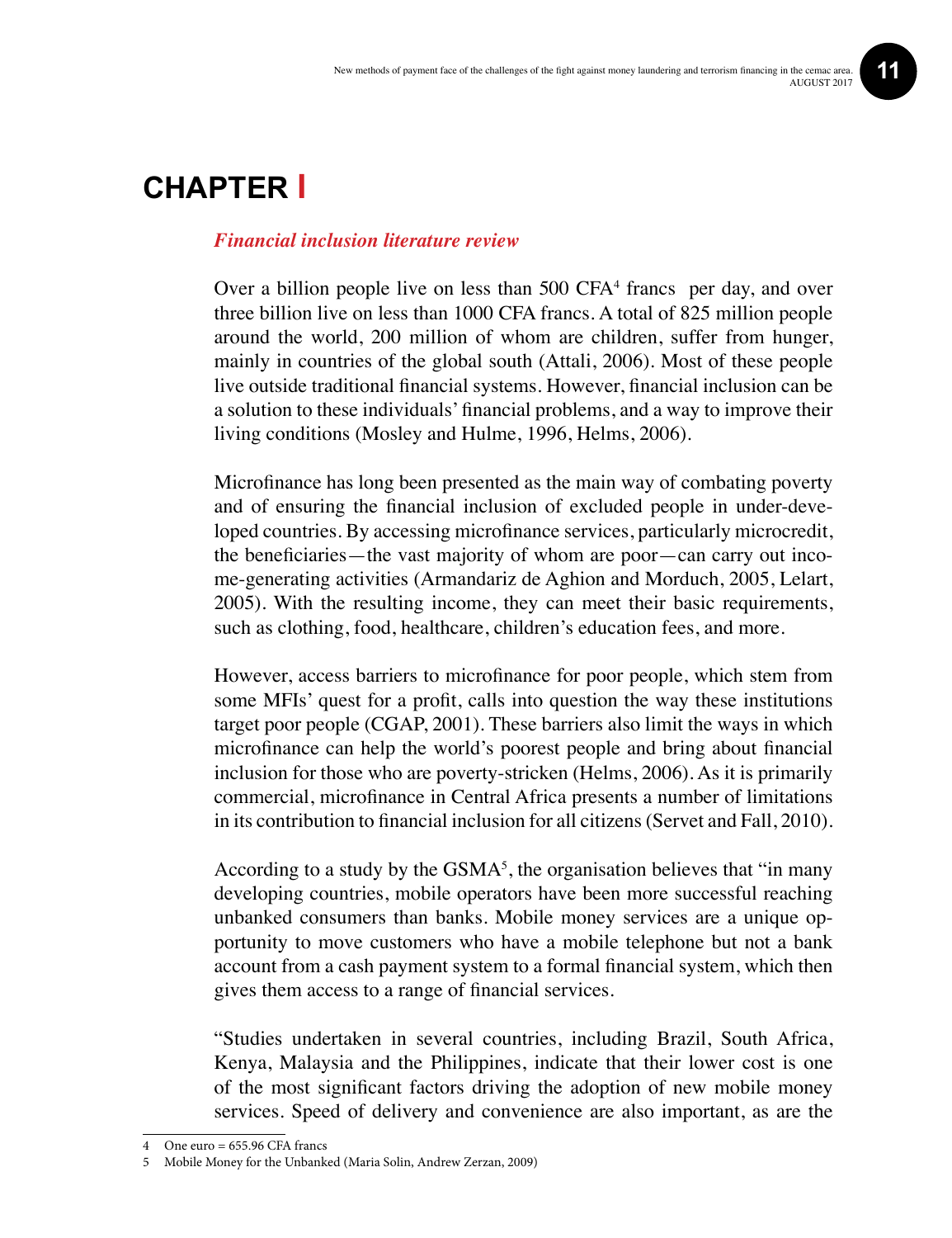**12**

perceived safety of the money from loss and the security of the transactions. "Research shows that mobile money brings unbanked customers operating in a cash economy into the formal sector. Once they have developed trust in mobile money services, they start demanding traditional financial services, such as savings accounts (i.e. customers who are previously unbanked start to ask for savings after they have become sophisticated users of mobile money and can be handed over to banks and traditional banking services). Mobile money therefore has the important function of bringing unbanked customers into the formal financial system. On a mass scale, this will result in formalising the financial system and lowering overall ML/TF risk."

Since becoming available, mobile money and other NPMs have facilitated access to financial services for people who are located on the margins of traditional financial systems (Klein and Mayer, 2011, Donovan, 2012, Lal and Sachdev, 2015). Using these new instruments, billions of people worldwide carry out financial transactions (Chatain et al, 2008). Due in part to the dynamic nature of microfinance, the bank account ownership rate is around 20% (higher than the CEMAC average) in Cameroon. Regarding mobile phone use, also in Cameroon, the penetration rate increased from 9.8% in 2004 to 71% in 2014, with 18.6 million people holding subscriptions in total and a potential market of almost 15 million for mobile money<sup>6</sup>. In Gabon, the number of subscribers had risen to almost three million in 20147 , while the figure in the Republic of the Congo stood at  $4.59$  million in  $2015<sup>8</sup>$ . In Chad, the mobile telephone penetration rate grew from 0.07% in 2000 to 39.75% in 2014. In these countries, NPMs, and in particular mobile money, promote easy access to financial services for a wide segment of the population who do not have a bank account.

However, it should be recognised that the use of NPMs exposes the financial system to significant risks of money laundering and terrorism financing. These risks are heavily dependent on several factors that determine the nature of their occurrence (Di Castri, 2013). One of the major factors behind these risks is technological failures, leading organisations to implement automated processes. As a result, these processes are not effective at containing the risks mentioned above, as the phenomena being studied are very complex and extremely changeable. The use of these means of mobilising e-money, which is not always linked to a financial institution and which can quickly be moved from one party to another makes it difficult to know the identities of the range of people involved (Demetis, 2010, p. 9). False user identities and the fragmented nature and speed of the transactions, which can be made anywhere

<sup>6</sup> These statistics are taken from Investir au Cameroun no. 38, published in June 2015. Several articles in this issue cover the use of mobile money in the country.

<sup>7</sup> http://www.lenouveaugabon.com/telecom/1006-9149-gabon-1-million-d-internautes-3-millions-d-abonnes-au-mobile

<sup>8</sup> http://www.afrique-it.com/web-tech/analyse-comparative-de-la-telephonie-mobile-au-congo-brazzaville-arpce/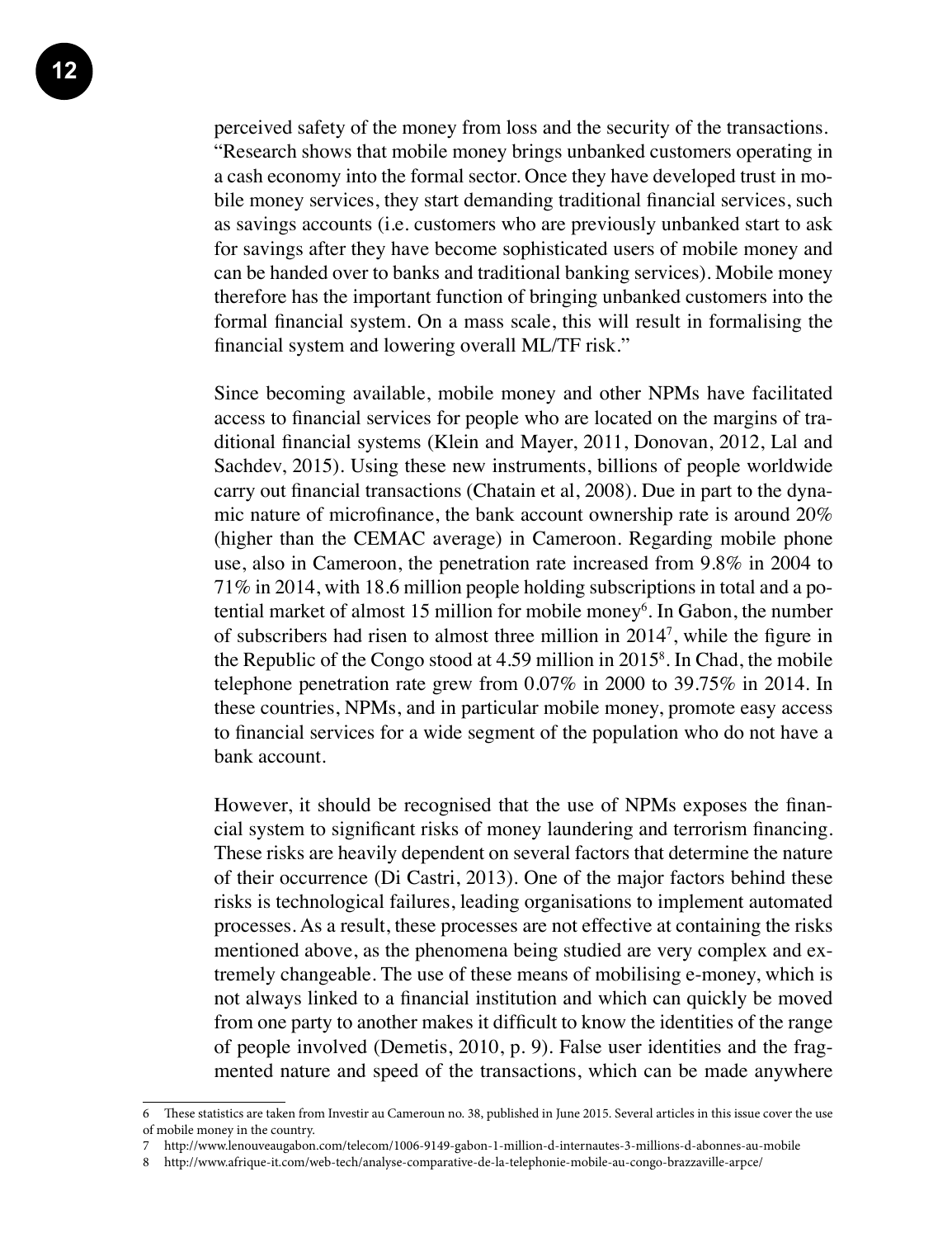at any time, are also factors that give rise to these risks (Chatain et al, 2008).

The combination of these risk factors in a range of contexts has resulted in a number of typologies of money laundering and terrorism financing. A study of the French context<sup>9</sup> highlighted several cases of money laundering using NPMs. These cases involved (1) the illegal conduct of banking business via a virtual currency that is not legal tender (bitcoin), (2) the complexity of detecting the origin of funds and the distribution of pre-paid cards by a non-transparent actor, and (3) the use of pre-paid cards in a fraud scheme.

In addition, a study of the Korean context focusing exclusively on mobile money led to the identification of money laundering case studies. One such case involved cyber-gambling. A person used a false identity to participate in illegal gambling online. This person used foreign employees and accomplices to deposit profits from gambling in Korean banks. Another case was linked to cross-border money transfers, in which another person, who also used false identities, opened several bank accounts. These accounts were then used to receive significant amounts of money over a short period of time. Funds were sent by several people with false identities, and were then used to make transactions in the form of mobile money. A final case involved fraud via an investment fund, which was created for fraudulent purposes. Investors were attracted by the promise of a high return on investment, and sent considerable amounts of money to the investment fund via mobile money (Chatain et al, 2008, p. 15).

Studies carried out in Europe and Asia demonstrate that the types of money laundering and terrorism financing depend on the area where transactions are carried out. This potential approach to the phenomenon therefore requires special analysis of the situation in the CEMAC to better determine the form that money laundering and terrorism via NPMs may take in the area.

<sup>9</sup> TRACFIN, Monnaies électronique, monnaies virtuelles et nouveaux risques [Electronic currencies, virtual currencies and new risks]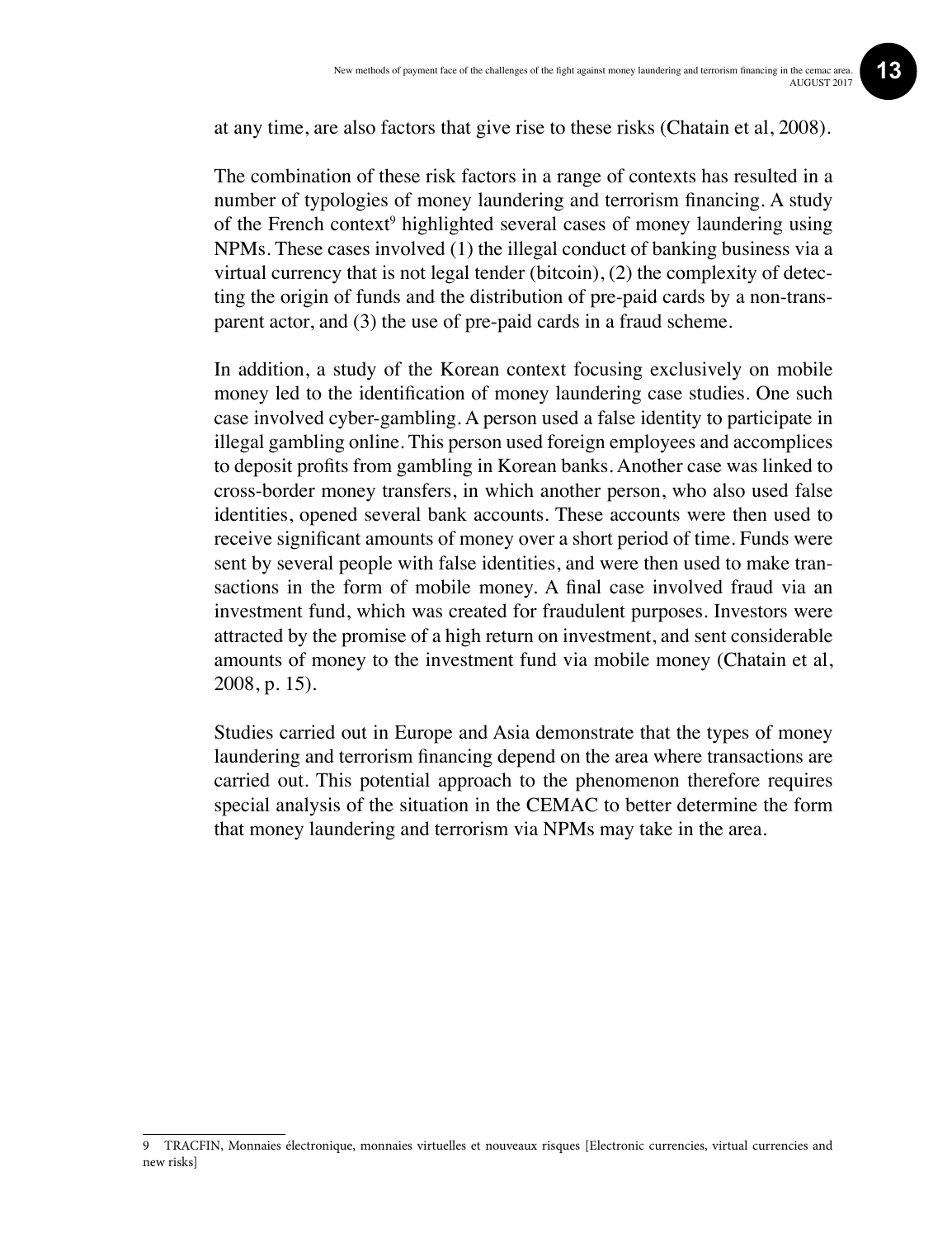### **Chapter II**

#### *The current status of new payment methods in the CEMAC*

Before considering the phenomena of money laundering and terrorism financing linked to NPMs in the CEMAC, it appears necessary to conduct a review of the way they are issued and distributed in the sub-region in order to be aware of the parties involved, the people who make use of NPMs, the type of financial transactions they enable and the regulatory system and monitoring system that applies to these payment methods.

#### **2.1 Regulations regarding new payment methods**

The regulatory system governing NPMs in the CEMAC is part of the process to modernise the payment systems and methods put in place by the Bank of Central African States (BEAC) in 1999 with the aim of modernising these systems and limiting the use of cash in the sub-region. As part of this project, a regulatory framework was created in the form of the following regulations and instructions:

- Regulation N°01/CEMAC/UMAC/UM of 11 april 2016 on the prevantion and the suppression of money laundering and terrorism financing and proliferation in Central Africa,
- Regulation 02/03/CEMAC/UMAC/CM of 04 April 2003 on payment methods and systems;
- COBAC regulation R-2005/01 on diligence by establishments liable on matters of combating money laundering and the financing of terrorism in Central Africa;
- COBAC regulation R-2005/02 on e-money institutions;
- Regulation 01/11/CEMAC/UMAC/CM of 18 September 2011 setting out the conditions for practising the issuance of e-money as well as the roles of the regulating authorities;
- Instruction 01-GR of 31 October 2011 from the Governor of the BEAC on the monitoring of e-money payment systems, with an appendix including a reference framework featuring aspects to allow the BEAC to continue its work of monitoring activity;
- Instruction 02/GR/UMAC of 07 May 2014 from the Governor of the BEAC on the implementation of multibanking as part of the issuance of e-money.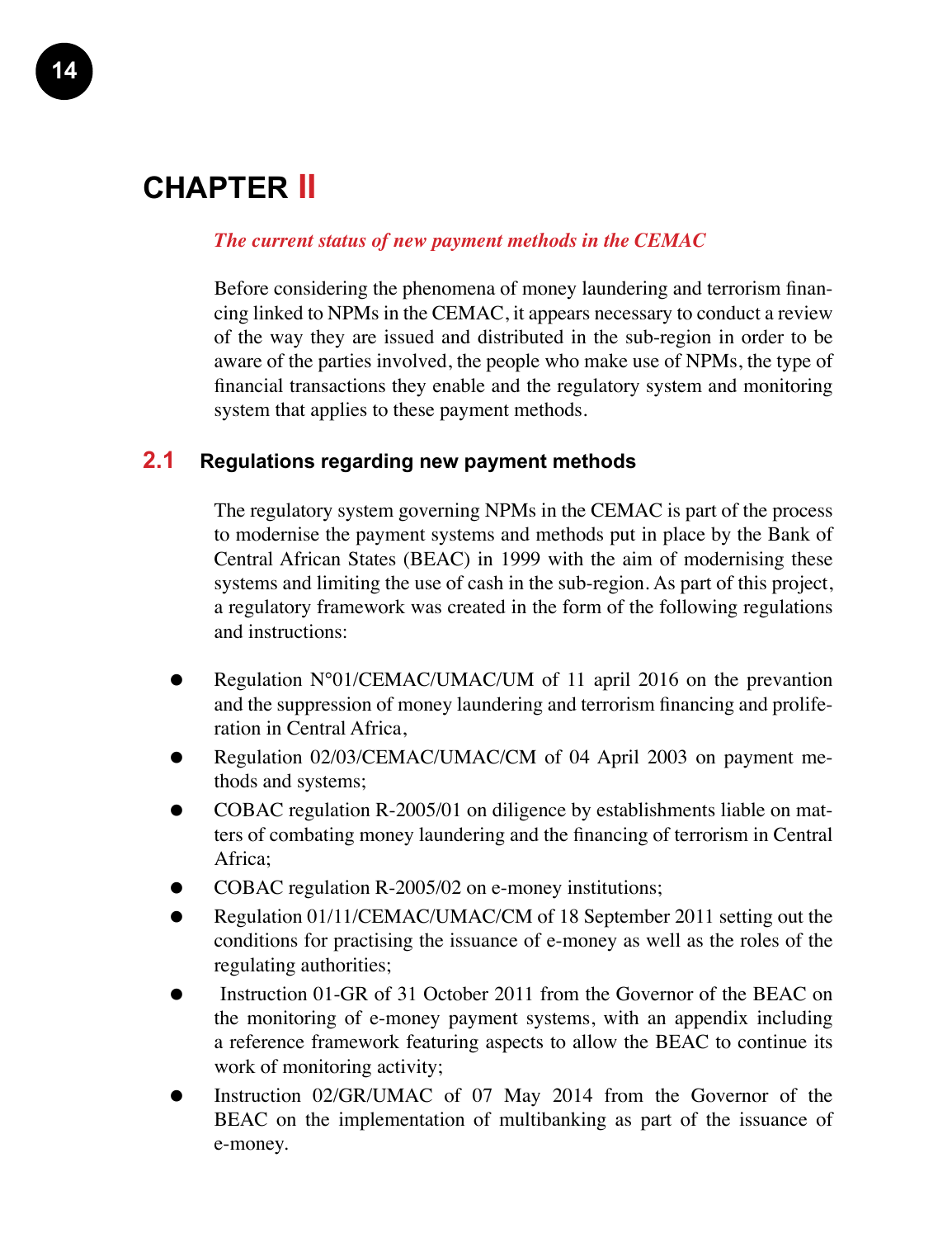#### **2.2 Changing regulations on new payment methods**

The gradual modernisation of payment methods and systems in the sub-region of Central Africa has led to the adoption of e-money. The various forms this takes are called NPMs, and, as previously indicated, include pre-paid cards, mobile telephony (mobile money), and internet payments.

The regulations governing e-money are primarily based on community texts on payment methods. They are supplemented by Regulation 01/11/CEMAC/ UMAC/CM, Instruction 01/GR from the Governor of the BEAC, and by Instruction 02/GR/UMAC of 07 May 2014. These texts cover:

- the relevant definitions;
- the purpose and scope of application;
- the conditions for carrying out the practice of issuing e-money;
- the rules for the issuing of e-money and its conversion into cash or scriptural money;
- regulation, supervision and monitoring of the practice of issuing e-money;
- cessation of the practice of issuing e-money;
- transitional and final arrangements.

They define e-money as monetary value stored in electronic form and purchased with funds of equal value; e-money may be used to make payments to people other than the issuer without involving bank accounts in the transaction. E-money is thus mainly characterised as being:

- a claim held by the holder against the issuer, for which the holder can request reimbursement of the remainder or of the value of the unused part;
- an electronic instrument, as electronic systems (pre-paid cards, mobile money, computer servers) facilitate its storage and remote management, as well as its use in financial and commercial transactions;
- a method of exchange that can be used to pay third parties other than the issuer of the e-money or to transfer funds between individuals, or to withdraw cash from an automated teller machine.

They grant the ability to issue e-money to credit institutions exclusively. In addition, they determine the contents of contracts drawn up between the issuing institutions and holders and acceptors, and assign regulation and supervision of this practice to the COBAC and the BEAC. They thus introduce a requirement for these credit institutions to provide information and in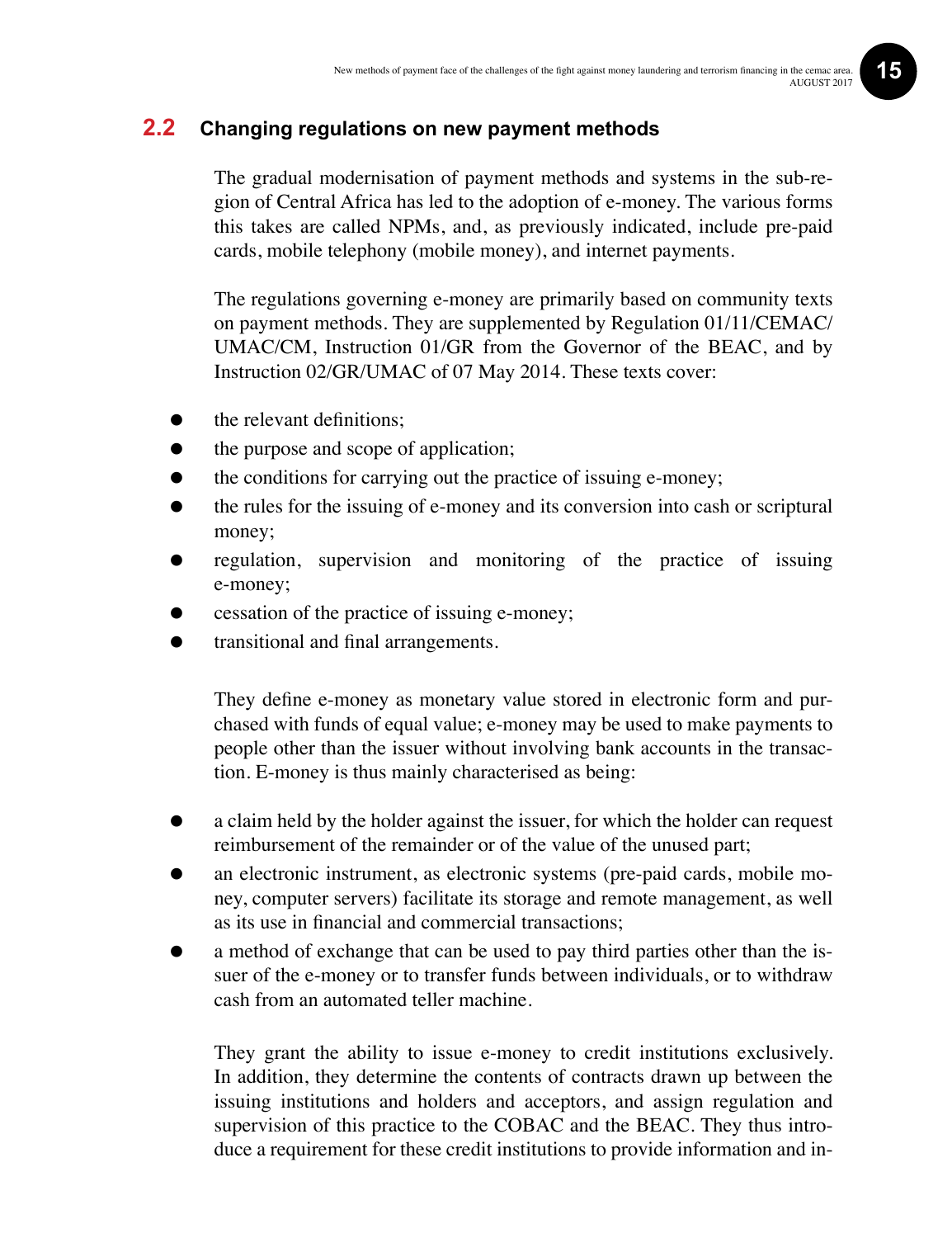telligence and extend monitoring of this activity to technical and commercial partners (Ndjimba<sup>10</sup>, 2016).

This regulatory framework describes the role to be played by e-money stakeholders and the conditions under which their activity is to be carried out. It is supplemented by multibanking provisions, which permits and regulate e-money transactions involving more than one financial institution issuing electronic money on a Telco e-money platform.. The CEMAC legal framework regarding NPMs is, to give a general overview, similar to that of the ECOWAS, particularly in terms of the conditions for obtaining permission to carry out this practice and the conditions for the practice itself (Ndjimba, 2016). However, the use of NPMs involves risks of various kinds, including money laundering and terrorism financing. Current regulations, supported by regulations adopted by the COBAC, attempt to limit these risks.

#### **2.3 Regulatory provisions regarding the combating of money laundering and terrorism financing linked to new payment methods**

Regulatory provisions require anti-money laundering and counter-terrorism financing provisions to be put in place to alleviate the vulnerabilities linked to the use of NPMs. As such, Regulation 01/CEMAC/UMAC/CM of 16 April 2016 on the prevention and suppression of money laundering and of the financing of terrorism in Central Africa and COBAC regulations provide for the adoption of arrangements such as:

- Know Your Customer or KYC: as such, all institutions subject to these requirements take due diligence measures regarding new customers before establishing a business relationship. These involve verification of the customer's identity by requiring a valid original official document, as well as diligence regarding the origin of the funds, the identity of the beneficiaries and those who control the funds;
- knowledge of the customer's business relations: this is intended to estimate the number of commercial relations in which the customer is involved. These procedures must be carried out every time major changes to the customer's business occur. In carrying out these procedures, the institution may assess the legitimacy of the transactions being carried out and, where applicable, detect suspicious transactions;
- monitoring transactions: relevant institutions must constantly monitor their business relations and ensure that their transactions are carefully examined throughout the duration of the relationship. This ensures that the transactions carried out by the customer are consistent with the latest information concer-

<sup>10</sup> This document was written by Dr Ndjimba as part of his work with the GABAC. It is included as an appendix to this report.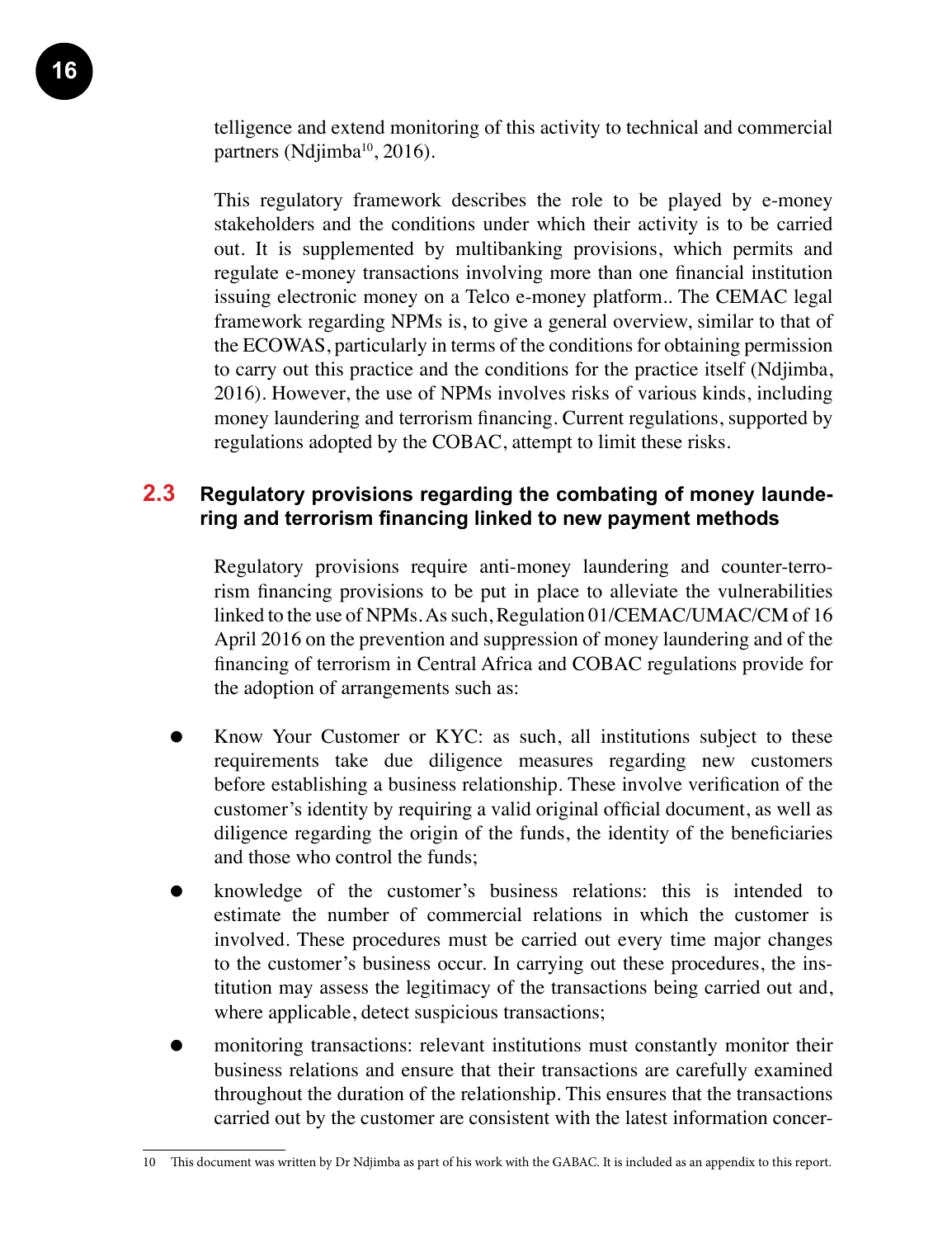ning the customer in question, which institutions subject to these requirements must hold. These arrangements are simplified thanks to computerised systems that detect unusual transactions based on the customer's profile;

- declaration of suspicion: institutions are required to appoint at least one NAFI (National Agency for Financial Investigations) and COBAC officer, whose identity is passed on to these bodies; they must declare in writing or orally, if required, any suspicious transaction before or after it has occurred. Within an institution, a manager or agent who is not officially designated is still permitted to declare suspected money laundering or terrorism financing in an emergency;
- centralisation of information regarding the identity of customers, originators and beneficiaries, and regarding transactions. Through these arrangements, each CEMAC member state will create national records including records of incidents linked to payments by cheque and by payment cards, as well as illegal cheques and cards. The information contained in these records is reserved for relevant institutions to be used to profile their customer base, for the criminal police, for magistrates as part of criminal proceedings, for financial intelligence units and for sub-regional and national supervisory and monitoring authorities;
- communication of information: the BEAC and other institutions covered by these requirements must pass on all information that may be useful in suppressing financial crime to financial intelligence units, to the competent criminal prosecution authorities, and to public prosecutors.

A more detailed comparative analysis of the legal frameworks of the CE-MAC and the ECOWAS highlights the former's many weaknesses. These are linked to the legal framework surrounding the issuance of e-money and to measures concerned with combating money laundering carried out via NPMs (Ndjimba, 2016).

Regarding the legal framework surrounding NPM offerings, most of the provisions within the CEMAC tend to set out general principles without truly creating actual binding obligations. There is also a lack of provisions regarding the relationships between credit institutions and their partners, a lack of obligations to carry out internal monitoring, and a failure to specify the responsibility of issuing institutions regarding their partners' activities. In addition, the limited nature of the traceability obligation, set at just three (03) years in the CEMAC, whereas in the ECOWAS, this figure stands at ten (10) years, is inadequate.

The CEMAC legal framework is characterised by a void of sorts when it comes to the fight against money laundering and terrorism financing via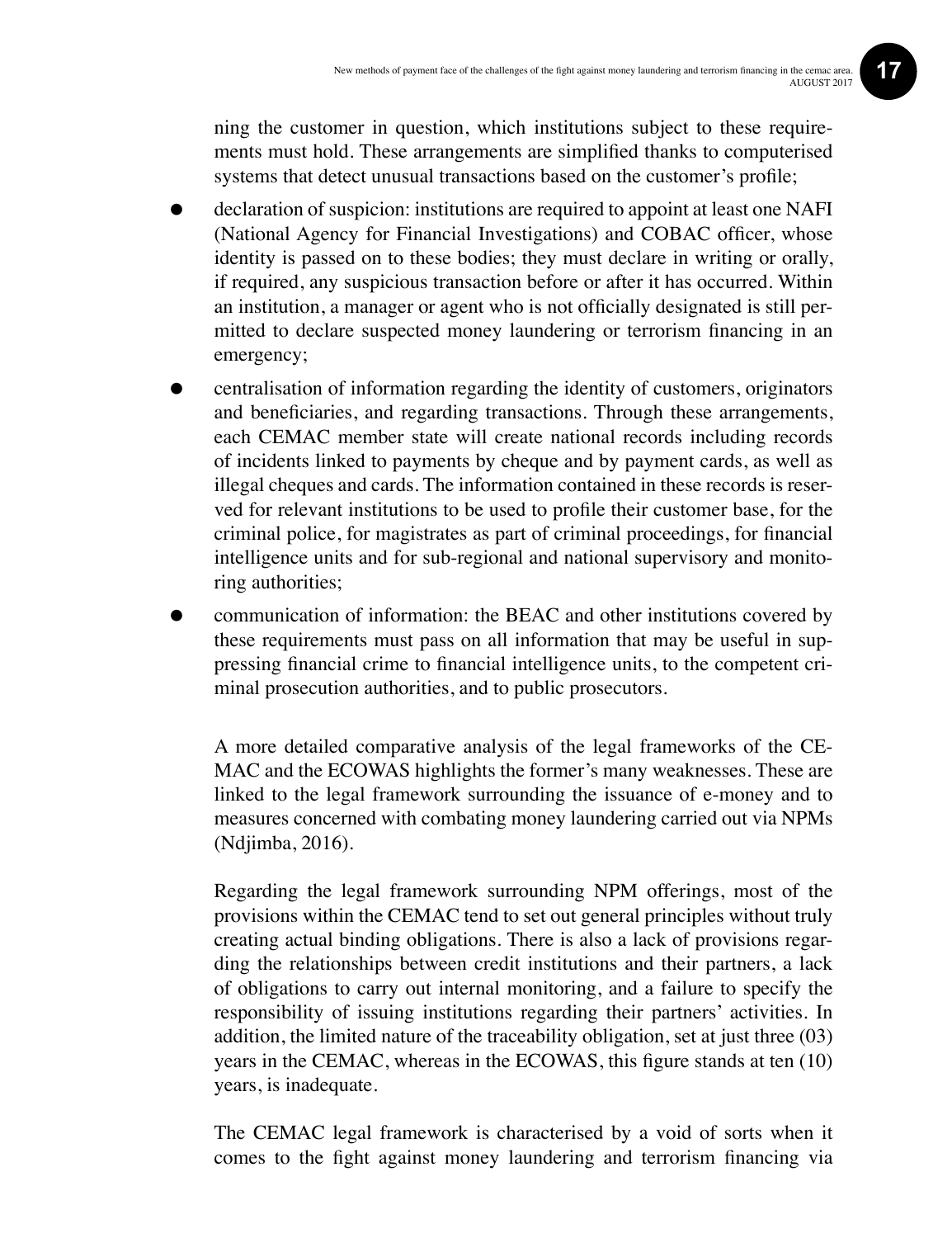NPMs. Unlike that of the ECOWAS, the CEMAC framework does not clearly indicate which of the various parties are subject to the community rules on these phenomena.

It is clear from the above that although the CEMAC's legal framework is designed to give structure to the use of e-money in the sub-region, it does not adequately take into account the aims of combating money laundering and terrorism financing as foreseen in Regulation 01/CEMAC/UMAC/CM of 16 April 2016 on the prevention and suppression of money laundering and of the financing of terrorism and proliferation in Central Africa.

However, alongside an adequate regulatory framework, management of the risks of money laundering and terrorism financing inherent to the use of NPMs also requires in-depth knowledge of the supply of and demand for these instruments in the CEMAC sub-region.

#### **2.4 The new payment method market in the CEMAC**

For the last several years, the use of NPMs has been growing in the CEMAC. Although it involves a number of stakeholders, this market is nonetheless in its infancy, just like the traditional bank card market, which is still in the early stages of development.

#### **2.4.1 Pre-paid cards**

In the sub-region's banking system, two types of bank cards are in circulation: debit cards, which are linked to a bank account, and pre-paid cards. This study will consider pre-paid cards only.

Debit cards are coupled to a bank account. They allow their holders to withdraw cash from automated teller machines (ATMs) and to make payments, whether to retailers equipped with electronic payment terminals (EPTs), or online to suppliers and banks that offer this type of payment. These cards, which are made of plastic and fitted with a chip, are for the use of the named cardholder, and generally work by entering a confidential personal identification number (PIN). The use of some bank cards may be restricted to a single country or a single banking network. However, cards linked to international payment circuits such as VISA or MASTERCARD may be used anywhere in the world from the time that this feature is activated.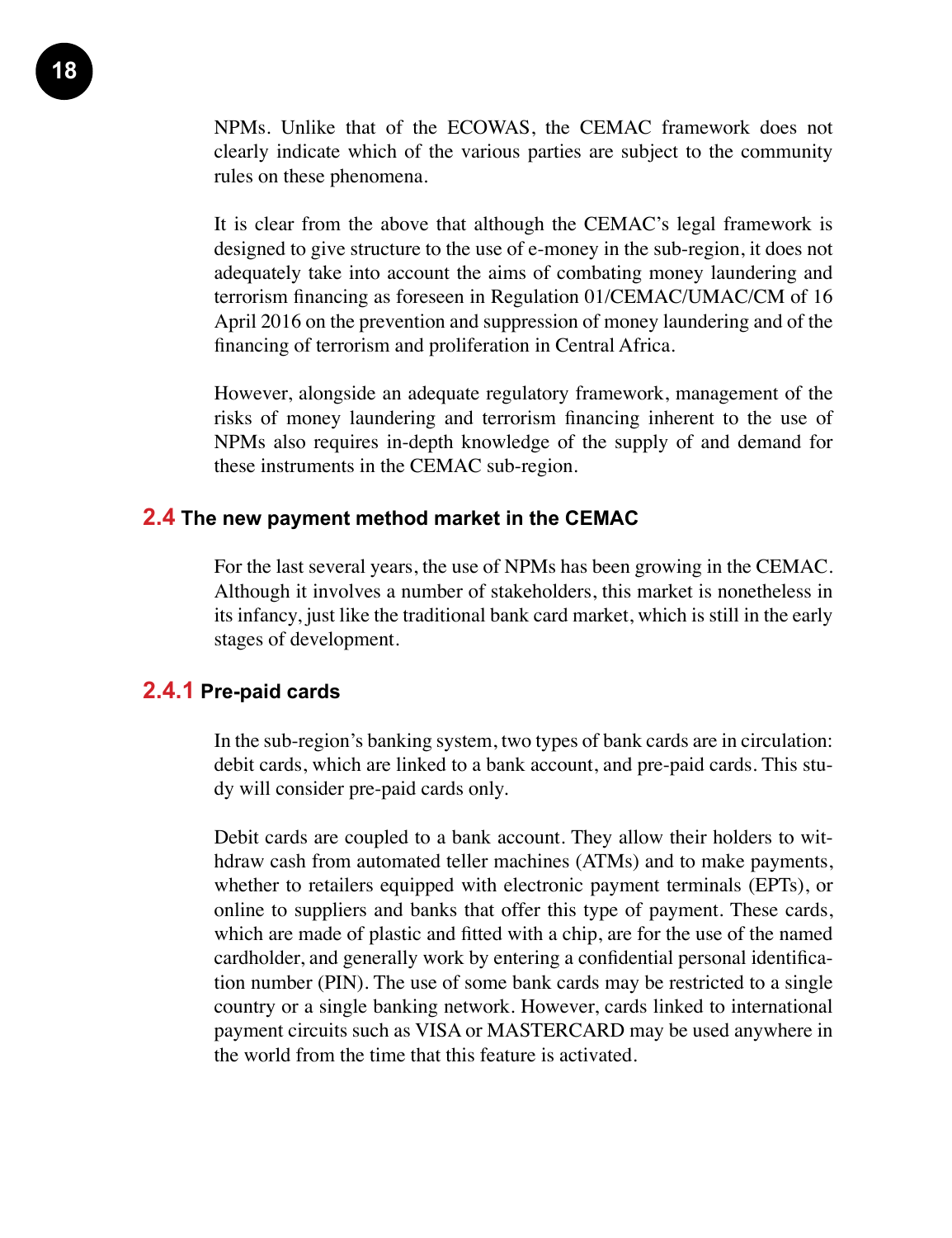The vast majority of banks in the CEMAC sub-region have not yet adopted pre-paid cards for the products they offer to their customers, and thus continue to offer debit cards only, whose growth is proportional to beneficiaries' bank account ownership rate.

The case of the bank Crédit du Congo is indicative of this trend.

Over the last ten years, the bank has issued an average of 26,729 debit cards per year. Between 2004 and 2013, the annual number of cards issued was relatively stable. These figures reached their peak in 2014, when the number of pre-paid cards issued grew by almost 25%, totalling 33,397.

Unlike debit cards, pre-paid cards are not linked to a bank account.

In the CEMAC area, pre-paid cards are electronic payment instruments within the meaning set out by Regulation 01/11-CEMAC/UMAC/CM of 18 September 2011. This refers to a set of *"signals recorded in a computer memory included in a personal card provided by an issuer to a cardholder<sup>11</sup>".* Both the boom in information and communication technology (ICT)—principally telephony—and developing countries' clear desire to reduce financial exclusion have encouraged the development and expansion of the pre-paid card offering.

Pre-paid cards work like traditional debit cards. Cardholders can only make payments and/or withdrawals up to the monetary value stored on the card. However, unlike a debit card, owning a pre-paid card is not subject to bank account ownership. Nonetheless, pre-paid cards are linked to an e-money account or e-money wallet, and can only be issued by an institution that has received express authorisation to do so. In Central Africa, only credit institutions are permitted to issue e-money.

As with an e-money wallet, cardholders must load the card with a certain amount of money. Every time a purchase or withdrawal is made, the amounts and any associated fees are deducted from the balance. When the balance falls to zero, the cardholder must reload the card in order to carry out new transactions. Pre-paid cards are used by almost all population segments: those who do not have bank accounts, those who have banking suspensions, young people who have not reached the age of majority, travellers, and even bank account holders who do not want to provide their bank details.

Additionally, other features can be linked to a pre-paid card, depending on the issuer. Some of these services include money transfer (card-to-card and fund

<sup>11</sup> Regulation 01/11-CEMAC/UMAC/CM on the conditions for exercising the activity of issuing e-money, article 1.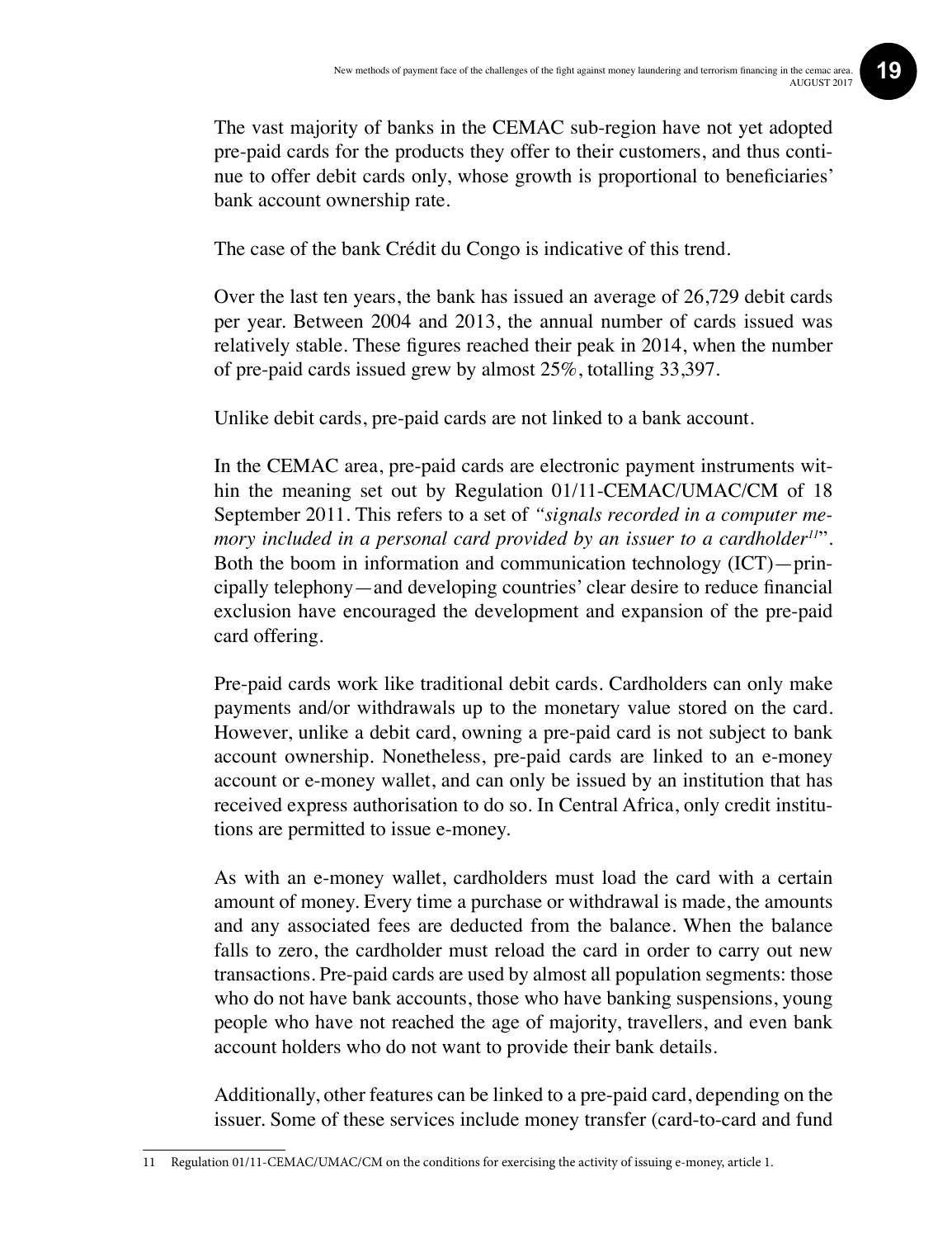releases), paying bills, or purchasing mobile telephone airtime. On the Cameroon banking market, some banks that issue e-money even offer businesses the ability to pay the salaries of employees who do not have bank accounts directly to a pre-paid card created for this purpose. All of these features are available only via a dedicated platform using specific technologies, most of which are affiliated to the international networks Visa and MasterCard. The software and physical infrastructure varies based on the pre-paid solution used by the issuing institution.

Pre-paid cards offer several advantages, and first and foremost are an alternative to a bank account. They allow their holders to receive basic financial services (make withdrawals and payments, view their balance) and to store their money more safely. They are also a driver of financial inclusion as they allow those who are excluded from the formal financial system to gain access to certain financial products or services. Finally, they increase the speed and security of financial and commercial transactions.

Although the advantages and benefits of pre-paid cards are undeniable, their existence may promote misconduct contrary to the laws and regulations set out by CEMAC member states.

#### **2.4.1.1 Distribution of pre-paid bank cards**

A large number of banks in the sub-region do not offer pre-paid bank cards. For example, of the 13 banks operating in Cameroon, only Ecobank Cameroun, Afriland First Bank, Atlantique Bank and UBA Cameroun issue this type of NPM.

Based on results from the detailed semi-directive interviews, it emerges that card distribution involves the plastic card manufacturer, a card customising company, a service provider, the bank and the customer. Banks and sometimes MFIs are card issuers and acquirers. They carry out data routing and ensure that these instruments are connected to ATMs and EPTs. They also perform transaction clearing and archiving.

In principle<sup>12</sup>, customers visit bank staff at the counter to obtain a pre-paid card. Before being given a card, customers must fill out a registration form and provide proof of identification. Card personalisation takes place after it has been confirmed that the customer is not on the bank's blacklist and the registration contract is signed by the manager.

In the banks that were studied, e-money flows linked to the use of pre-paid

<sup>12</sup> Some credit institutions allow their ATMs to issue pre-paid cards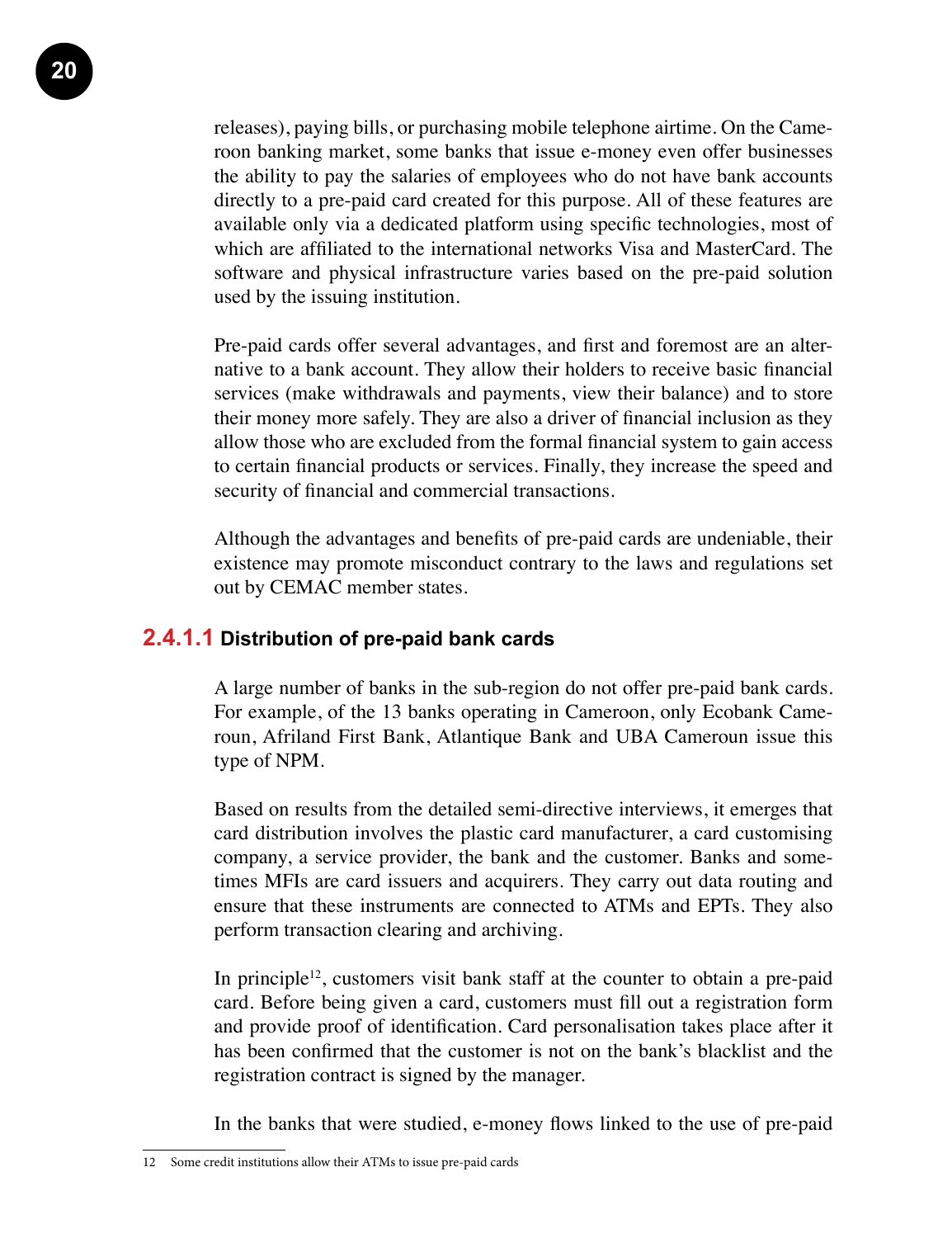cards converge at the provider's localised platform (e.g.: Atos Cardamone). The provider acts as an intermediary between card issuers and the bank in terms of flows of e-money. In addition, ATMs are linked to the provider's payment platform, which clears the flows of money.

#### **2.4.1.2 Demand for pre-paid bank cards in the CEMAC region**

To be able to use pre-paid cards, their holders must have a supply of monetary units. Regulations set caps on the value of cash withdrawals and payments that can be made. These regulatory ceilings are summarised in the table below:

**Table 1:** NPM transaction caps

| <b>REFERENCE</b>    | <b>DESCRIPTOR</b>                                                | <b>NORM OR STANDARD</b>         |
|---------------------|------------------------------------------------------------------|---------------------------------|
|                     |                                                                  | $(In$ CFA francs) <sup>13</sup> |
| 13                  | One euro = $655.96$ CFA francs                                   |                                 |
| <b>REM CP1</b>      | Electronic instrument cap                                        | 5 000 000 FCFA                  |
| REM CP <sub>2</sub> | Daily loading cap (cash)                                         | 2 000 000 FCFA                  |
| REM CP12            | Daily loading cap (bank transfer)                                | 5 000 000 FCFA                  |
| REM CP3             | Withdrawal cap per transaction (manual or ATM)                   | 500 000 FCFA                    |
| <b>REM CP4</b>      | Cap per transfer                                                 | 1 000 000 FCFA                  |
| REM CP5             | Cap per payment                                                  | 1 000 000 FCFA                  |
| <b>REM CP6</b>      | Daily withdrawal cap                                             | 750 000 FCFA                    |
| <b>REM CP7</b>      | Daily transfer cap                                               | 1 500 000 FCFA                  |
| <b>REM CP8</b>      | Daily payment cap                                                | 2 500 000 FCFA                  |
| <b>REM CP9</b>      | Daily transaction cap (withdrawals $+$ transfers $+$ payments)   | 3 000 000 FCFA                  |
| <b>REM CP10</b>     | Weekly transaction cap (withdrawals $+$ transfers $+$ payments)  | 5 000 000 FCFA                  |
| <b>REM CP11</b>     | Monthly transaction cap (withdrawals $+$ transfers $+$ payments) | 10 000 000 FCFA                 |

The surveys revealed that within the CEMAC, individuals are the main parties that request pre-paid cards. These are principally used to withdraw money from ATMs and to make payments via retailers' EPTs. In banks, pre-paid cards are reloaded either with cash in banks or by debiting a bank account. They can also be reloaded via the bank's website by debiting the customer's bank account.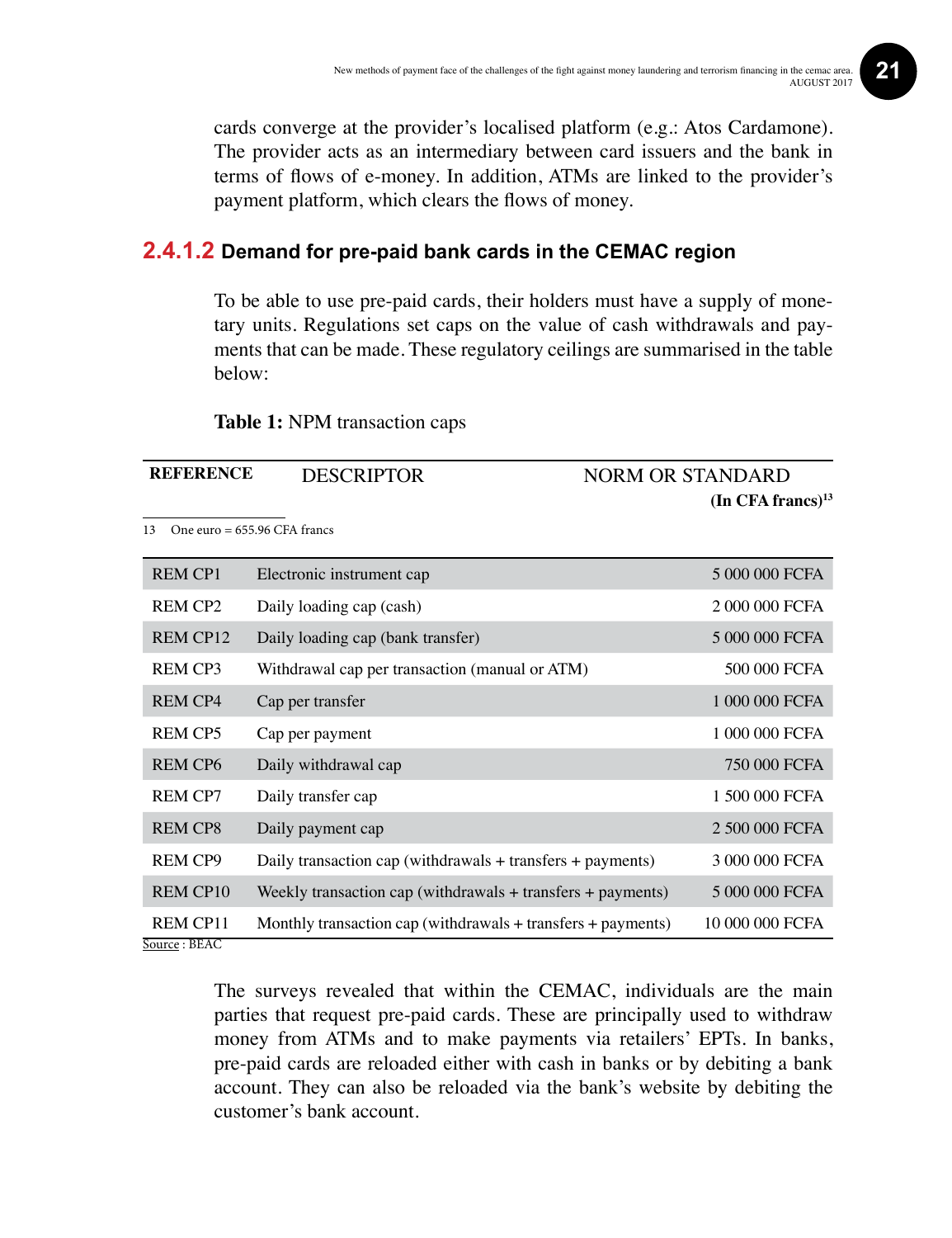The information available on pre-paid cards was collected from <sup>14</sup>:

- UBA, Afriland First Bank in Cameroon;
- UBA in Gabon;
- UBA in the Congo

However, only the banks operating in Cameroon provided sufficiently detailed information.

Year-on-year figures show that the number of pre-paid cards issued by Afriland First Bank grew from 12,773 in 2013 to 16,326 in 2014 (an increase of 27.81%) to 20,322 in 2015. Over the same period, at UBA Cameroun, this number grew from 2,555 to 50,050 (an increase of 1859% between 2013 and 2014) and to 145,850 in 2015. The figures reported by Ecobank Cameroun remained relatively stable.

Year-on-year figures at Afriland First Bank also show that the number of active pre-paid cards represents, on average, 96.9% of the total number of cards. The value of the transactions made via these cards rose from 4,385,700,062 CFA francs (€6,685,926) to 4,718,154,598 CFA francs (€7,192,750) between 2013 and 2014, an increase of 7.58%. This figure grew to 5,752,463,745 CFA francs ( $\epsilon$ 8,769,534) between 2014 and 2015, a 21.9% increase in relative value.

The value of the transactions made via pre-paid cards issued by UBA Cameroun rose from 56,387,500,000 CFA francs (€85,961,796) in 2013 to 125,125,000,000 CFA francs (€190,750,960) in 2014, an increase of 121.9%. Between 2014 and 2015, the value of these transactions increased by 45.7% to 182,312,500,000 (€277,932,343).

At Ecobank, between 2013 and 2014, the value of these transactions increased from 105,132,292,000 CFA francs (€160,272,412) to 178,006,239,000 CFA francs ( $\epsilon$ 271,367,520), an increase of 69.31%. Between 2014 and 2015, the value of these transactions increased by 7.15% to 190,735,811,000  $(\text{\textless}\,290,773,540)$ . Across all of these banks, it is clear that the volume of activity linked to pre-paid cards is increasing over time.

**Table 2:** Pre-paid card offerings from several Central African banks

**Source:** survey data

<sup>14</sup> Not all of the banks in the CEMAC area offering pre-paid cards made information relating to this activity available to the working group. In addition, as the BEAC does not have detailed aggregated information on this topic, the statistics presented in this report are only partially representative of the actual situation in the pre-paid card market in the CEMAC area.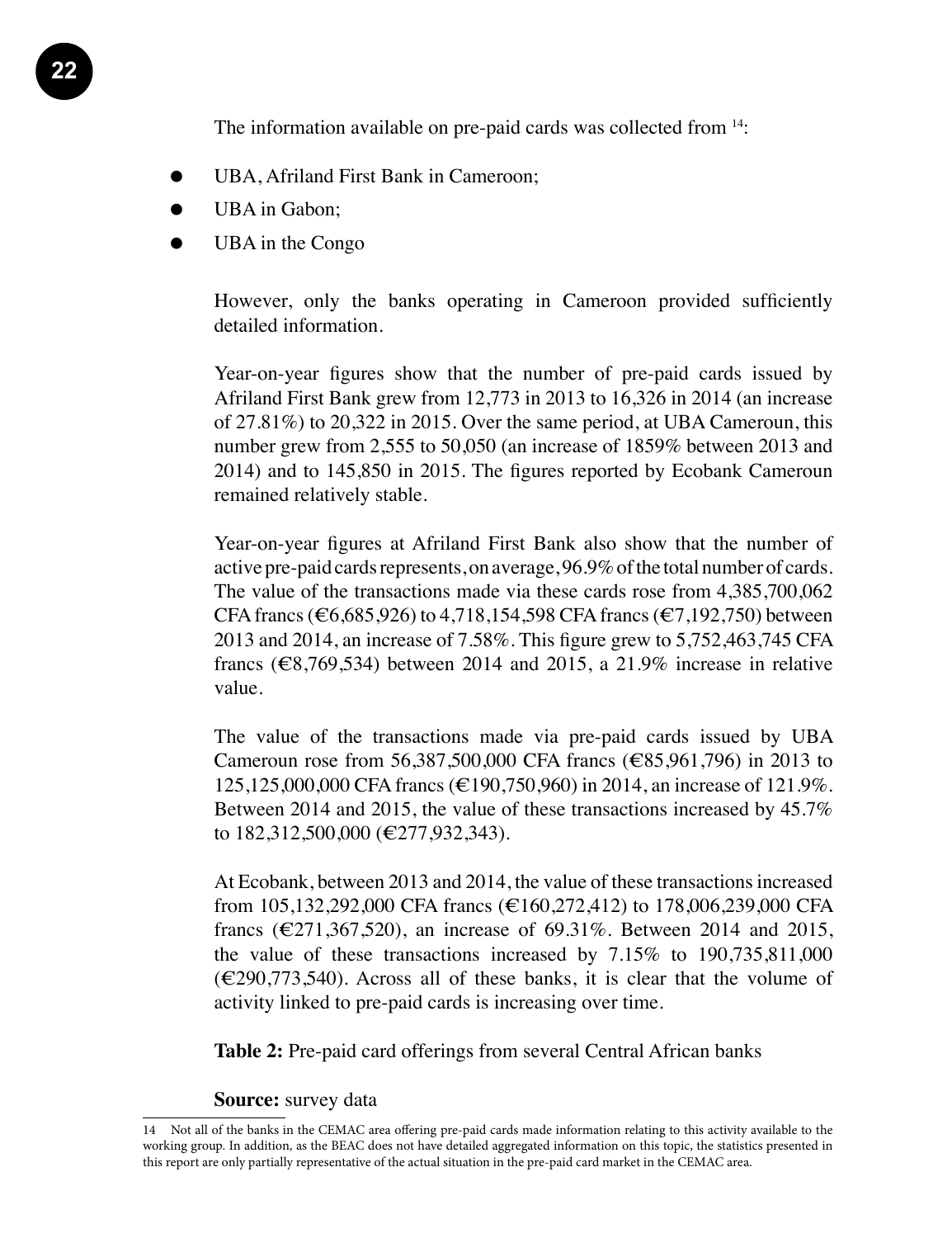| <b>Indicators</b>                   | 2013          | 2014          | 2015          | $2016$ (au<br>30/06/16 |
|-------------------------------------|---------------|---------------|---------------|------------------------|
| Number of registered pre-paid cards | 12.773        | 16 23 6       | 20 322        | 21970                  |
| Number of active pre-paid cards     | 12 3 3 9      | 15737         | 19 750        | 21390                  |
| Number of ATMs                      | 61            | 78            | 85            | 102                    |
| Number of EPTs                      | 195           | 208           | 219           | 266                    |
| Number of transactions made         | 371 074       | 385 498       | 407 347       | 204 219                |
| Value of transactions made          | 4 385 700 052 | 4 718 154 598 | 5 752 463 745 | 3 067 926 896          |
| Current balance on pre-paid cards   | 489 977 408   | 522 919 184   | 687 069 366   | 700 021 527            |

#### **Pre-paid card statistics – Afriland First Bank Cameroun**

#### **Pre-paid card statistics – UBA Cameroun**

| Indicators                             | 2012           | 2013           | 2014            | 2015            |
|----------------------------------------|----------------|----------------|-----------------|-----------------|
| Number of registered pre-paid<br>cards | 2.555          | 2 5 5 5        | 50 050          | 145 850         |
| Number of active pre-paid cards        |                |                |                 |                 |
| Number of ATMs                         |                |                |                 |                 |
| Number of EPTs                         |                |                |                 |                 |
| Number of transactions made            |                |                |                 |                 |
| Value of transactions made             | 12 775 000 000 | 56 387 500 000 | 125 125 000 000 | 182 312 500 000 |
| Current balance on pre-paid cards      |                |                |                 |                 |

#### **Pre-paid card statistics – EcobankCameroun**

| Indicateurs                         | 2012     | 2013            | 2014            | 2015             |
|-------------------------------------|----------|-----------------|-----------------|------------------|
| Number of registered pre-paid cards |          | 7422            | 7 3 2 1         | 8 1 5 8          |
| Number of active pre-paid cards     |          |                 |                 |                  |
| Number of ATMs                      |          |                 |                 |                  |
| Number of EPTs                      |          |                 |                 |                  |
| Number of transactions made         |          |                 |                 |                  |
| Value of transactions made          | 3013 000 | 105 132 292 000 | 178 006 239 000 | 190 7 35 811 000 |
| Current balance on pre-paid cards   |          |                 |                 |                  |

Between 2012 and June 2016, the only Cameroonian banks that agreed to provide information—at the insistence of Cameroon's monetary authority and coupled with the threat of sanctions in the event of non-compliance, it must be noted—issued pre-paid bank cards used in transactions with an overall value of 868,401,600,301 CFA francs (€1,323,863,650). Aside from the fact that their projections based on the figures as at 30 June 2016 show transaction values increasing to double the 2015 values, two of the banking ins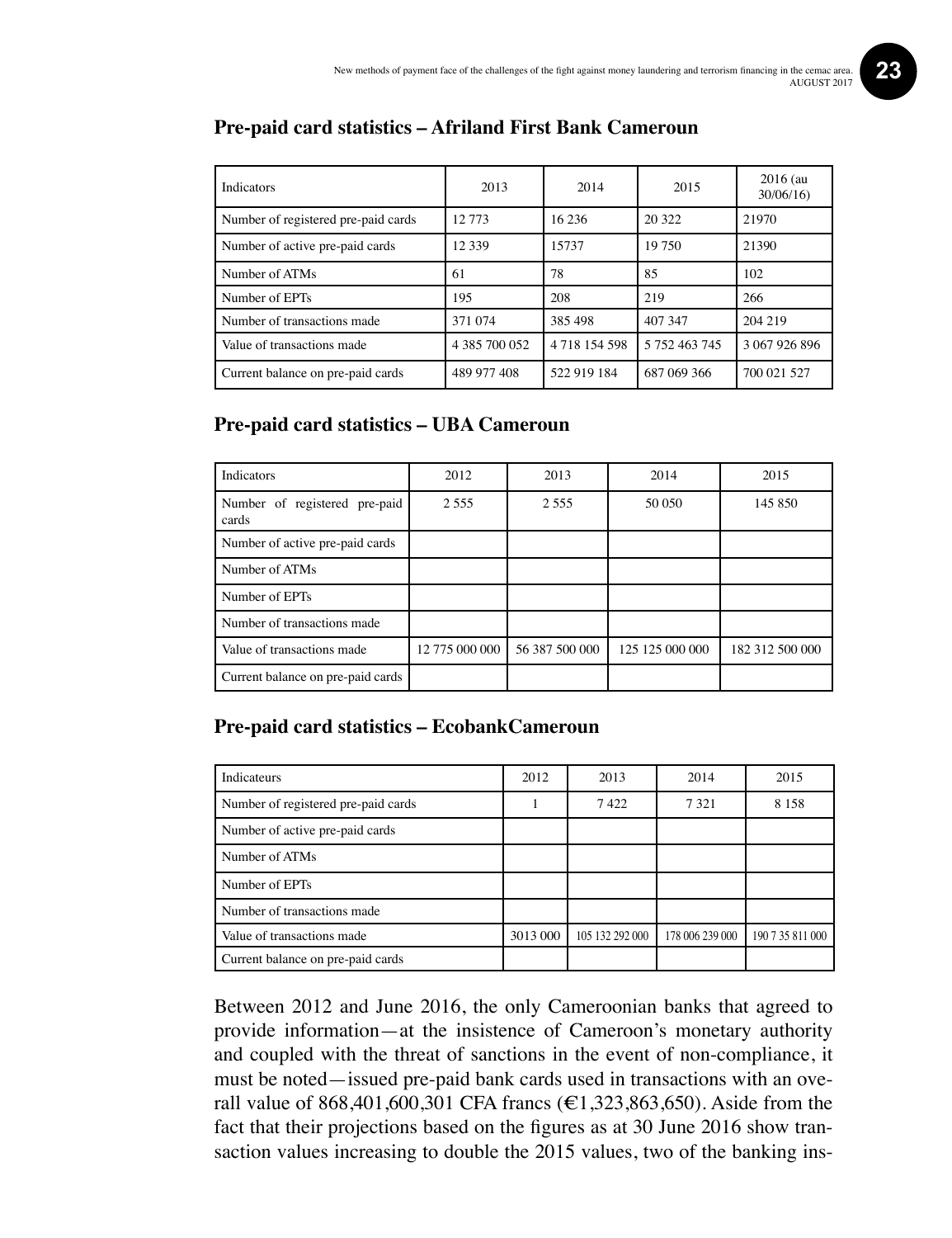titutions do not show any current balance on pre-paid cards at 31 December in any years.

In the sub-region, the lack of a system providing a general overview of the pre-paid card payment system was a not insignificant obstacle to data collection. There is no entity such as there is in Portugal, where there is an entity that manages all DABs. In addition, there is no centralised card reference framework listing the name of card users and card numbers, etc. From interviews with various stakeholders, it appears that management of flows from pre-paid card transactions is not a priority for the sub-regional regulatory and monitoring authorities, one of whose assigned tasks is, it should be remembered, to ensure financial and monetary stability in the sub-region.

#### **2.4.2 Mobile money**

For the majority of the institutions with mobile money offerings, this payment method was introduced to the sub-region after 2010. Mobile money allows users to make transactions through a system of monetary units using mobile telephones. Mobile money transactions require an electronic account to be opened. Approval to offer mobile money products is granted financial institution which partners with mobile telephone operators. by a partner bank, which creates a guarantee fund that covers all of the e-money. The financial institution or partner bank issues electronic money through an account in its books that holds the scriptural equivalence of all virtual money in circulation. As such, banks are the issuers of mobile money. In the CEMAC, the following mobile money products are offered:

National payments: money transfers between two people living in the same country (also called P2P).

Money storage: in certain systems, the account is used to store money securely, whether through an account opened with a bank or, more commonly, an account opened with a mobile operator.

Retail payments: payments to participating retailers. These retailers can be supermarkets, consumer goods retailers, or the mobile operator itself (for users to purchase airtime for making calls or other services).

Payment for bills or other services: for paying bills for essential services such as water and electricity in a convenient and effective way, paying for school costs, taxes, etc.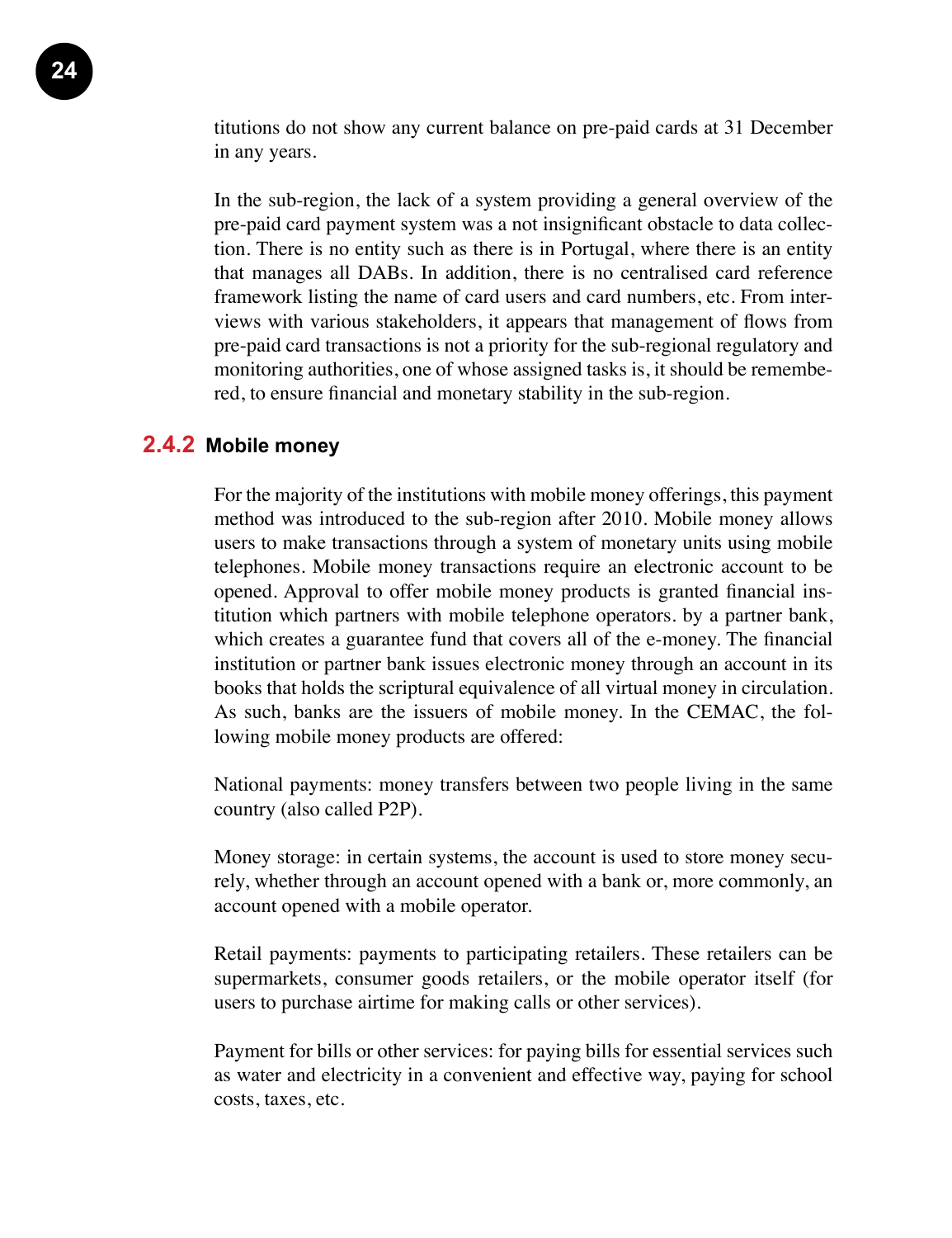| Country                        | Technical<br>Issuer<br>operator |                                 |                | Product type | Authorisation<br>date |
|--------------------------------|---------------------------------|---------------------------------|----------------|--------------|-----------------------|
| Cameroon                       | <b>BICEC</b>                    | Orange                          |                | Mobile Money | 29/07/2011            |
|                                | <b>ECOBANK</b>                  | <b>MTN</b>                      |                | Mobile Money | 29/07/2011            |
|                                | <b>Afriland First</b><br>Bank   | <b>MTN</b>                      |                | Mobile Money | 29/07/2011            |
|                                | <b>SGC</b>                      |                                 |                | Mobile Money | 02/12/2011            |
| <b>TOTAL</b>                   |                                 |                                 | $\overline{4}$ |              |                       |
| Congo                          | <b>ECOBANK</b>                  | <b>MTN</b>                      |                | Mobile Money | 29/07/2011            |
|                                | <b>BGFI BANK</b>                | Airtel                          |                | Mobile Money | 03/10/2011            |
| TOTAL                          |                                 |                                 | $\overline{2}$ |              |                       |
| Gabon                          | <b>BGFI BANK</b>                | Airtel                          |                | Mobile Money | 29/07/2011            |
|                                | <b>BICIG</b>                    |                                 |                | Mobile Money | 11/07/2012            |
|                                | <b>ORABANK</b>                  | Atlantique Téle-<br>coms (Moov) |                | Mobile Money |                       |
|                                | <b>UGB</b>                      | Gabon Telecom                   |                | Mobile Money | 20/01/2014            |
| <b>TOTAL</b>                   |                                 |                                 | $\overline{4}$ |              |                       |
| Tchad                          | <b>ECOBANK</b>                  | Airtel                          |                | Mobile Money | 05/03/2012            |
|                                | <b>ORABANK</b>                  | <b>TIGO</b>                     |                | Mobile Money | 11/07/2012            |
| <b>TOTAL</b>                   |                                 |                                 | $\overline{2}$ |              |                       |
| <b>OVERALL</b><br><b>TOTAL</b> |                                 |                                 | 12             |              |                       |

**Table 3:** List of credit institutions in the CEMAC authorised to issue mobile money

#### Source : BEAC

When reading this table, it can be seen that of the approximately fifty banks operating in the sub-region, only twelve have received approval to issue mobile money. Of the banks that have received approval, some, such as Société Générale or Ecobank in Cameroon are currently not issuing mobile money.

#### **2.4.2.1 Mobile money distribution**

Mobile money is a service that allows customers to make financial transactions using their mobile telephone.

This service is an important tool for financial inclusion. It allows a significant proportion of the unbanked population to become integrated into the banking system.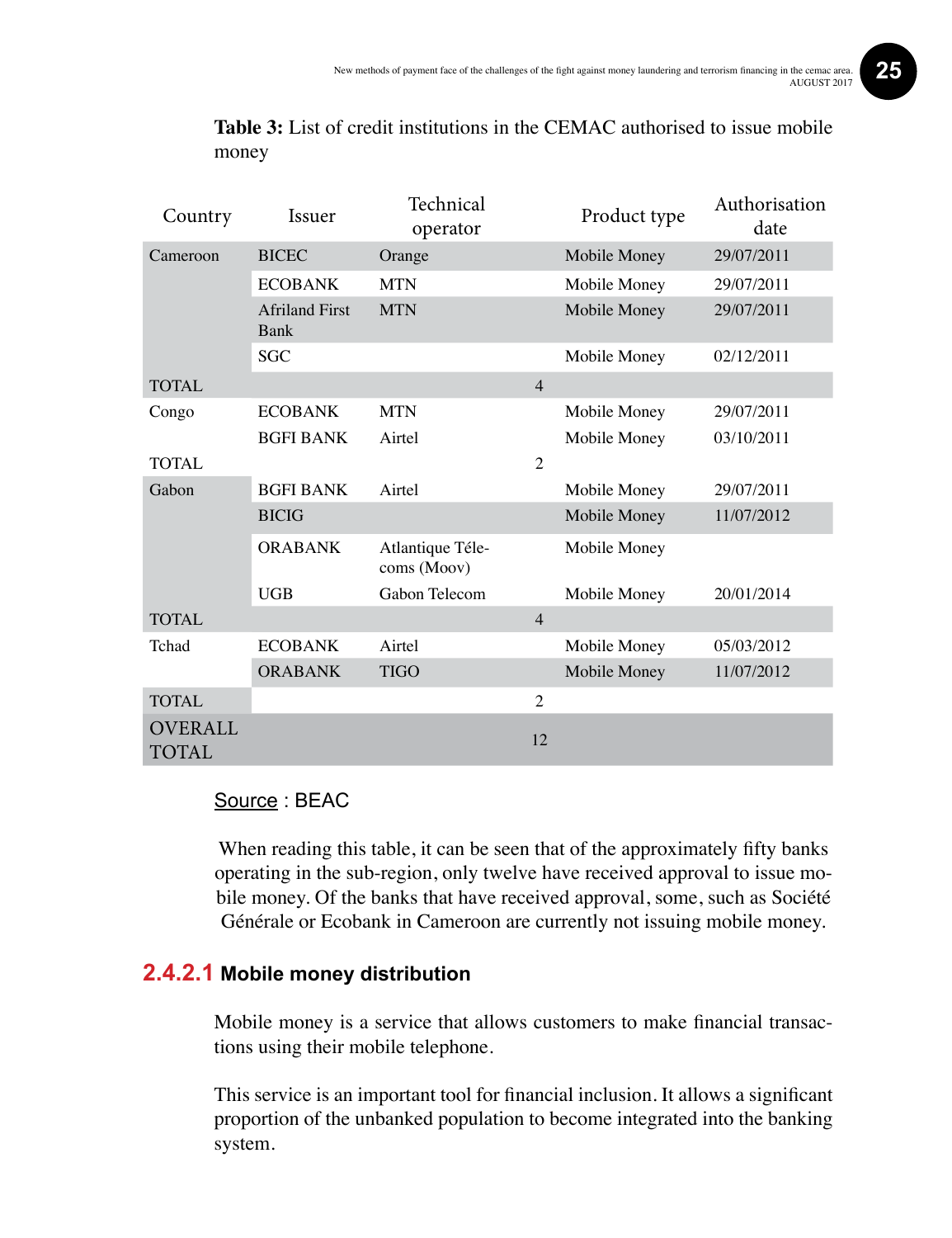The BEAC has regulated mobile money by authorising a partnership between banks—the only parties permitted to issue e-money—and mobile telephone operators to make the service accessible to their customers.

The use of mobile money involves a number of stakeholders:

- the bank, which keeps a deposit equal to all of the virtual funds in circulation on the mobile money platform;
- the mobile telephone operator, which is responsible for developing the mobile money network, providing SIM cards to customers, and generally managing the mobile money platform;
- the mobile money agent, who obtains virtual money by depositing the equivalent in physical money with the bank;
- the retailer who receives mobile money payments from customers;
- customers, the end users who credit and debit mobile money accounts across the network of distributors, and are able to carry out mobile money transactions.

The partner bank manages an equivalent sum of money to the total amount circulating in mobile money accounts. It is responsible for and guarantees the issuance of e-money, and ensures that transactions comply with current laws on money laundering and terrorism financing. Banks do not always have their own platform.



The regulator does not have real-time access to the platforms. Nonetheless, the platforms are certified, which ensures reliable account management from the regulator's viewpoint.

However, banks have real-time access to the information on the platforms. Mobile telephone companies manage the transaction platform, including the virtual money. Distributors receive the money created and distribute it. They make deposits in the guarantee fund in order to make mobile money available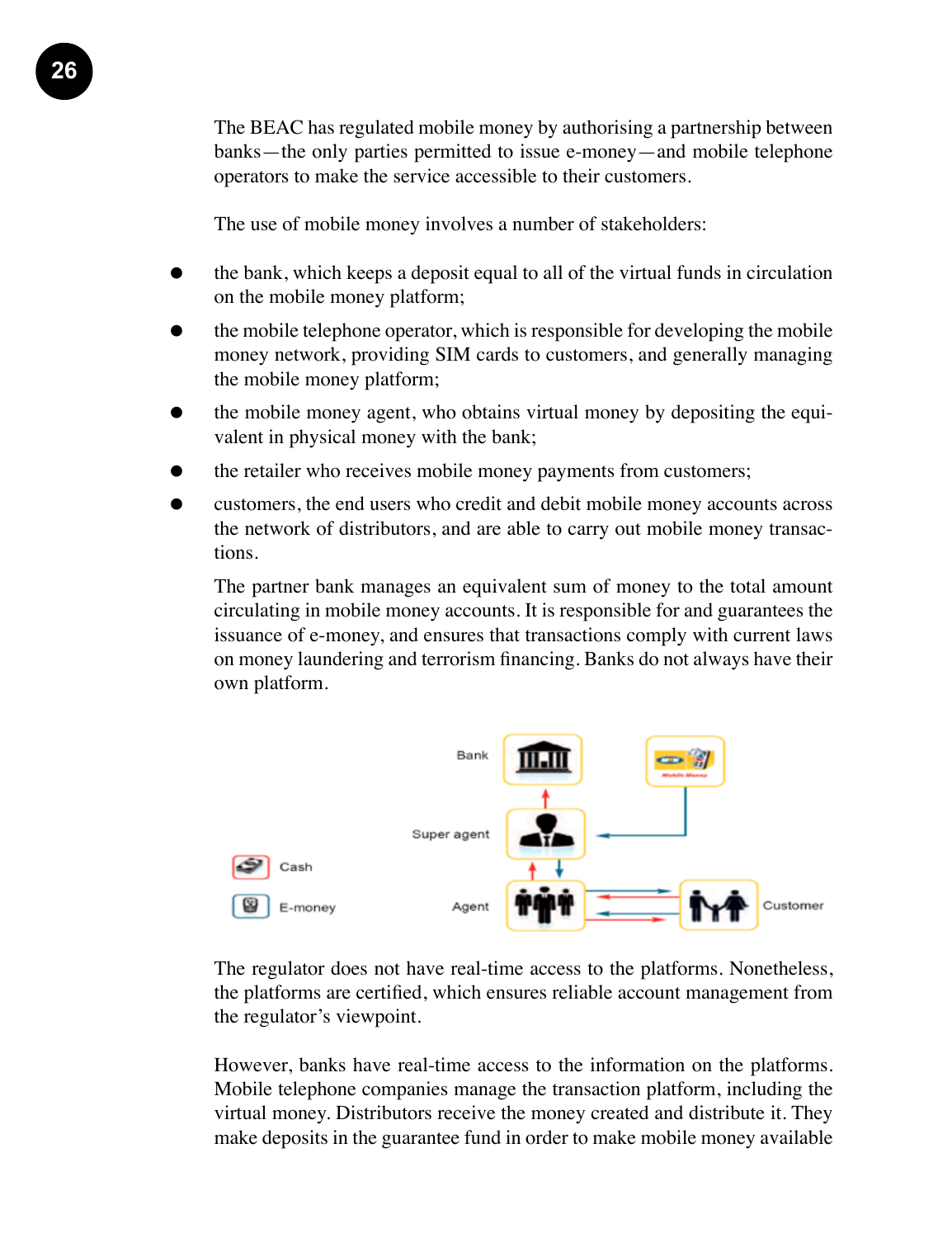to resellers and distribution agents. Distribution agents are linked to distributors and make withdrawals from and deposits into customers' accounts. Acceptors are retailers who accept mobile money payments.

To obtain mobile money, distributors purchase e-money units from mobile telephone operators. Resellers also use distributors. End customers themselves obtain e-money units by paying in cash at resellers' and retailers' points of sale.

For merchants to receive payments via mobile money, they need to fulfil a set of conditions written into a legal document following consideration of their case by an agent of the mobile telephone company and, if required, the signing of a contract between the partner bank and the merchant, with the contract having previously been approved by a partner bank. A retailer account is opened on the mobile telephone operator's management platform and a copy of the contract is sent to the bank to open a retailer account on the platform.

For distributors and acceptors, the documentation includes the taxpayer's card, registration on the trade register, a map, a photo of the manager and proof of address, such as water or electricity bills. Via the platform, the bank has access to a list of distributors and other intermediaries, but not of end customers. As a result, it does not have any trace of the transactions carried out by end customers. Instead, it controls the stock of available e-money.

Mobile money distribution requires a number of pieces of information to be passed on from mobile telephone operators to their partner banks. In particular, this covers the volume of transactions, any fraud, distributors' activities, and compliance with regulations on transaction amounts and caps.

#### **2.4.2.2 Demand for mobile money in the CEMAC**

The main users of mobile money are individuals or legal persons, who may or may not have a bank account, and are subscribed to a mobile phone operator. They include people living in suburban and rural areas, retailers and unbanked employees.

Mobile money can be used to withdraw cash as well as to pay bills to retailers, pay taxes and duties, make online payments, purchase items and airtime, and transfer money. Essentially, these are peer-to-peer (P2P)15 and peer-to-cash (P2C) money transfers. In addition, mobile money encourages savings among unbanked populations or those who live in rural areas, thus contributing to

<sup>15</sup> IT network model in which every client is also a server.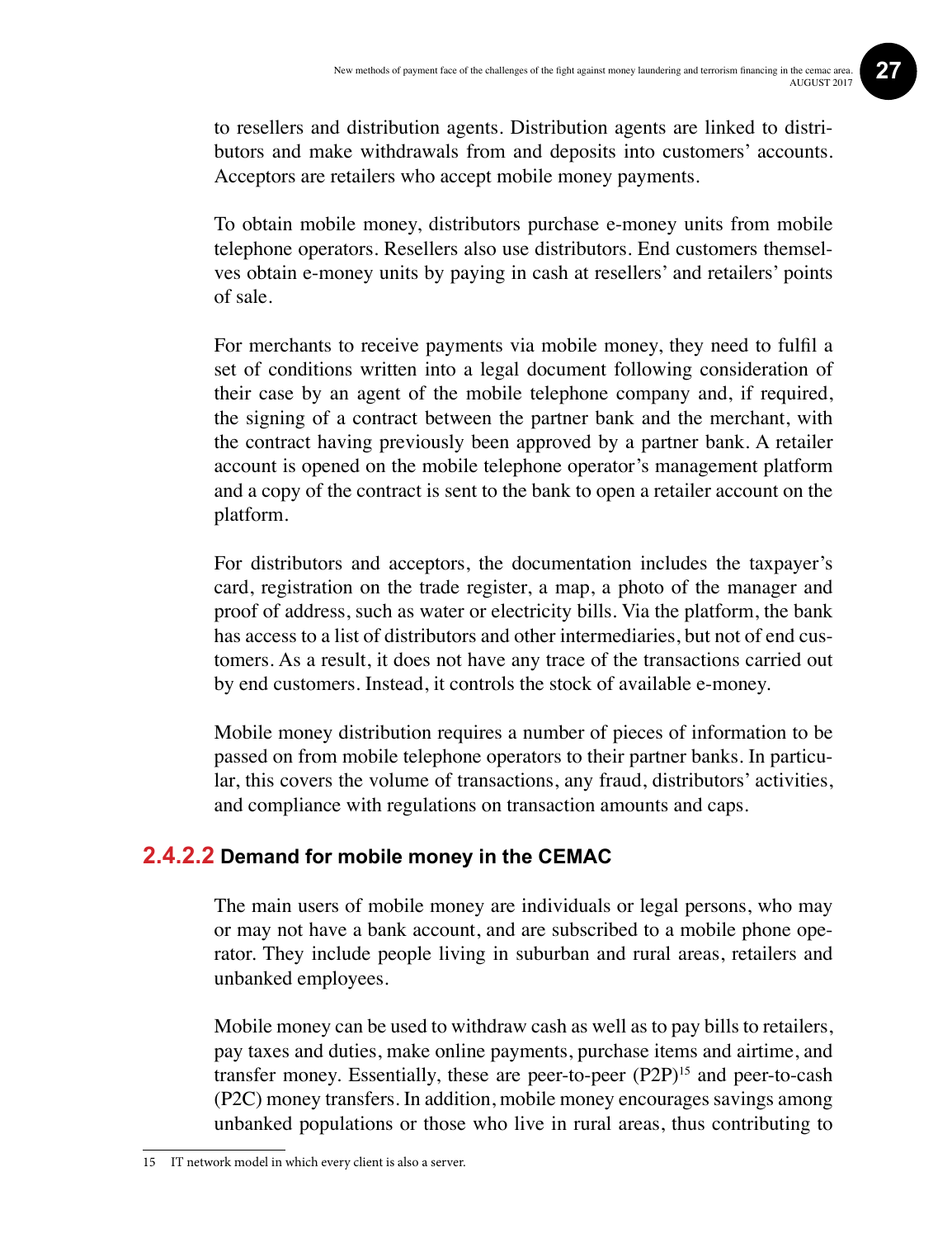financial inclusion. To be able to use mobile money, customers must have a telephone line and fill in a registration form, attaching a copy of their national identity card. The table below features statistics on mobile money in the CEMAC area. Only Airtel in Gabon and MTN and Orange (and their respective partner banks Afriland First Bank and BICEC) in Cameroon provided sufficient information.

As shown in the tables below, and based on information collected from the Cameroon- and Gabon-based operators only, almost 868,702,238,000 CFA francs ( $\epsilon$ 1,324,321,000) was transferred using mobile money between 2011 and the end of June 2016.

**Table 4 & 5:** Mobile money offerings in Central Africa (source: survey data) Mobile money statistics—MTN & Orange—Cameroon

| Indicators                                                                | $2011*$ | $2012*$       | 2013       | 2014       | 2015        | $2016$ (au<br>30/06/2016) |
|---------------------------------------------------------------------------|---------|---------------|------------|------------|-------------|---------------------------|
| Number of registered mobile<br>money accounts                             |         | 628 378       | 2 738 901  | 3 589 086  | 3796051     | 6 284 061                 |
| Number of active mobile money<br>accounts                                 | 3589    | 68 799        | 1 442 692  | 1 738 976  | 2 172 792   | 2 808 249                 |
| Number of registered agents                                               | 659     | 264           | 6849       | 5991       | 17 219      | 11 952                    |
| Number of active agents                                                   | 206     | 400           | 1969       | 4461       | 4 9 4 3     | 6 3 7 9                   |
| Value of mobile banking tran-<br>sactions carried out (in thou-<br>sands) | 372 581 | 7 5 6 3 4 7 8 | 30 789 734 | 71 993 361 | 201 397 836 | 315 685 248               |
| Number of mobile banking tran-<br>sactions carried out                    |         | 998 277       | 3 273 148  | 8951175    | 25 096 057  | 28 907 949                |
| Current balance of bank<br>accounts (in thousands)                        | 20 499  | 172 039       | 1 840 056  | 8 790 596  | 9 845 234   | 10 159 347                |

*\*statistics relating to the operator Orange Cameroun only*

Mobile money statistics – Airtel – Gabon

| Indicators                      | 2 012      | 2013       | 2 0 1 4      |
|---------------------------------|------------|------------|--------------|
| Number of mobile money accounts | 294 428    | 2 687 540  | 16 261 740   |
| Value of transactions           | 12 600 000 | 76 100 000 | 1152 200 000 |

In the CEMAC, and in particular in Cameroon, it appears that the use of mobile money became more widespread from 2013. In that year, the number of mobile money accounts registered with technical operators grew to over 2,700,000, and active accounts saw their highest annual growth between 2011 and the end of June 2016—almost 2000%. As expected, the number of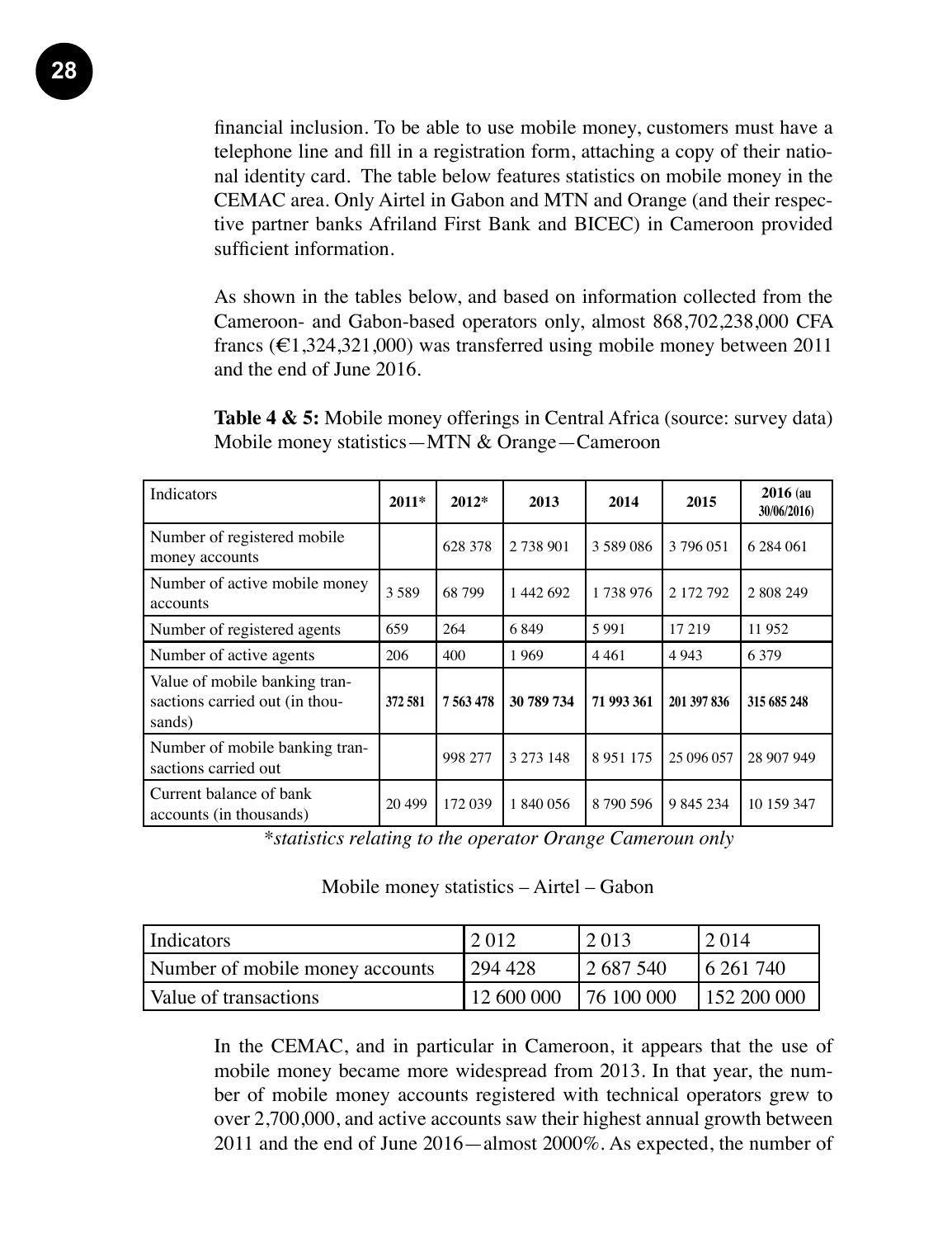distribution agents increased at a similar rate to the number of mobile money accounts, with a peak in 2013.

In 2016, the total number of accounts surpassed 6,200,000. However, one in three accounts is not active.

In terms of financial flows via mobile money transactions, the annual value has increased by an average of 170% every year since 2013. At the end of June 2016 (1st year half), this value is estimated at over 315 billion CFA francs (57% more than the total value of the previous year).

The slowdown in growth in stock levels (balances) in mobile money accounts confirms that this financial instrument plays a major role as a method of "instant" money transfers between users and highlights the increase in velocity of circulation of the financial flows involved. For example, it can be seen that year-on-year growth figures for balances held with Cameroonian banks using this tool were 970% in 2013 but only 12% in 2015 (and 3% in the first half of 2016). This means that mobile money transfers are carried out in increasingly short timeframes.

In Gabon, the total value of mobile money transactions via the operator Airtel doubled in two years to over 150 billion CFA francs in 2014 and, as in Cameroon, 2013 was a milestone year with growth of over 813% in the number of mobile money accounts opened with Airtel Gabon. In 2014, the total number of accounts was approaching 6,300,00016.

In summary, based on the institutions considered here, it is clear that demand for mobile money in the CEMAC area has experienced very significant growth in the last three years. In the same vein, the volume of mobile money transactions has undergone a spectacular increase.

#### **2.4.3 Online payments**

Online payments in the CEMAC began in the early 2000s. The main parties involved in online payment offerings are the online payment gateway, websites and banks.

The online payment gateway is the provider of online payment products. To carry out an online payment transaction, a customer space is created on the website where purchases are made. The customer space is authenticated by the internet service provider every time customers attempt to use the site to make a purchase.

<sup>16</sup> Considering Gabon's population (1,800,000 inhabitants), the working group believes that the number of accounts stated is due to a failure by the operator in question to update their customer records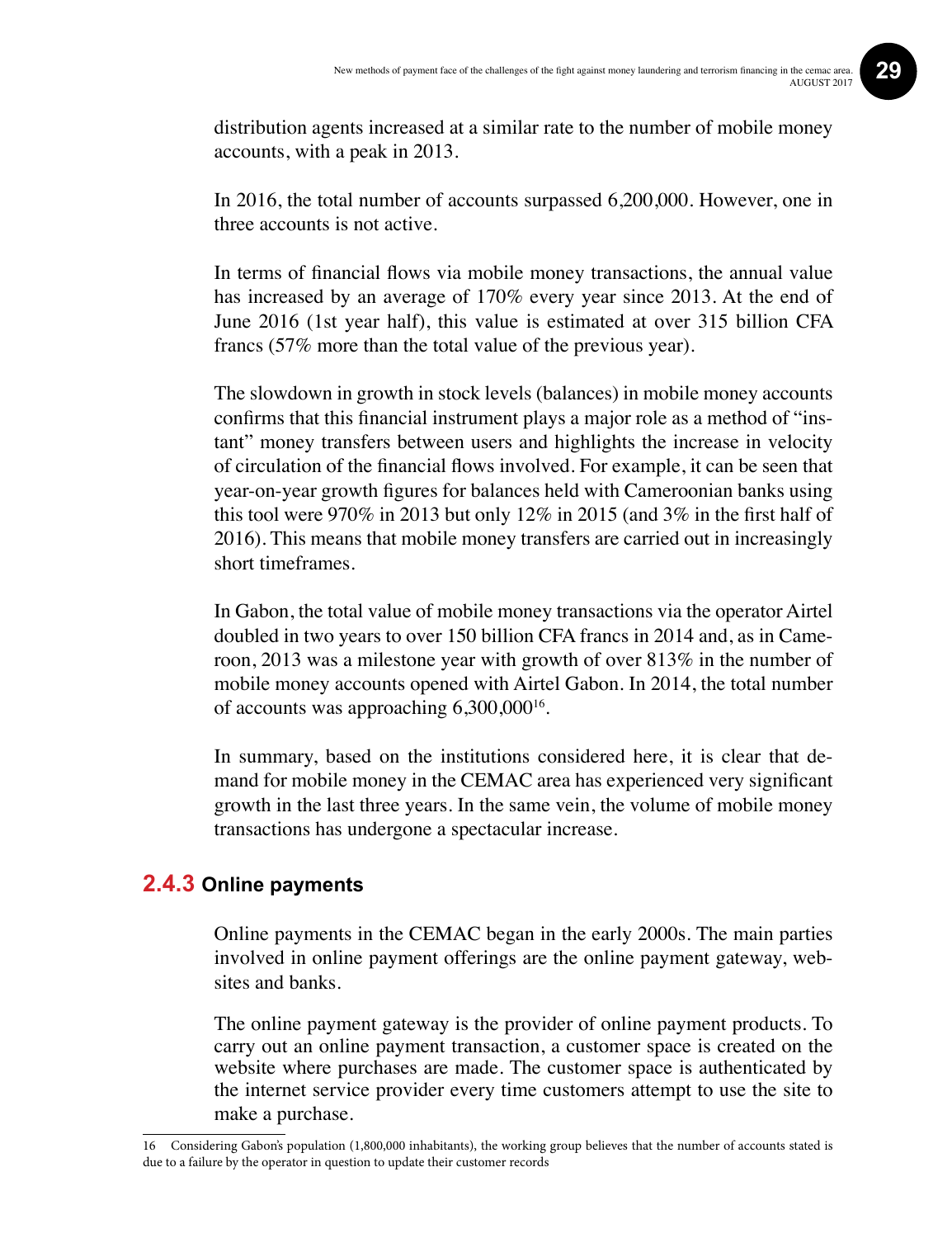Within an organisation such as Société Générale du Congo, although the number of online payments is certainly increasing from year to year, it nonetheless remains low, with 605 online payments in 2015. This growth is represented by the following graph:



To make online payments, customers are required to register with a retailer site, sign a contract, and have a username and password. Customers must also access their own space and hold an electronic wallet or a card linked to an international payment system. Online payments are mainly used for the purchase of goods and services, but some banks offer an online transfer service. The main users of online payments are companies and individuals, the majority of whom have previously travelled abroad.

The NPM offering in the sub-region poses a number of technical, monitoring and regulatory problems. Technical problems are linked to network instability. Monitoring problems are due to banks' poor monitoring of the NPM activities provided by their partners. Information on banks' partners' activities is not always comprehensive and/or available in real time. Checks on users' identities and the origins of funds are not always carried out, and regulatory caps are not always obeyed. In addition, monetary authorities' regulation and monitoring of NPM offerings is ineffective  $\blacksquare$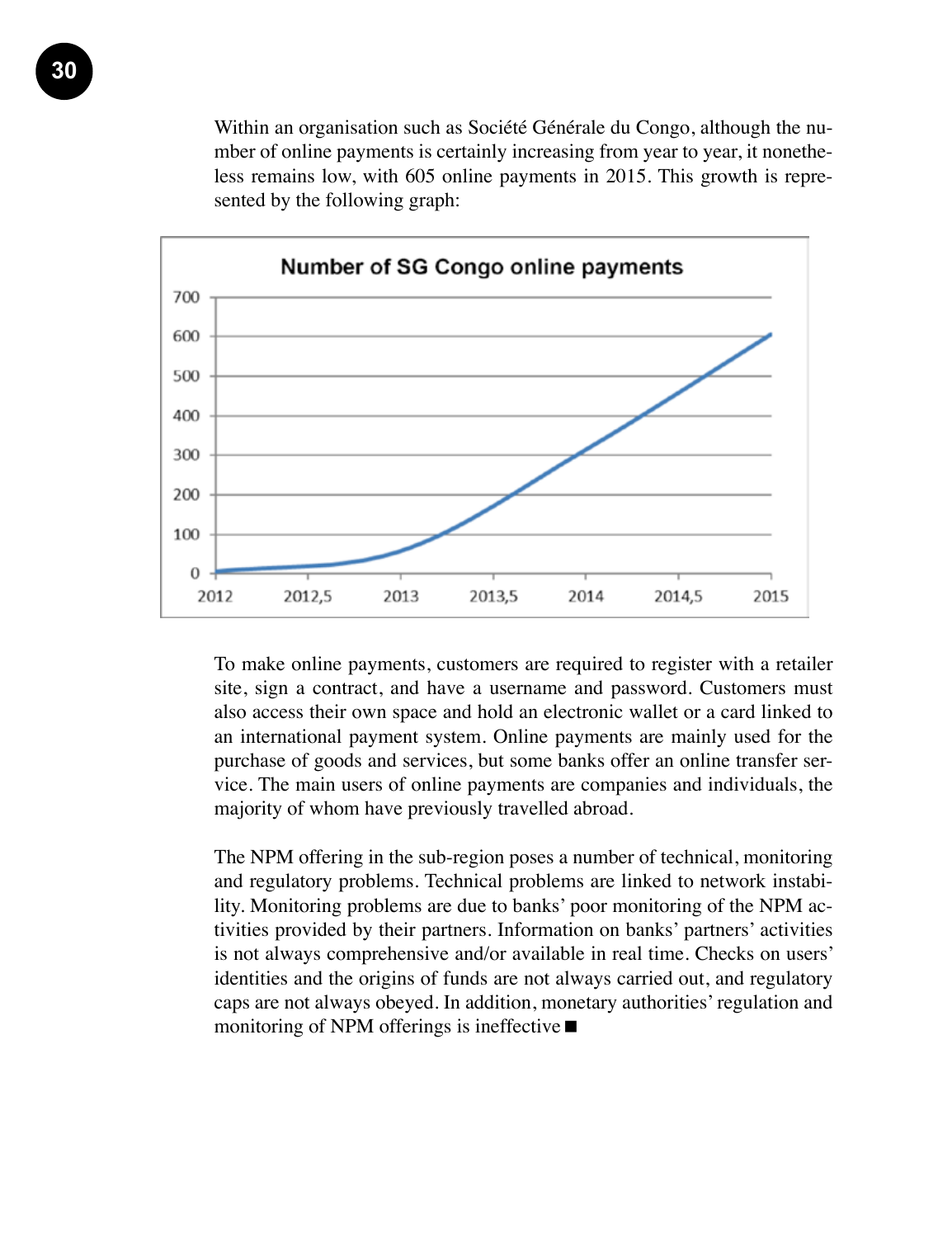### **Chapter III**

#### *Risks of money laundering and terrorism financing via new payment methods in the CEMAC*

Both the boom in information and communication technology (ICT)—principally telephony—and the clear desire of the sub-region's countries to reduce financial exclusion have encouraged the development and expansion of new payment instruments, such as pre-paid cards and mobile money. Although the advantages and benefits of pre-paid cards are undeniable, their existence may promote misconduct contrary to the laws and regulations set out by CEMAC member states.

However, the research team noted that the risks of money laundering and terrorism financing resulting from the use of new payment methods are poorly understood by various stakeholders in the chain, and that these parties, although they are trained in and made aware of the due diligence to which they are subject vis-à-vis their customers when carrying out their transactions, are not informed of the ways in which offenders of all kinds may misuse these NPMs.

The seminar organised by the GABAC at the time this typologies exercise was launched (during which several specialists from a range of backgrounds and professions from the field gave presentations on the theme of NPMs) and the interviews and working sessions that the working group organised throughout the exercise led to the identification of a number of NPM-specific vulnerabilities to money laundering and terrorism financing in Central Africa. As consumer habits in the sub-region mean that online product sales are very limited, we will only discuss the risks of or vulnerabilities to money laundering and terrorism financing that are linked to the use of pre-paid cards and mobile money.

#### **3.1 Risks common to all new payment methods**

#### **3.1.1 Risks linked to weaknesses in the regulatory system**

Although introduced relatively recently, regulations on the practice of issuing e-money and the use of NPMs seem to take into account possible misconduct that could lead to money laundering and terrorism financing. However, some regulatory lacunae nonetheless remain, and these could facilitate the occur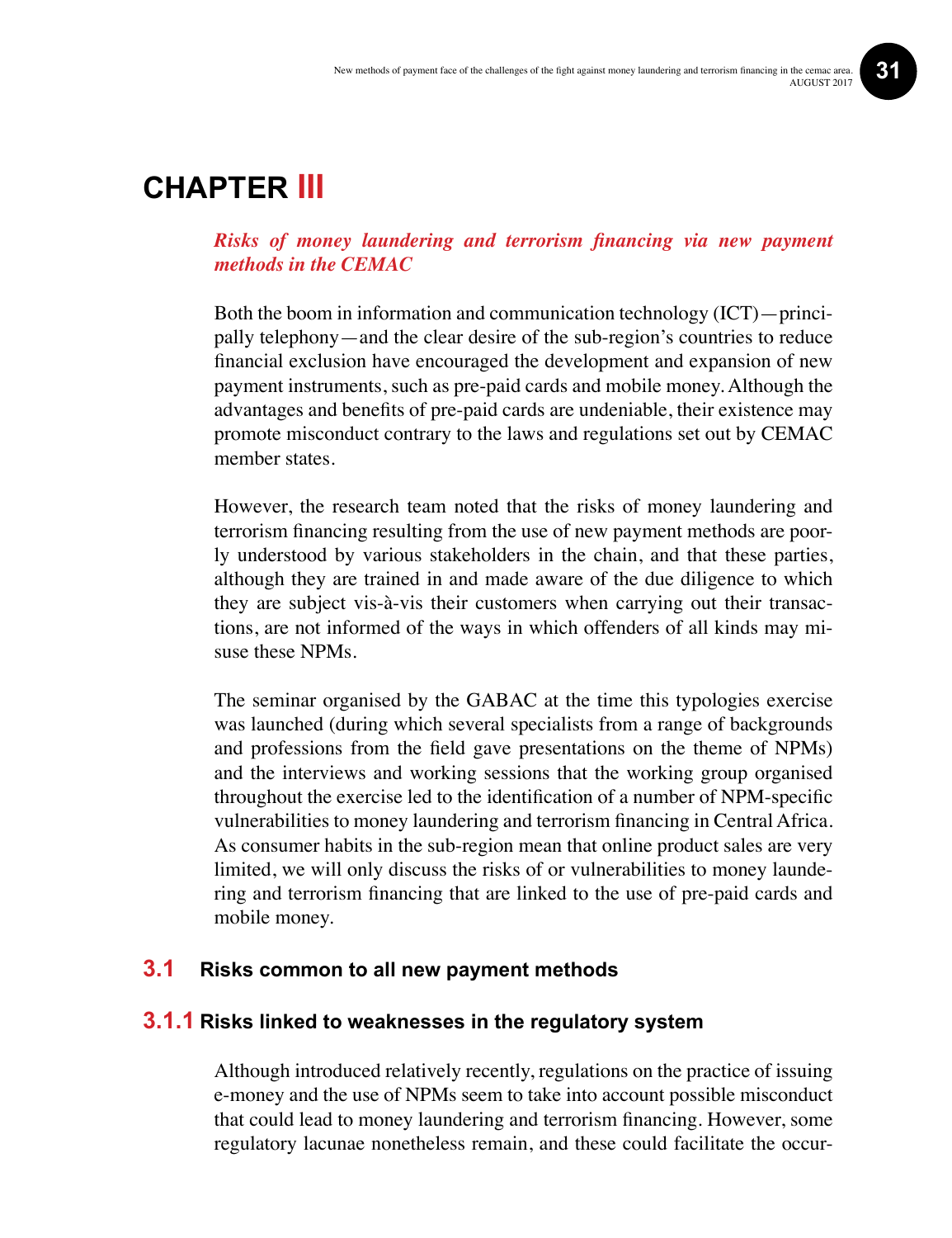rence of such phenomena. The regulations governing the use of NPMs in the CEMAC area are somewhat silent regarding the combating of money laundering and terrorism financing (Ndjimba, 2016), particularly on the following aspects:

- the lack of regulatory provisions specific to NPMs and to controlling the risks that may arise from their use;
- checks on the origins of funds deposited in return for the issuuance of e-money, on the purpose of transactions, and on the destination of funds. Provisions of this order would improve transaction traceability;
- real-time transaction monitoring with the aim of reducing the risks linked to the speed at which e-money circulates via NPMs;
- the caps on transaction volumes, which remain too high and seem to have been set without taking into account the possible fragmentary nature of these transactions or the possible use of smurfing; supervision of new market stakeholders, particularly those involved in the mobile money distribution circuit. This circuit can present a number of vulnerabilities linked to the low levels of training given to agents and distributors, who are often not financial sector professionals, to the way in which NPMs are used, and to the regulations and other mechanisms designed to prevent ML/TF risks arising from the use of NPMs.

In addition to these regulatory weakness regarding the use of NPMs for money laundering or terrorism financing purposes, there is also the issue of limitations due to risk factors regarding the way e-money is issued and the NPMs through which it is used.

#### **3.1.2 Risks linked to the range of stakeholders and the speed of technological developments**

The working group agrees with the following general statement <sup>17</sup>: "The risks" inherent to e-money also come from those connected to the various players involved in issuing, managing and distributing these products, as well as from the rapid rate of technological change, which very often outpaces public authorities' ability to adapt.

For example, five categories of stakeholders operate in the pre-paid card value chain:

<sup>17</sup> Source: TRACFIN study, Monnaies électronique, monnaies virtuelles et nouveaux risques [Electronic currencies, virtual currencies and new risks]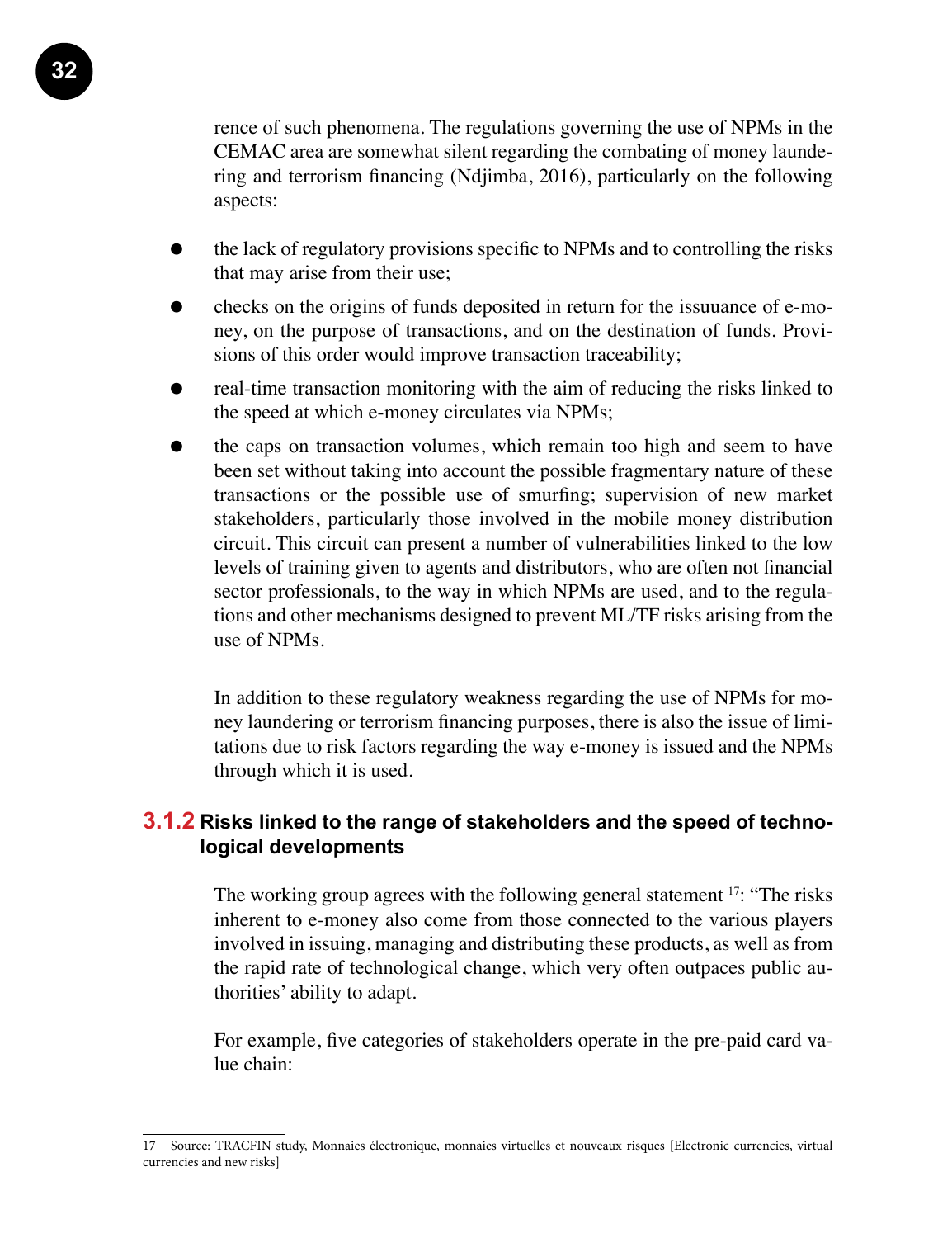- The card issuer, who is approved by a supervising authority and is responsible to this authority. The issuer is also responsible for ensuring that users can use the card properly. The pre-paid card is the format in which the e-money is stored;
- The network (MASTERCARD, VISA, AMERICAN EXPRESS, JCB-CUP, etc.), which manages transaction authorisations. Belonging to a network allows the card to be accepted at points of sale affiliated to that network;
- The processor, which manages the technological and computing aspects of the card;
- The programme manager, which deals with all non technological matters: marketing, packaging, compliance, logistics, the practical management of the product, and customer services. Banks, specialist market stakeholders, bureaux de change, small companies, etc. may act as programme managers;
- The distributor, who markets the card and interacts directly with customers (newsagents, retail chains, local shops, etc.).

Transactions are identified by the network, the processor and the issuer. The card issuer also retains card numbers in its systems (authorisation servers) for any future searches. These three operators can distinguish transactions made using a pre-paid card from those made using a traditional bank card. Upon issuing the card, it is linked to a BIN, a bank identification number featuring a key that can be used to determine whether a given card is a pre-paid card, a company card or an individual card. It appears that although the issuer is legally responsible for diligence efforts as regards money laundering, the key aspects of "Know Your Customer" can only be collected through the programme manager and the distributor.

In addition, stakeholders in the e-money sector—particularly distributors are from a non-banking background whose know-how and experience of KYC is more limited than in the traditional financial sector.

The networks through which these new payment methods are distributed are often non-financial operators with little knowledge of the combat against money laundering and terrorism financing and who may even be reluctant to introduce diligence measures, which can be seen as an expensive obstacle to distributing the products in question.

Thus the working group learned that Orange Cameroun, although supervised by BICEC, issues electronic money via its "Orange money visa card" without neither due authorisation nor evaluation by BEAC or GIMAC the risk of money laundering and terrorism financing inherent to the product.

Another factor that increases the risk of failings is the fact that the market is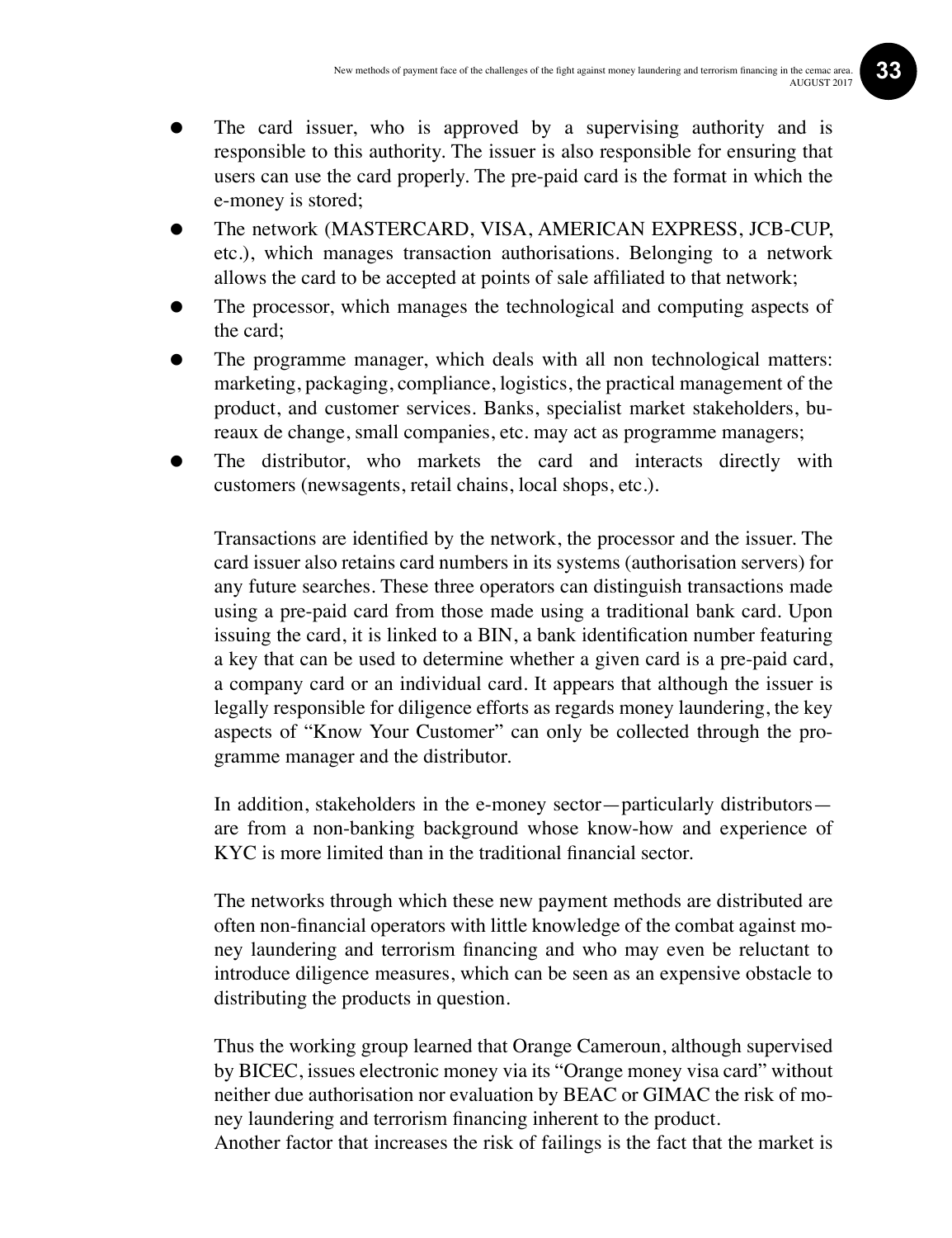developing quickly and has not yet stabilised. As a result, institutions are in fierce competition with each other and are using increasingly inventive means to boost their turnover.

Given the risks of technological developments, it should be remembered that FATF Recommendation 15 states that: "Countries and financial institutions should identify and assess the money laundering or terrorist financing risks that may arise in relation to (a) the development of new products and new business practices, including new delivery mechanisms, and (b) the use of new or developing technologies for both new and pre-existing products. In the case of financial institutions, such a risk assessment should take place prior to the launch of the new products, business practices or the use of new or developing technologies. They should take appropriate measures to manage and mitigate those risks." As a result, issuers of e-money who are entering the field of financial institutions must be able to propose products and monitoring procedures that reduce the risk. However, this obligation is not obeyed given the particularly competitive nature of the sector.

[In Central Africa, it is generally recognised that no assessment of the risk of money laundering or terrorism financing linked to NPM offerings was carried out before they were placed on the market.] Technological developments are tending towards increasingly quick transactions, often faster than more traditional networks, whether in the speed of loading or unloading these new payment methods, but also in terms of the distinction between purchasing a card/creating an account and the ability to load a card at a later date, transfer funds, etc. by simply sending an SMS message or clicking a button online. The speed of these flows can also make monitoring significantly more difficult and can prevent the seizure and freezing of assets of criminal origin. The chain of information is more complex than in a traditional banking circuit for the same financial transaction, analysis of the flow means calling on a wider number of contacts, some of whom are located outside of the CEMAC's jurisdiction. As a result, the investigative process is slowed down."

Repeated attacks from cybercriminals, to which a Gabonese bank and one of its branches in Congo had fallen victim, substantiates the above.

#### **3.2 Risks linked to prepaid cards**

#### **3.2.1 Banks' opacity**

All banking institutions in the sub-region were invited to take part in the typologies exercise that is the subject of this report. However, only those representing major international groups and a Cameroonian bank agreed to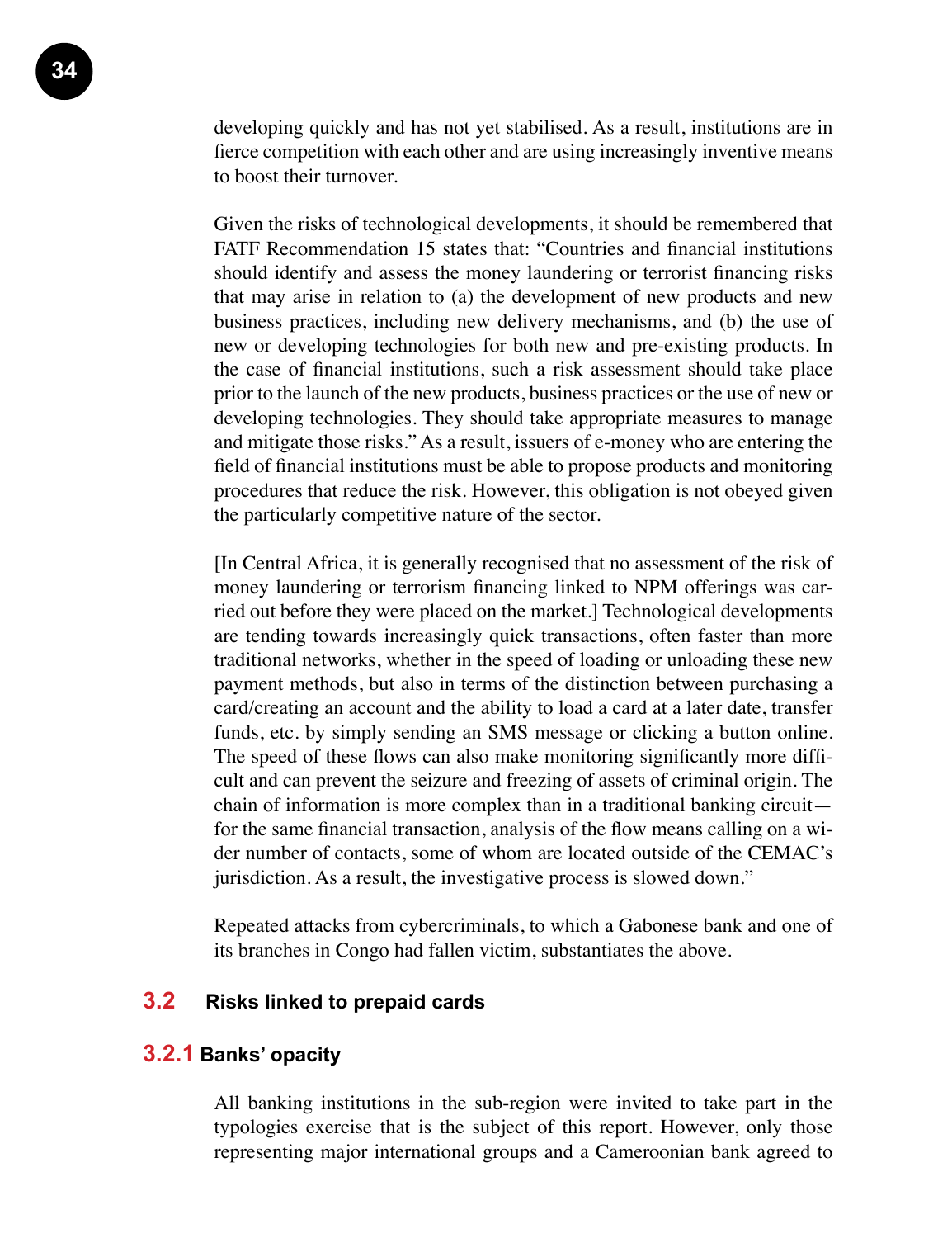participate. Nonetheless, firstly, the major groups do not offer a pre-paid card service, and the value of the transactions by the Cameroonian bank represents only 1.72% of the sample studied. Secondly, members of the working group learned that the credit institutions that did not agree to take part in this exercise are reportedly involved in investigations into large-scale funds transfers to West African countries affected by terrorism and into manual foreign exchange transactions on behalf of individuals who are involved in money laundering in the countries in which they are located. They also exceed the caps on loading pre-paid cards with funds.

#### **3.2.2 Cardholder anonymity**

Pre-paid cards can be issued in a particular cardholder's name or anonymously depending on available options. Generally, cards are sold to occasional customers<sup>18</sup> who are not consistently identified, and who pay for their purchase and load the card using cash. Cards can be purchased from banking institutions<sup>19</sup> or from e-money distributors<sup>20</sup>.

As the same card features are common to all cards, in principle, anonymous cardholders enjoy the same services as cardholders who have been identified via the standard process. However, without formal identification, institutions and distributors are not capable of determining the cardholder's identity or the origin of the funds used to purchase and load the card. In other words, a customer with money of suspicious origin or originating from illegal activities can easily incorporate the proceeds of their crime into the formal financial system via one or several pre-paid cards. Anonymous card ownership is therefore a gap through which criminals and mafia-style organisations of all kinds can easily slip.

#### **3.2.3 Failure to comply with the caps set out by the BEAC**

The caps on loading, withdrawals, payments and transfers and on each transaction, which suggest that the availability of pre-paid cards has been hijacked from its purpose of financial inclusion, can result in misuse of all kinds in light of the statistics presented above.

This is particularly true when these caps are very large and can benefit anonymous cardholders. Currently, pre-paid card loading caps may be as high as

<sup>18 &</sup>quot;An individual or corporation with no account with the institution to which the request was made", COBAC Regulation R-2005/01 on due diligence procedures for institutions governed by rules to prevent money laundering and terrorism financing in Central Africa.

<sup>19</sup> An institution that is authorised to issue e-money.

<sup>20</sup> An institution offering the holder of the electronic instrument an e-money loading, reloading and cashing service following the signing of a contract with a banking institution.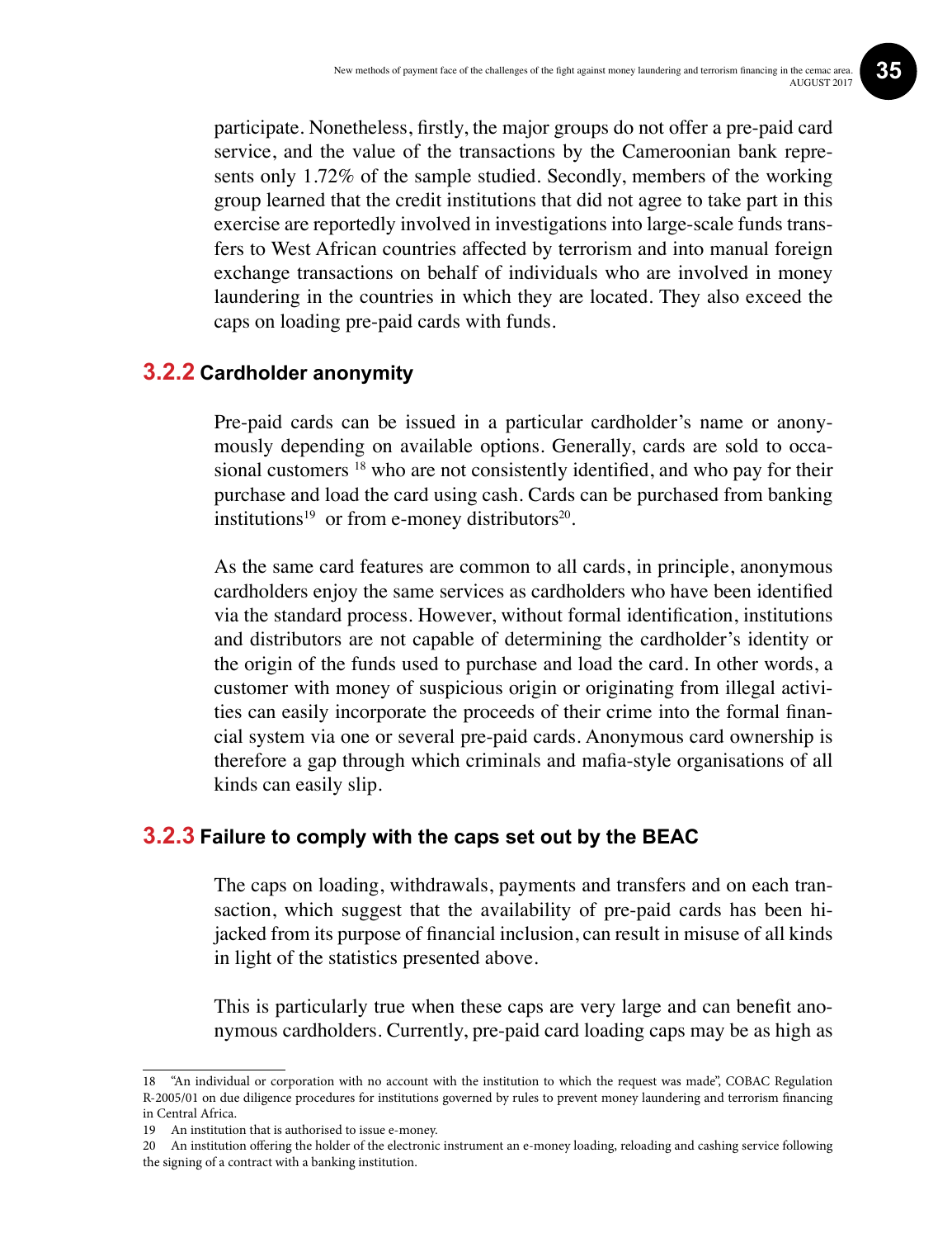10 million CFA francs (€15,245) per month in Cameroon<sup>21</sup> and 25 million CFA francs ( $\in$ 38,115) per week at one bank in Gabon. The same caps apply to ATM withdrawals and payments.

Although institutions set these caps to suit a range of market segments, the majority nonetheless remain very high, especially for withdrawals. This also does not take into account the fact that, as there is no centralised system holding information on pre-paid card transactions, a customer (whether a bank account holder or not) can, in full compliance with each bank's regulatory caps, circumvent the limits set by each account by repeatedly loading money onto a card in as many banks as required, whether in the customer's home country or in the sub-region.

#### **3.2.4 Risks of laundering the proceeds of tax and customs fraud**

In the sub-region, pre-paid cards are primarily used by operators for international business purposes. This includes importers, for whom, it must be said, tax compliance is not a major concern. As such, as for debit cards, pre-paid cards give them the ability not just to circumvent community exchange regulations but also to reduce the values declared to customs, thus reducing the relevant taxes and duties. This practice also reduces the taxable base for any internal taxes for which they are liable. The fraudulently gained profits are then invested in a range of sectors (property, large-scale agricultural projects, oil product distribution, etc.).

Although this is not the aim of this study, we do want to draw the attention of monetary authorities to the fact that, in addition to the lost fiscal revenue that results and the deficit in the trade balance in which the practice plays a major role, the use of pre-paid cards in external trade could be one—and not the least—of the unexplained causes of the fall in currency hedging financial transactions, not to mention the loss of tax that may have been due on commissions taken by banks on transactions carried out by their customers outside the CFA franc area.

#### **3.2.5 Money laundering through the circumvention of automatic declaration thresholds**

The majority of the countries in the sub-region have enacted legislation that, under certain conditions, requires financial institutions to automatically declare all cash deposits of 5,000,000 CFA francs (around  $\epsilon$ 7,625) to financial intelligence units. As part of the first step in money laundering (placement), operators can load their pre-paid cards in a number of transactions, with each

<sup>21</sup> Competitive monitoring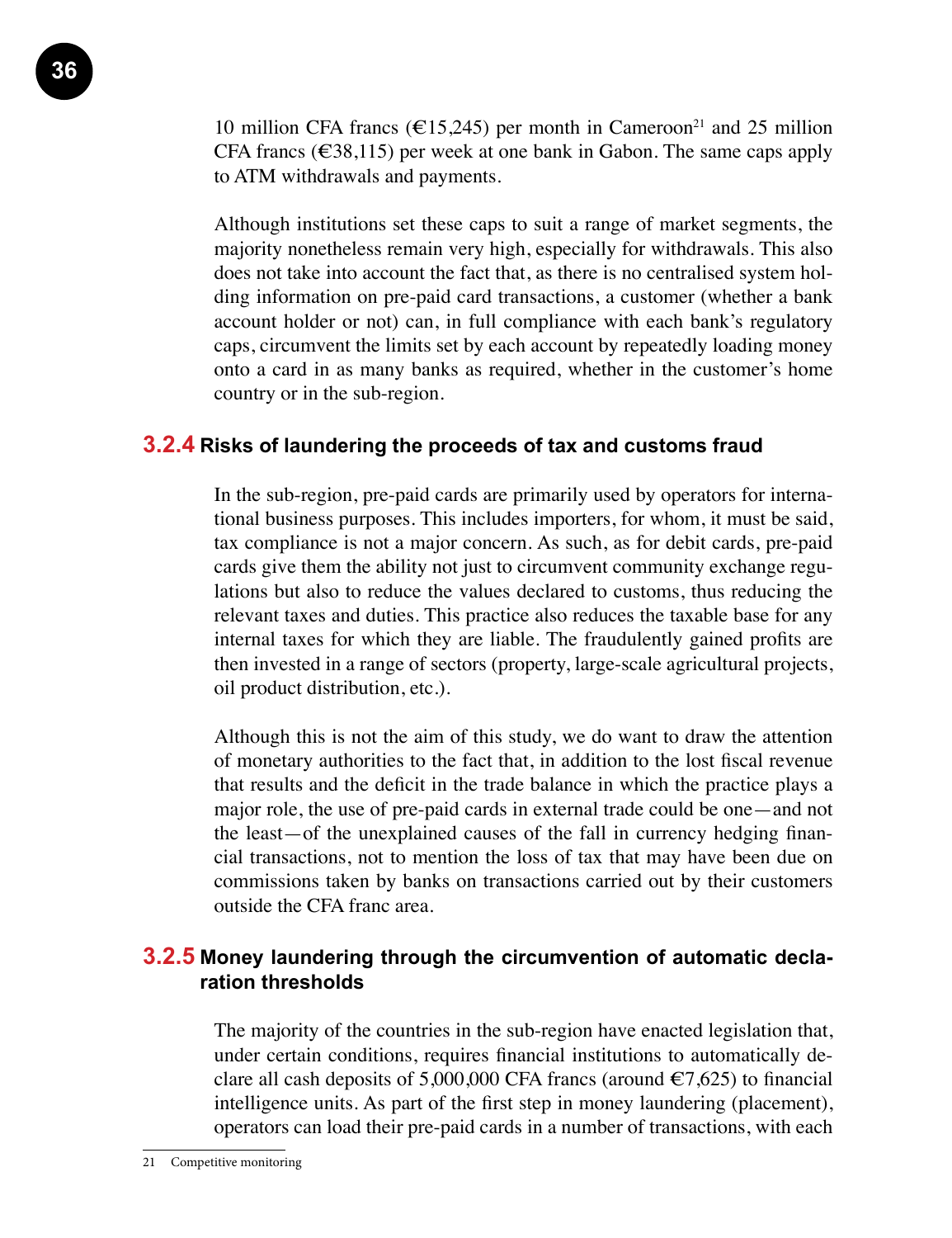transaction's value being less than the automatic declaration thresholds. This introduces money into the financial system that may come from, for example, corruption and/or misappropriation of funds, drug dealing, illegal sales of precious gems and metals, or any other proceeds of crime.

#### **3.2.6 Risks linked to carrying out transactions**

Control of e-money flows is the main risk factor when transactions are carried out via NPMs. In the sub-region, banks have no control over their payment platforms, which are located outside the jurisdiction in which they operate. This can result in information on the transactions carried out using pre-paid cards via the supplier's services being manipulated, facilitating suspicious transactions. In addition, the quality of the internet connection can lead to transactions being carried out without being subjected to real-time analysis.

Furthermore, insufficient or non-existent training for banking staff on the computer systems responsible for pre-paid cards and on money laundering regulations and techniques may facilitate suspicious transactions due to human error. Thus, when faced with signs of a transaction that is part of a money laundering or terrorism financing operation, an agent who has not received sufficient training or any training on the topic will not be able to identify the suspicious nature of the transactions and thus will not make the necessary declaration of suspicion as required by law, unless there is a centralised monitoring system that can detect suspicious transactions that were not detected at the first point of vigilance.

This is a major operational risk, particularly when monitoring bodies do not carry out regular checks on transactions. This risk is made all the greater by the fact that in these institutions, there is no electronic alert system that identifies signs of suspected money laundering or terrorism financing. The use of a manual system to check transactions for these signs thus reveals itself to be very limited. This method is prone to errors and to agents' inability to detect all signs, given the considerable volume of transactions to be analysed.

The lack of a computerised analysis system may constitute a weakness in the transaction management system when identifying suspicious transactions.

Faced with these multiple risk factors that exist at both an organisational and a systemic level, it is essential that a systematic approach to preventing the risks of money laundering and terrorism financing is put in place.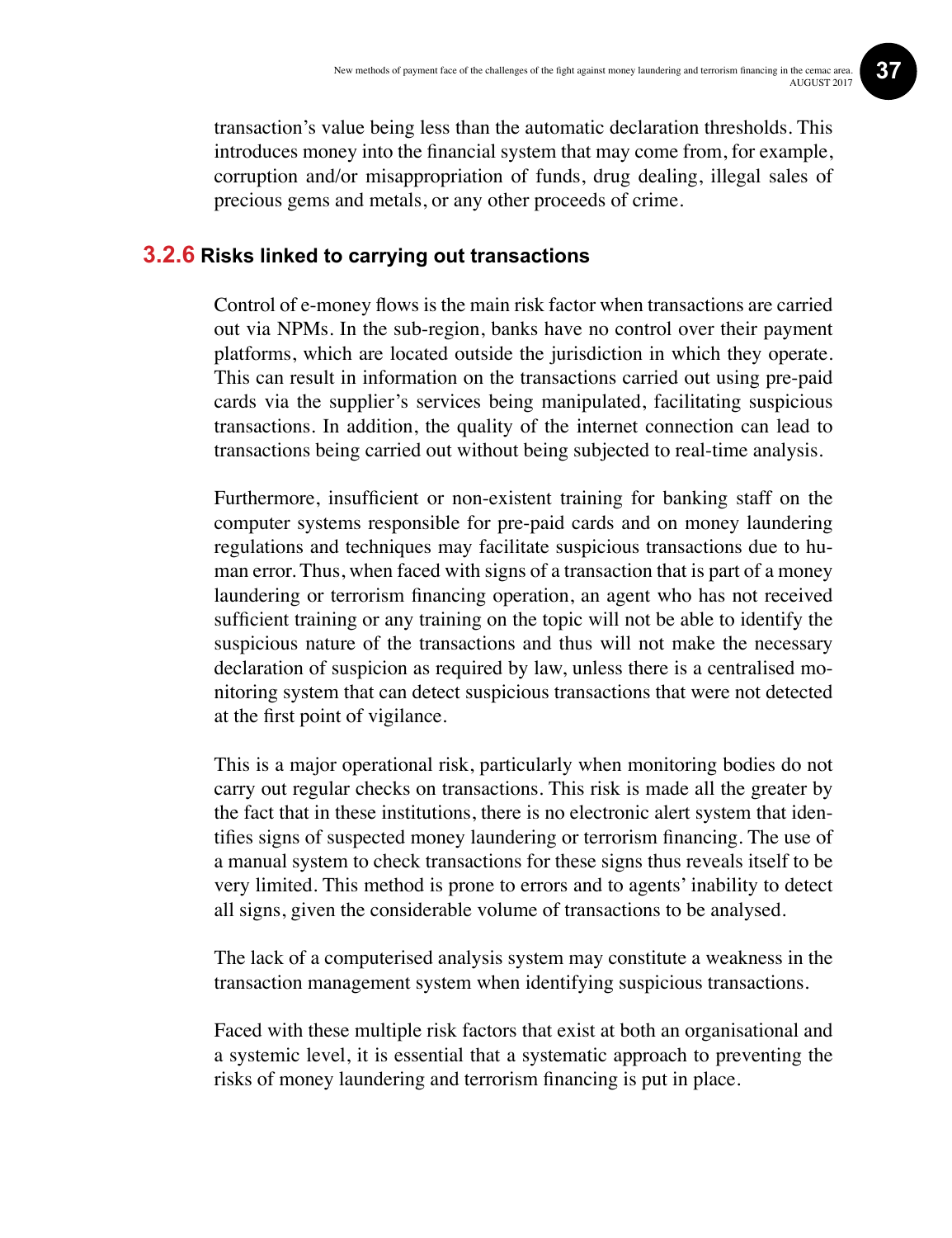#### **3.2.7 Laundering cybercrime proceeds and financing terrorism with cybercrime proceeds**

Proceeds from the following methods of fraud can be used for money laundering and/or terrorism financing.

These include:

Physical fraud. This includes, but is not limited to:

- fraud linked to counterfeiting pre-paid cards that imitate real cards both in terms of appearance and content, to "yes cards", counterfeiting chip cards that respond OK to all secret codes entered;
- counterfeiting terminals using data collection techniques such as modifying terminal data to extort sensitive data.

Online fraud. This consists of:

- redirecting the IP address without the web user's knowledge;
- website phishing;

.

- Stealing data from the computer systems of banks, processors or retailers;
- Attacking the issuer's computer database by intercepting nodes, accessing servers, decrypting messages, etc.

#### **3.3 Risks linked to mobile money payments**

Mobile money services are currently being rolled out in a number of markets around the world. There is concrete evidence to suggest that these services improve access to formal financial services in developing countries.

However, the expansion of these services arouses fears that they may be used for the purposes of money laundering and terrorism financing (ML/TF). Although there have been very few cases of ML/TF up until now, mobile money systems remain susceptible to being used for these purposes in the future (in the same way that other formal financial services are currently being targeted)

The risks of money laundering and terrorism financing linked to mobile money transactions are mainly due to failings in the management systems implemented by financial institutions and their respective partners for these instruments. These risks can be classified into two groups: those linked to customer identification and those linked to carrying out transactions at each link in the chain of stakeholders.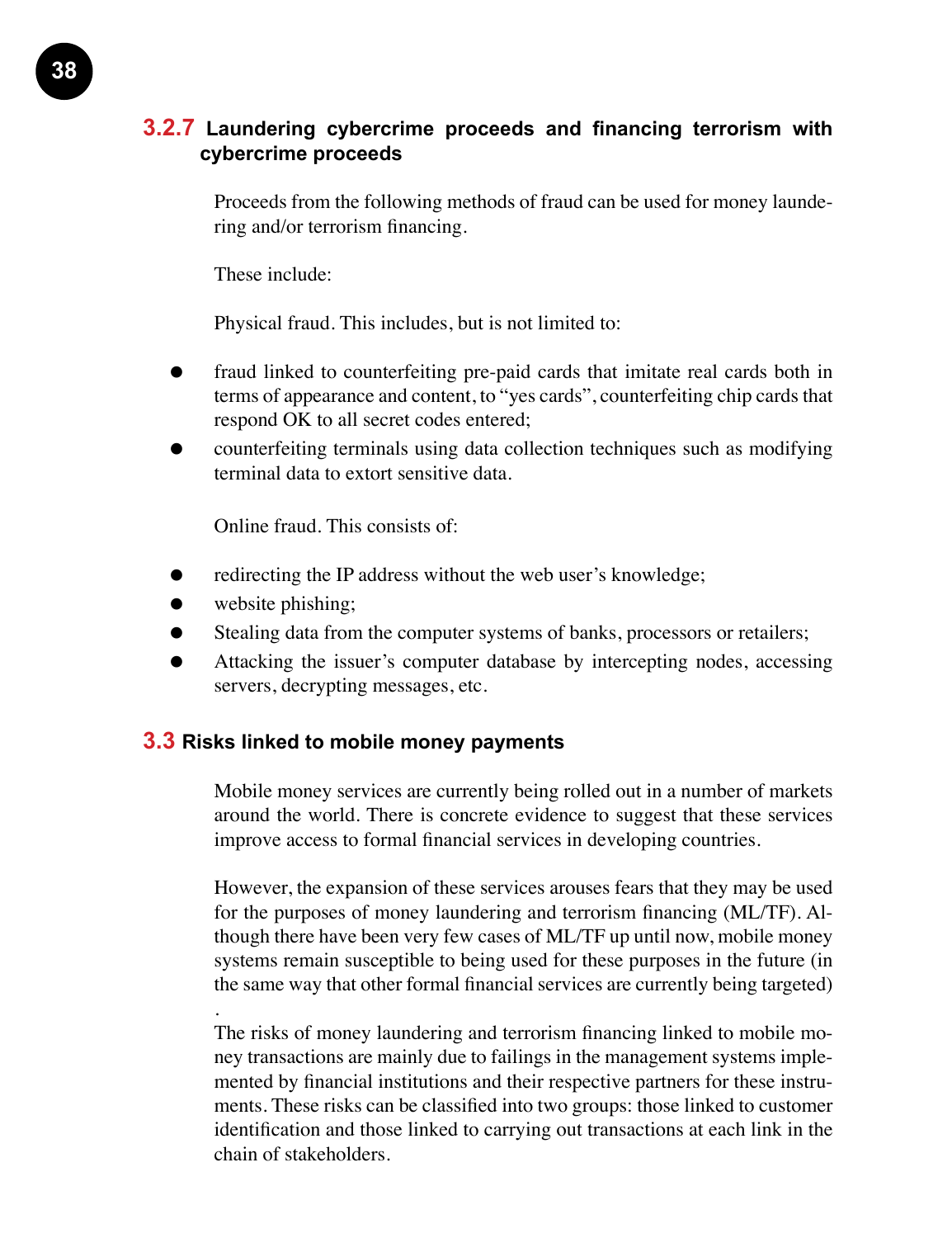#### **3.3.1 Risks linked to customer identification**

#### **3.3.1.1 Risks linked to the authenticity of identity documents**

The risk of money laundering and terrorism financing is increased in the sub-region in that individuals can easily use false identity documents. The lack of an effective mechanism for mobile telephone operators to verify the authenticity of identity documents is a major obstacle to the prevention of these risks, especially because for many mobile money operators, mobile money can be used after the customer is identified, not after the authenticity of the identity document has been verified. In these organisations, it is often the case that a copy of the identity document is presented, thus rendering it impossible to verify the authenticity of the original identity document. As such, the ability for individuals to move from one country to another in the absence of a sub-regional database for identifying individuals may increase the chance of these risks occurring. The free movement of people between the countries of the sub-region would appear to constitute a risk factor.

#### **3.3.1.2 Risks of money laundering and terrorism financing linked to customers**

This risk may arise in the form of a traditional transfer with a criminal origin or destination (for example, financing terrorism). Although real documentary proof may be used at the time of registration, false information may also be presented. The act of depositing money into the account can also be used to recycle fraudulently obtained funds via the use of stolen bank cards or credit cards (which can be considered to be a 'placement' process). Transactions can also be used to transfer funds between accomplices, or to transfer them to other countries with less stringent AML/CTF laws, where the funds can be used to finance other criminal activities. This process is accompanied by cash withdrawal of the amounts to be used or transferred by other methods.

#### **3.3.2 Risks linked to carrying out transactions**

#### **3.3.2.1 Risks linked to retailers**

Retailers may receive substantial amounts in the form of payments and include them as legitimate proceeds of their business (thus forming part of the process of integration of funds). Retailers may be criminals themselves, swindling their customers, or use their business as a front for laundering the proceeds of their accomplices' activities, who pass themselves off as customers.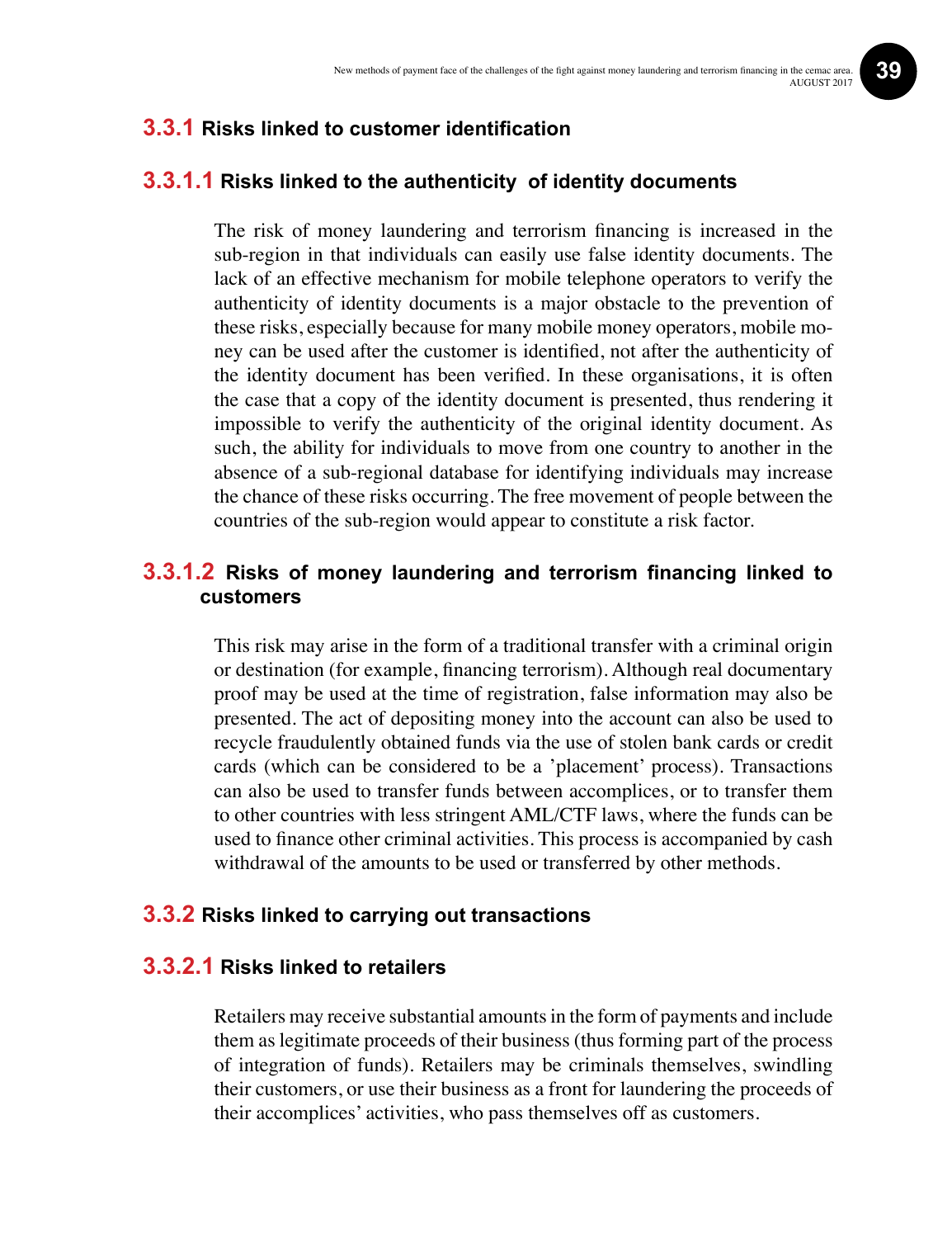#### **3.3.2.2 Risks linked to agents, intermediaries and retail partners**

These stakeholders occupy a strategic position in the mobile money services payment cycle: loading cards via cash payments, operating purchase or withdrawal points, and also selling telephones that may be used for transactions. These people are therefore able to falsify their records, to ignore suspicions that should otherwise be reported, or simply form a weak link in the chain by not carrying out their role with all due diligence.

#### **3.3.2.3 Risks from cross-border payments**

Cross-border payments may be used to move money from criminal activity from its original jurisdiction to another jurisdiction in which it can be used to finance other criminal activities, be withdrawn, or sent on to yet another jurisdiction. The cross-border movement of funds makes authorities' searches more difficult and helps to hide the purpose of the transfer. This type of payment is therefore an additional source of risk.

#### **3.3.3.4 Risks of money laundering and terrorism financing circumvention via international transfers**

As mobile telephone operators move towards issuing electronic money through VISA-type payment cards to settle transactions and withdraw cash from bank ATMs, this may open the door to international transfers intended to launder money and finance terrorism. This also does not take into account that such international transfers would have an effect on the foreign exchange reserves of States in the sub-region.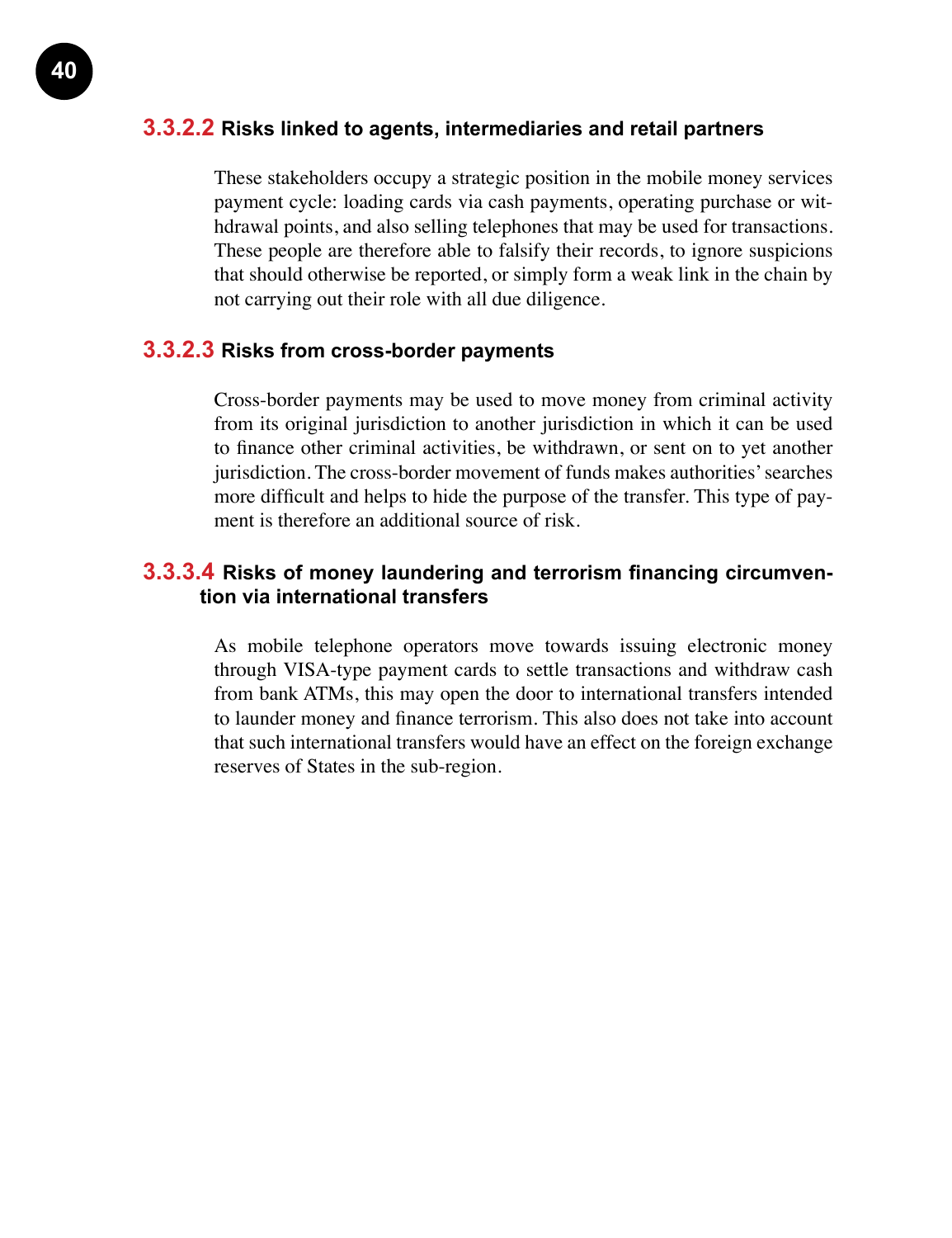### **Chapter IV**

#### *Typologies of risks of money laundering and terrorism financing linked to new payment methods*

The combined risks of money laundering and terrorism financing, mentioned above, have led to several typological cases of money laundering and terrorism financing being observed to take place via new payment methods. After presenting these cases, this report features proposals to reduce the risk of ML/ TF.

#### **Cases of money laundering and terrorism financing via new payment methods in the CEMAC**

From surveys of NAFIs, two known typological cases of money laundering were identified<sup>22</sup>. The first case involved computer fraud relating to pre-paid cards, resulting in money laundering.

#### **CASE 1: Pre-paid card computer fraud and money laundering**

Company X, a specialist in payment system solutions whose CEO is named Mr Pippo, is in charge of managing the electronic payment system at Gamma Bank. As such, it hosts and manages Gamma Bank's electronic payment system servers. On 12 January 2015, Mr Pippo was spoken to by Gamma Bank's managers because transactions seemed to be recorded in their banking system but not in the payment system. Through the combined work of IT technicians from company X and Gamma Bank, it was determined that cash was withdrawn from Gamma Bank's ATMs using 12 pre-paid magnetic cards belonging to 12 individuals. These 12 individuals, each holding a pre-paid card from Gamma Bank, had made repeated cash withdrawals from ATMs. After each transaction, the head of X's technical department, Mr Gando, had connected to the main log file by increasing his privileges so he could alter and remove all traces of the transactions in the activity report of the ATM from which the 12 people in question had made withdrawals. Aware of the delays between updating the payment system and updating the banking system, he deleted information regarding the cash withdrawals carried out by his agents using these 12 bank cards to prevent the banking system from debiting the amounts withdrawn from the relevant accounts. One of the people making these withdrawals repeated the transaction so frequently that he deprived Gamma Bank of 39,000,000 CFA francs over the course of 2014 and 2015.

However, Gamma Bank had implemented an IT solution designed to compare the information contained in the banking system's log file with the payment system's log file at a given moment. This application produced an error report highlighting discrepancies in the information due to certain data being deleted from the payment system's master table. Following analysis of the error report, it became clear that 12 'pre-paid credit' accounts were not

22 Typological cases of money laundering via NPMs, which are highly likely in the CEMAC area given the risk factors identified above, have been identified in the French context (Tracfin 2011, case 5 and 6, pp. 18-23).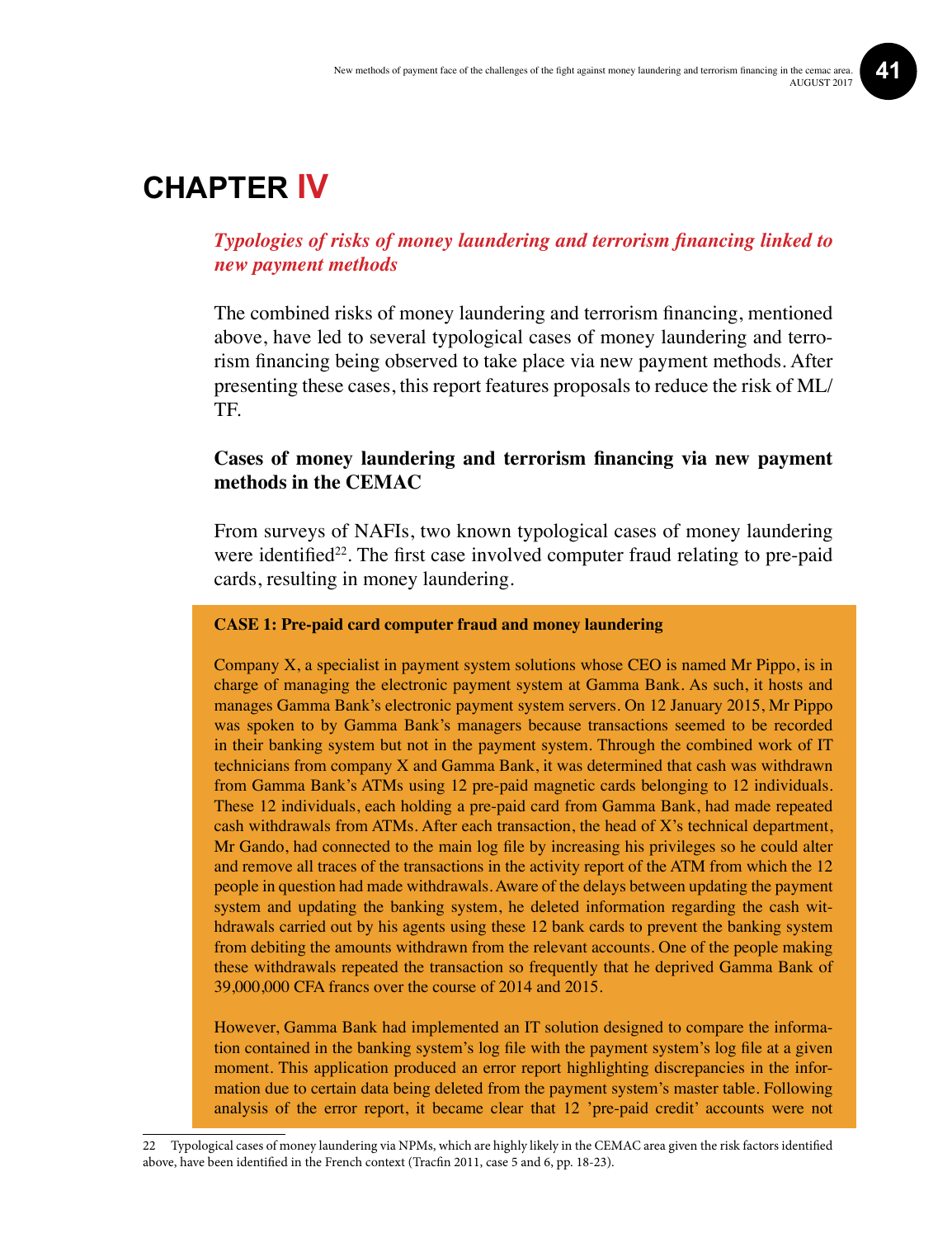regularly debited despite making withdrawals. Gamma Bank thus contacted the CEO of company X, who in turn contacted Alexander, the India-based supplier and technical manager for Africa for the payment system that X distributes in Cameroon. Alexander checked X's payment system and confirmed to Mr Pippo that the deletion of information from the payment system's master table had taken place within the company itself. During the judicial investigation, Mr Gando accepted the truth before declaring a second-hand car business, which was funded by the embezzled money.

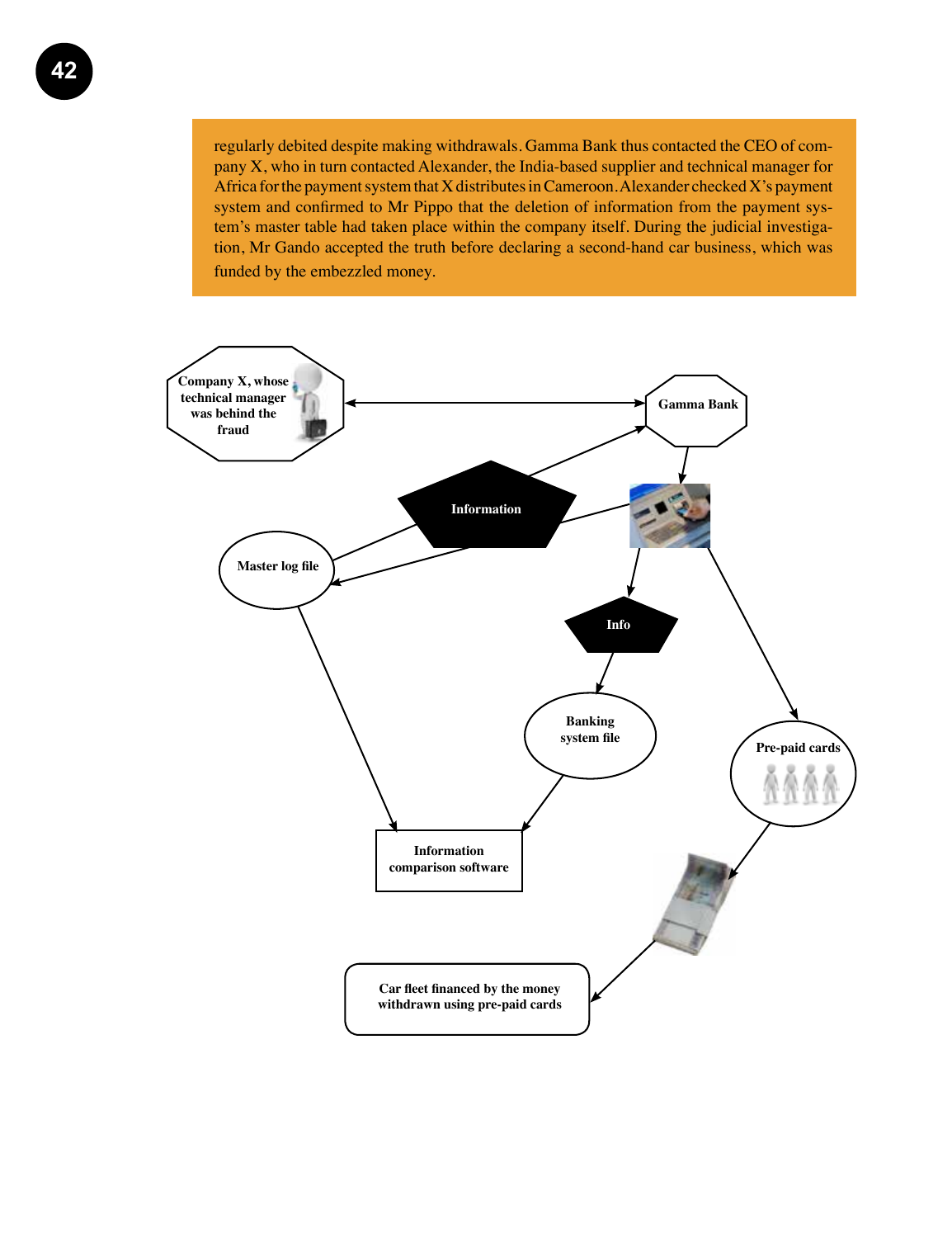#### **CASE 2:** Money laundering via mobile money

After being convicted for fraud, the gang led by Ahomo continued to make a name for themselves by running another form of scam from prison. On 30 May 2014, Mr Bodo, an employee at a microfinance institution, contacted the Public Prosecutor's office to report a scam to which he had fallen victim. The scammers had imitated his boss's voice to ask him to make credit transfers worth 900,000 CFA francs. After he made the transfers to specific telephone numbers, the fraudsters ceased all communication with their victim. Tracing the transactions revealed that the transfers were used to pay several individuals' electricity bills using mobile money, a service offered by a local mobile telephone operator. Following questioning of Mr Abondo, it was revealed that in his neighbourhood in Bantoma, two young people who claimed to be employed by the electricity company had offered locals the ability to pay their electricity bills without having to queue at the company's registered branches.

On several occasions, several residents gave these fake agents their bill along with sufficient cash to pay the bill and taxi fares. He added that after each transaction, genuine payment receipts for their bills were returned to them. In addition, after every bill paid using mobile money, the mobile telephone operator granted the subscriber an airtime bonus. These fake agents then sold this airtime to airtime resellers, known as "callboxers", at tempting prices. Ultimately, the cash received from the population and the callboxers was returned to Ahomo's gang, whose members were still in prison.

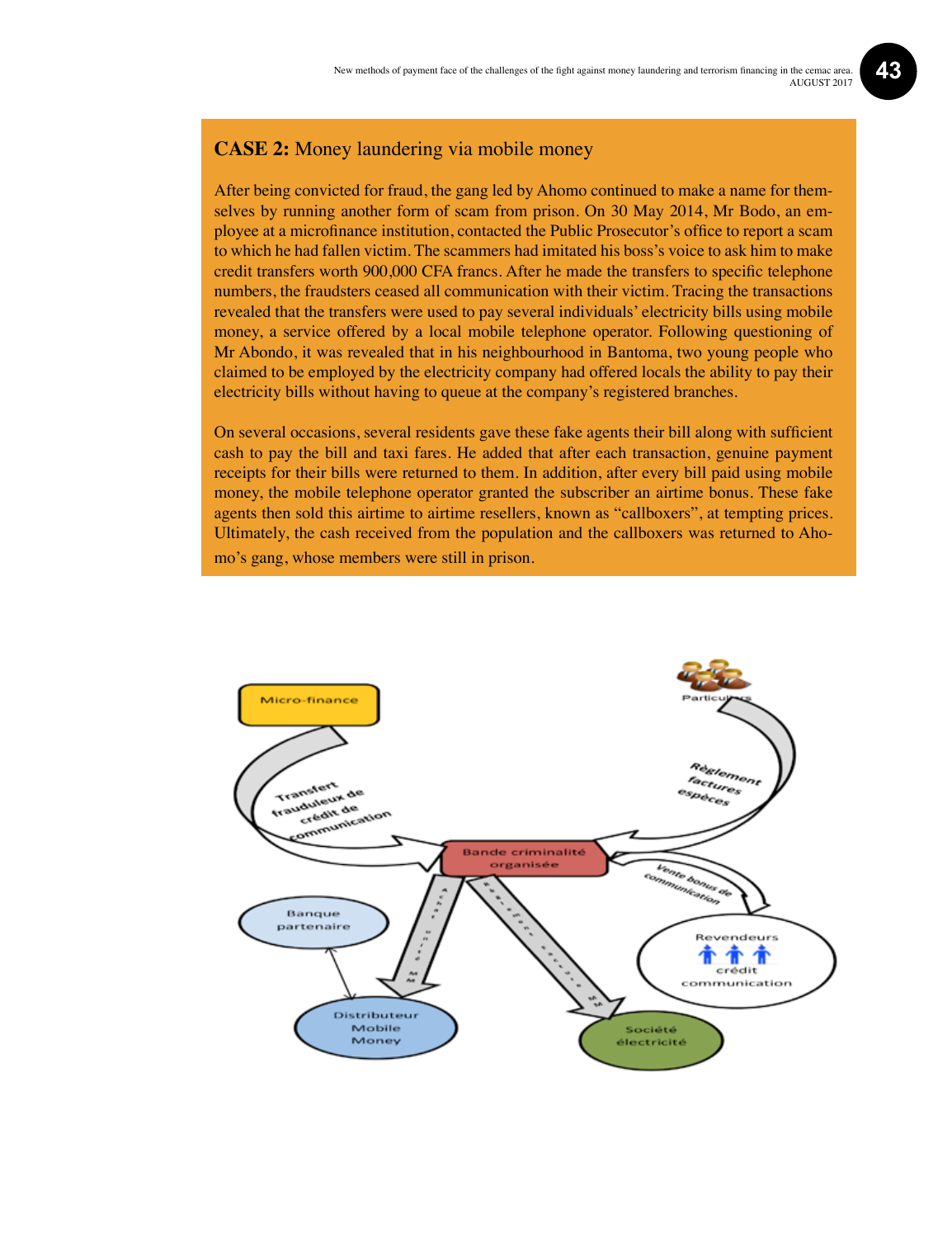#### **CASE 3:** Cybercrime, a global phenomenon<sup>23</sup>

Recent cyber attacks show a trend that the targets chosen by the hackers not limited to a specific country rather effects the global financial system.

Latest fraud activity through the use of secured SWIFT gateway, hackers managed to obtain valid credentials of SWIFT operators unlawfully and were successful to hack USD 81 millions of Bangladesh Bank (BB) foreign exchange reserves maintained with FRBNY.

#### **What did intruders do?**

- Disabled the Printer linked to the Production Server
- Processed 70 successful transactions through the SWIFT (5 got paid-out)
- Cleaned up several files including message records
- Total 116 messages were deleted 70 PIs & 46 ACK MSG
- Windows log files were deleted and other files were over written after replacing those files containing garbage data
- Resets the security measures: "firewall" rules back to normal settings
- Correspondence with Intermediary banks like Wells Fargo, Bank of New York, Mellon, Citi NA, DBTCO and PABC
- Two Member IT Team engaged for In-house incident reporting (08th Feb, 2016)
- Appointed World Informatix Cyber Security for detailed incident reporting and vulnerability assessment as part of the investigation (28th Feb, 2016)
- Appointed Mandiant (FireEye) to perform forensic investigation (6th Mar, 2016)
- World Bank assistance sought for recovery of the stolen money under the specific program
- Engaged a Law firm with international exposure to assess legal grounds for recovery of the stolen money
- Informed BFIU and involved BFIU in the recovery process

#### **Role of BFIU**

- BFIU plays pivotal role to strengthen domestic and international cooperation
- Facilitate formation of the Task Force for coordinating the stolen money recovery efforts (12th Apr, 2016)
- AGO prepared MLA request in consultation with BFIU and sent it to Department of Justice, Philippines under Palermo Convention.(4th May, 2016)
- BFIU sought information regarding suspected persons and entities of Philippines from the Egmont members (15th Mar, 2016) and in some cases received positive responses.
- BFIU continued to pursue AMLC, Philippines
- AMLC obtained court order to seize identified suspected accounts and also to start formal investigation (1st Mar, 2016)
- BFIU maintained communication with FATF and APGML
- BFIU officials involved with the process physically in the Philippines and also attended the Blue Ribbon Senate Committee Hearing
- Tri Party (BB, FRB NY and SWIFT) meeting and teleconference
- Case coordination meeting organized by Interpol and National Counter Terrorism Bureau-Bangladesh

All these actions made the recovery of USD 35 millions possible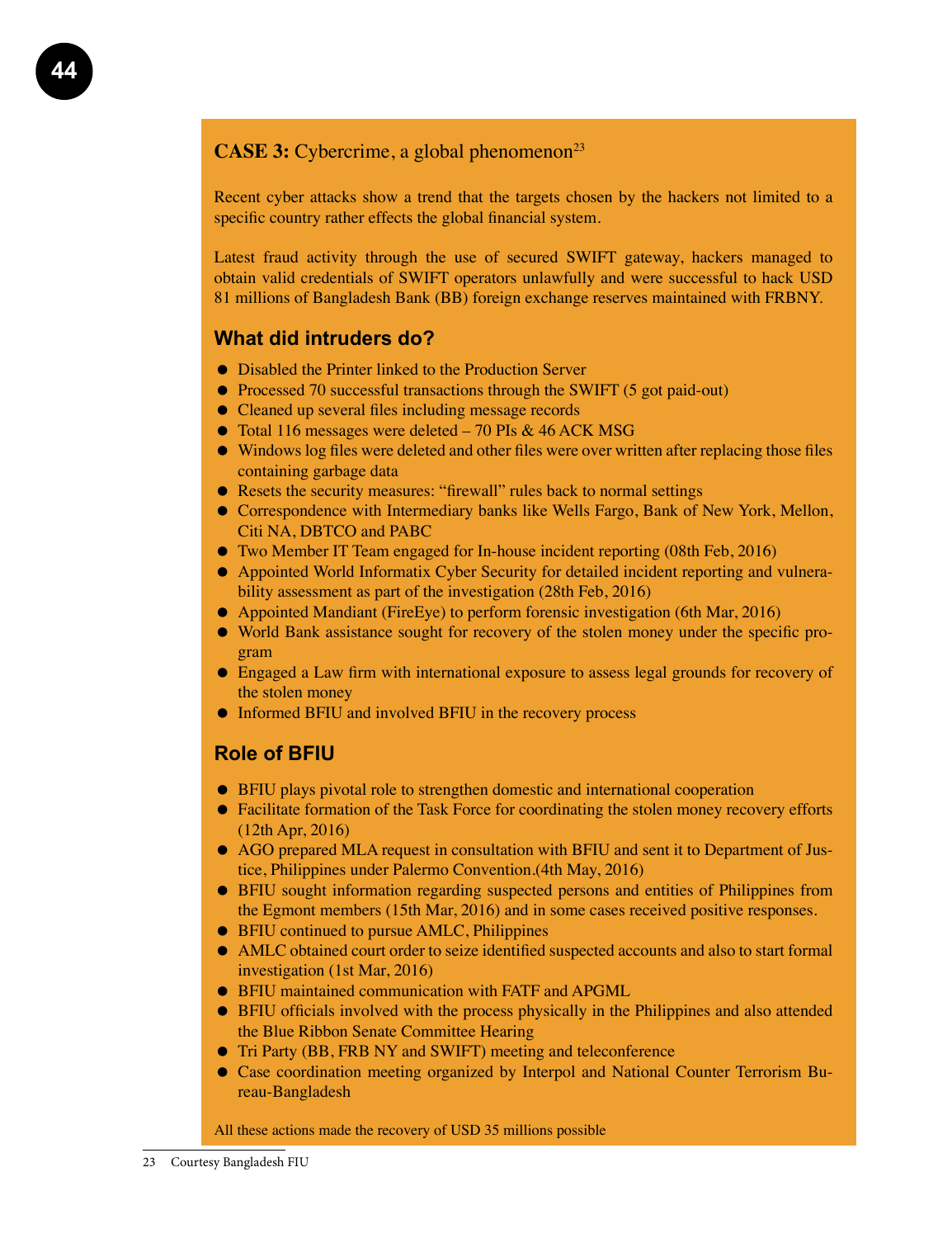### **The money track**

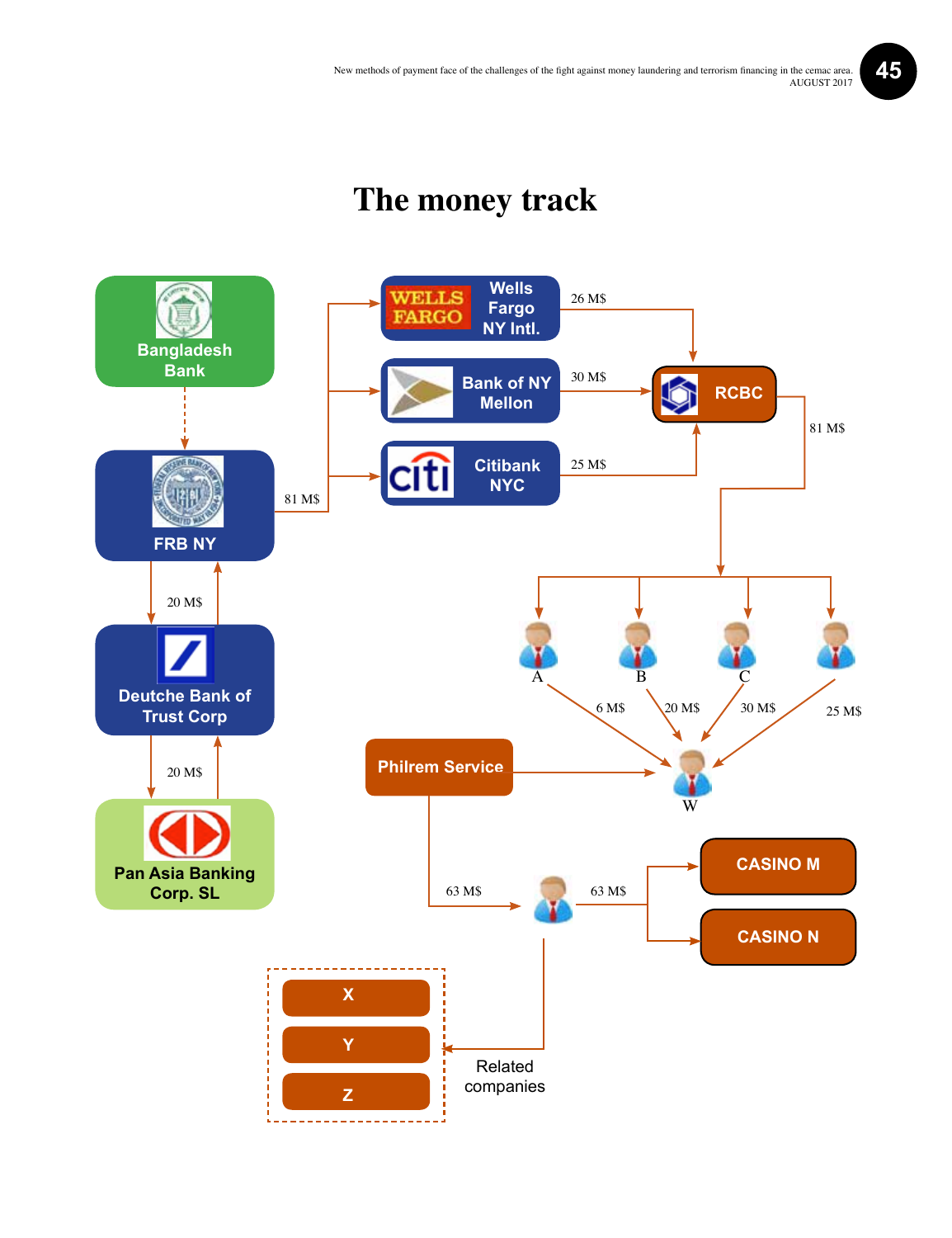### **Chapter V**

*Recommendations to reduce the risks of money laundering and terrorism financing linked to new payment methods*

Recommendations designed to improve the way in which NPMs are managed in the sub-region could include proposals for monitoring and regulating the supply of these financial instruments and for the technical management systems for transactions carried out via NPMs.

These proposals mainly involve:

- improvements to the regulations and supervision governing NPM offerings;
- coordination of activities between those parties that are involved in carrying out this practice by establishing automatic systems for sharing information between issuing companies on transactions that take place via e-money to facilitate the collection of information required by investigations, as well as to detect suspect transactions and declare them to financial intelligence units and to make reports to sub-regional and national supervisory and monitoring bodies;
- capacity building for various stakeholders regarding the issue of money laundering and terrorism financing in general, but also the risks of money laundering and terrorism financing linked to this specific area.

#### **5.1 Improving the regulatory framework for the regulation and supervision of NPM offerings**

The various risks listed in this report, including, on the one hand, those linked to cardholder anonymity, pre-paid card caps, laundering of proceeds from tax and customs fraud and the opacity of banks, and, on the other, the difficulty of obtaining aggregated statistics despite the provisions of instruction GR/01 on the monitoring of e-money payment systems by the BEAC are essentially down to regulatory weakness and the reluctance of regulatory, supervisory and monitoring authorities to implement effective measures to structure and monitor NPM-related activities, both at the regional and national level.

In an environment where transactions are inexorably moving to the digital sphere, these these observes weakness do not allow money supply aggregates to be accurately determined, thus preventing the implementation of appropriate measures to secure monetary and financial stability, and they also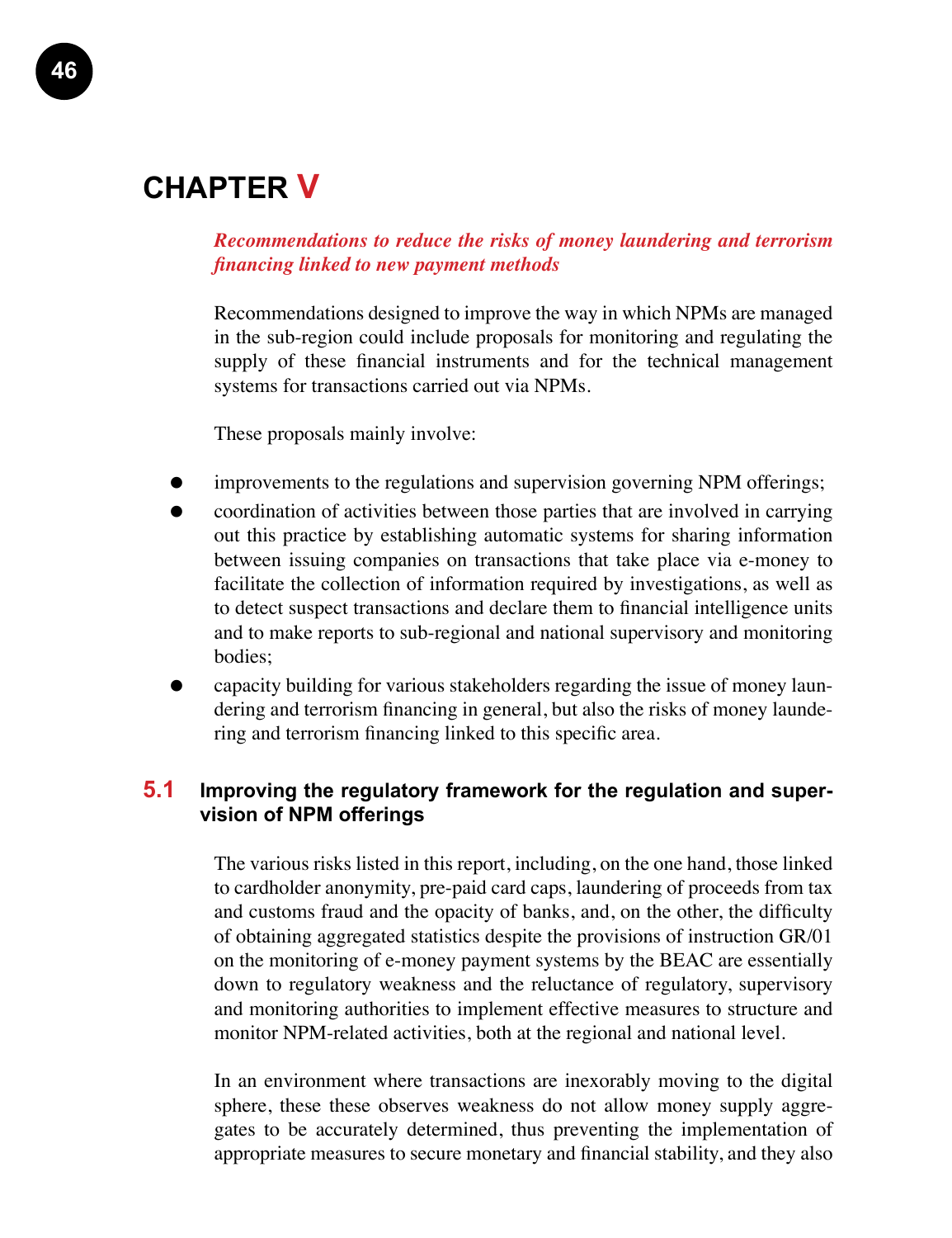prevent effective measures against money laundering and terrorism financing.

In addition to these regulatory weakness, although it is the COBAC's duty, as set out in instruction GR/01, to clarify regulations governing credit institutions to prevent money laundering and counter the financing of terrorism in relation to new payment methods, it has not as yet set out any guidelines or other document establishing NPM-specific due diligence practices that stakeholders should implement in their dealings with technical partners and with their customers.

In any case, it is our opinion that, if the FATF's Recommendation 15 (given above, see section 3.1.2) has not already been implemented, the relevant authorities must improve the legal framework surrounding these new payment methods to minimise their intrinsic vulnerability to money laundering and terrorism financing.

This new legal framework would include provisions that:

- 1. set out the role and operational responsibilities of each stakeholder involved in e-money activities (regulatory authorities, issuers, distributors, etc.), both individually and in their business relationships;
- 2. establish the various stakeholders' responsibilities regarding anti-money laundering and counter-terrorism financing;
- 3. require that a technical system is put in place, including a specific audit trail to ensure that transactions can be traced from the point payment requests are made up until they are concluded. By making the information in this trail easier to collect, it would be an additional source of information during searches following declarations of suspicion and, more generally, for investigations by criminal prosecution authorities;
- 4. ensure that e-money transactions carried out as part of foreign trade with non-members of the CEMAC area comply with the sub-region's currency exchange regulations;
- 5. cap e-money holdings to an amount that is compatible both with financial inclusion policies and with the risks of money laundering and terrorism financing that is intrinsic to this form of money. In West Africa, for example, without special permission from the Central Bank, e-money holdings cannot exceed 2,000,000 CFA francs (around  $\epsilon$ 3,000), and similarly, when the holder has several instruments from the same institution, the total amount loaded per month cannot exceed 10,000,000 CFA francs (around  $\epsilon$ 15,250). As an example, the weekly total permitted by a Gabonese bank is 25,000,000 CFA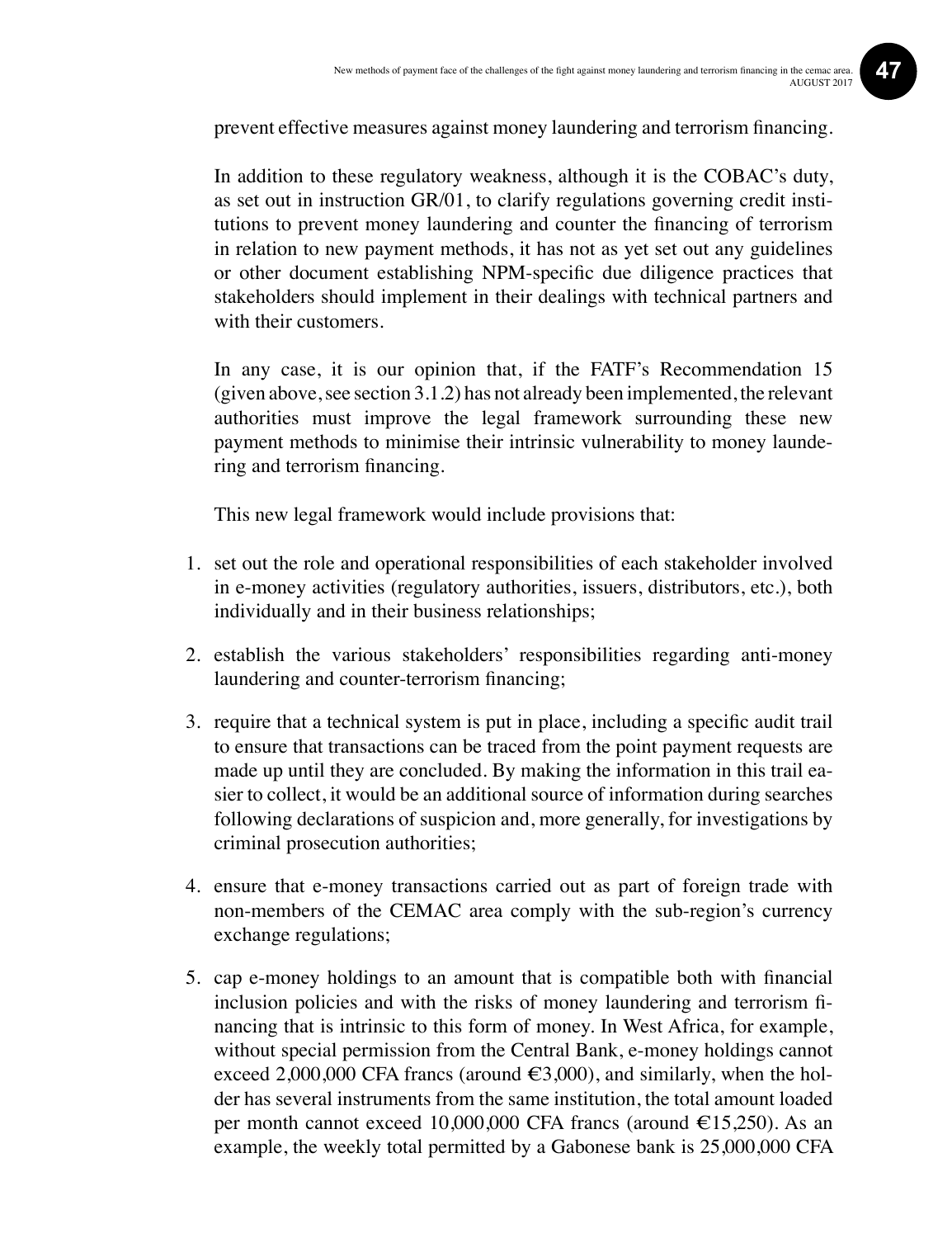francs (around  $\epsilon$ 38,000). In addition, in West Africa, the maximum amount of e-money that can be made available to a non-identified customer is 200,000 CFA francs (around  $\in$ 305) within a single month;

- 6. require systematic and effective reporting not just to the BEAC but also to national monetary authorities and to customs and tax authorities (for business transactions located out of their respective jurisdictions) based on a timeframe and framework set out by the BEAC. This data must be able to be refined based on requests from authorities tasked with carrying out investigations;
- 7. set out sanctions for non-compliance with regulatory provisions;

Regarding mobile money in particular, regulatory provisions could help to minimise the identified risks by putting in place the following measures:

- 8. for risks linked to customers: for transactions between individuals, develop mechanisms to improve identification of the senders and recipients of electronic transactions and implement caps on the number of accounts, transaction frequency, and transfer volumes and amounts that can be made within a certain period of time; monitor the transaction flow system in order to alert the mobile money provider of any suspicious series of transactions (similar to the AML/CTF systems used by banks and fraud detection systems used by mobile telephone operators). The caps imposed would require criminals and terrorists to split their transactions, making them more likely to be detected by the system;
- 9. for risks linked to retailers: set out detailed verification procedures at the beginning of and throughout the relationship to reduce the risk to a low level;
- 10. for risks linked to agents, intermediaries and retail partners: implement detailed verification procedures at the beginning of and throughout the relationship as well as continuous monitoring of compliance with requirements.

#### **5.2. Managing cybercriminal fraud risks**

The attacks on a bank in the sub-region described above, as well as the cybercriminal typology, should lead the electronic money market regulator and the various stakeholders in the sector to ensure a robust security infrastructure is implemented, anticipating system changes that would allow detection of fraud and attacks as soon as possible or, in the worst case, facilitate prompt reactions to them.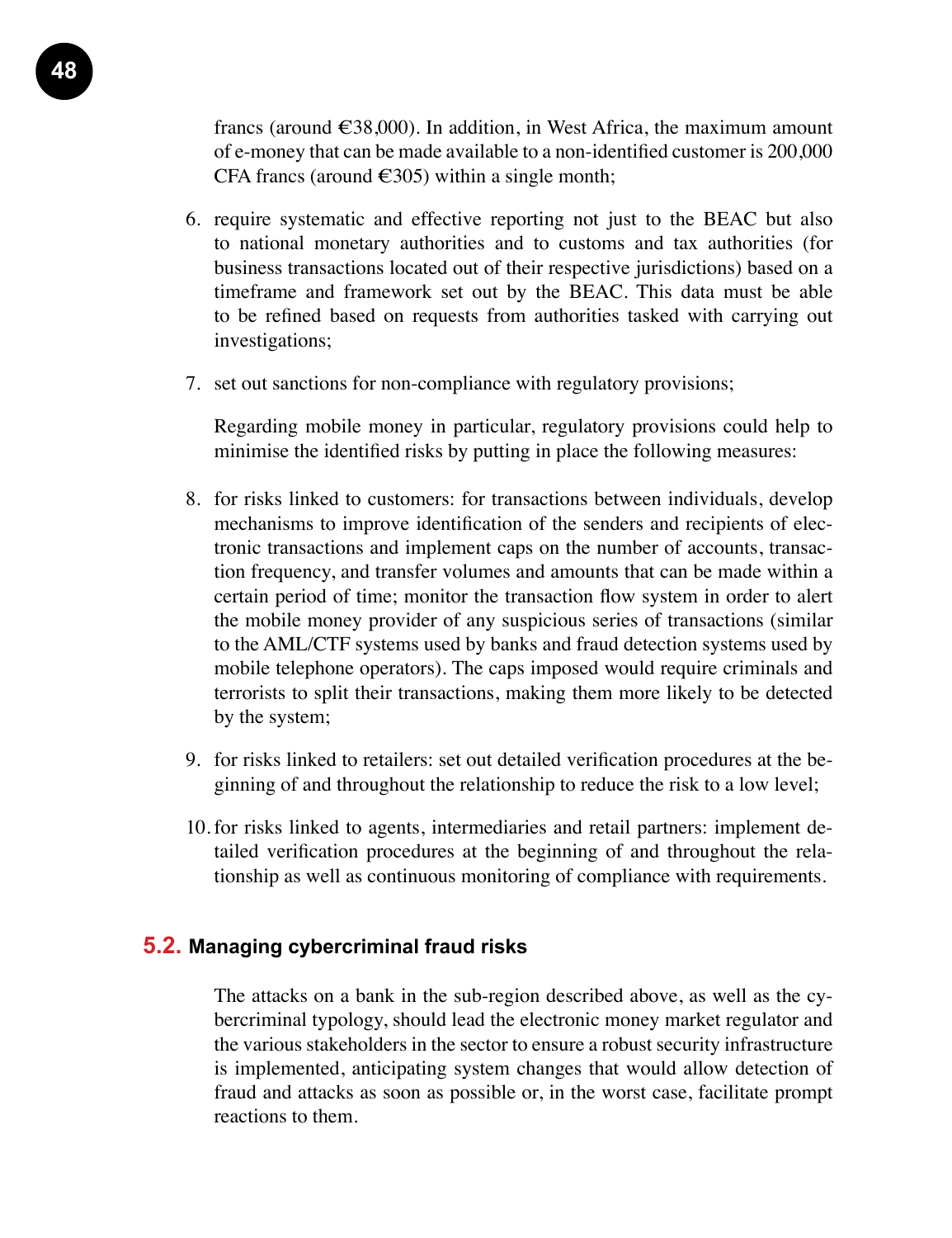#### **5.3 Ensuring implementation of FATF Recommendation 15**

Before launching new products or new business practices, or before using new or developing technologies, financial institutions, particularly sub-regional and national monitoring and regulatory bodies, each in their sphere, should take appropriate measures to manage and mitigate risks that may arise from (a) developing new products and business practices, including new delivery mechanisms, and (b) using new or developing technologies linked to new products or pre-existing products. Especially those linked to moves by mobile telephone operators towards issuing electronic money through VI-SA-type payment cards.

#### **5.4. Coordinating the activities of stakeholders involved in managing NPMs**

Regardless of the improvements that can be made to the legal framework governing new payment methods, they will have no effect if there are no instruments to ensure they are properly implemented. To do this, the possibilities presented by new IT solutions can be extremely helpful.

New technology could be used to implement a system that would improve coordination of and provide rigorous checks on the activities of stakeholders involved in NPMs for the purposes of preventing money laundering and countering terrorism financing by giving stakeholders a systematic overview of financial transactions carried out in the CEMAC using NPMs. At the same time, it would also centralise information (the volume and destination of funds, etc.) and allow rapid detection of money laundering and terrorism financing transactions using NPMs so that credit institutions, relevant criminal prosecution authorities and NAFIs could access and share information on declared payment incidents.

Such an IT- and telematics-based system would need to be connected to servers, to ATMs, to EPTs and to electronic payment systems managed by all stakeholders that issue e-money in the sub-region.

As an example, introducing transaction and account limits may be ineffective if, in terms of the way e-money is rolled out, there is a lack of interoperability between issuers' platforms in the sub-region— platforms fitted with blocking systems that are triggered whenever an attempt is made to exceed these caps. A technical solution could be put in place to instantly share information through a unique identifier assigned to each customer, managed by a central log of e-money holders. All of these measures should be given particular focus by the Groupement Interbancaire Monétique de l'Afrique Centrale (GIMAC—the Central African Electronic Money Interbank Group) as part of the development of its products but also as part of its statutory duties.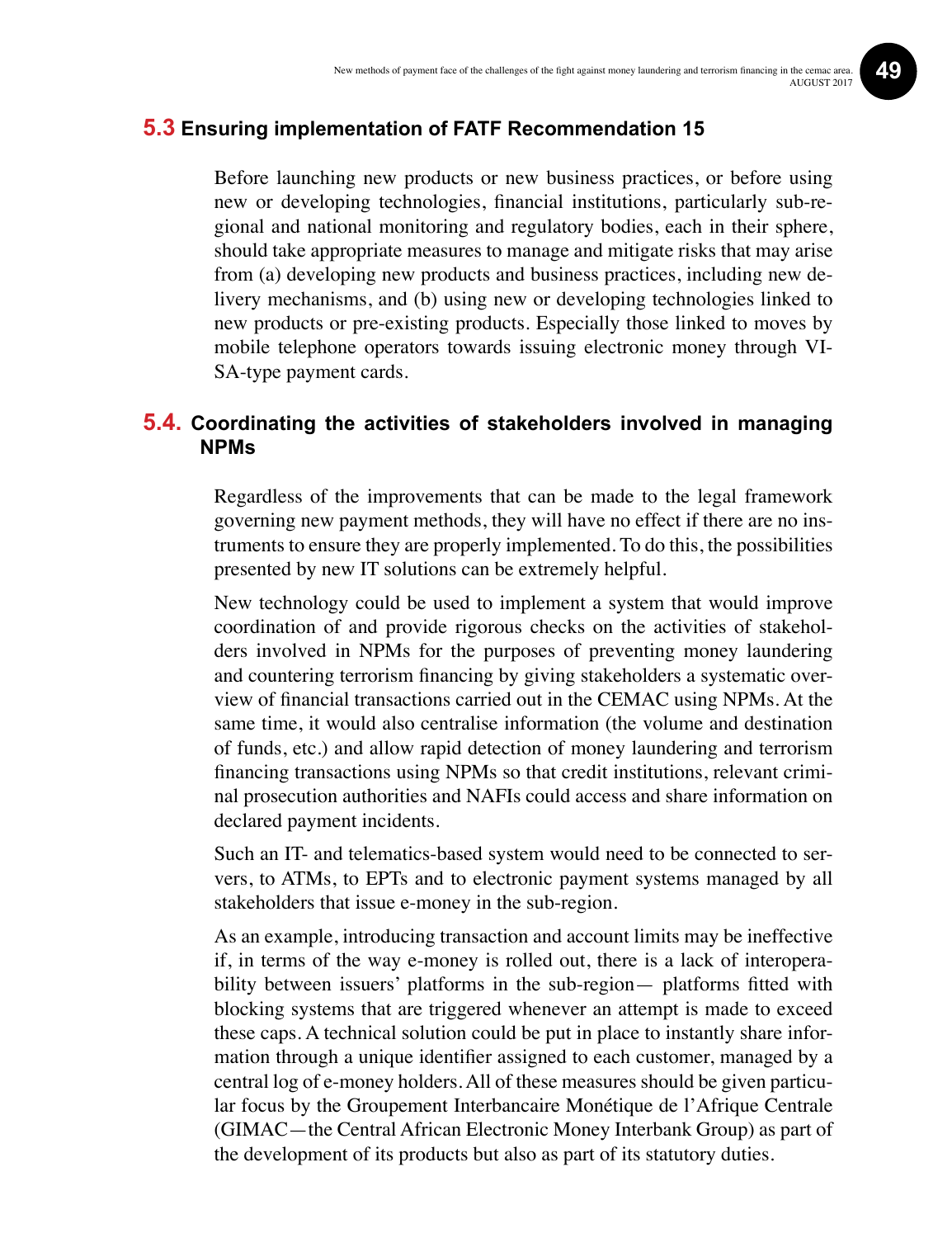**50**

For the purposes of efforts to prevent money laundering and terrorism financing, this approach would facilitate the tracking of suspicious users within the CEMAC. It could highlight points at which NPMs are used, thus revealing routes along which e-money flows and via which financial criminals operate. By including fraud modules and programs to detect suspicious transactions (smurfing, etc.), this system could help to issue declarations of suspected money laundering and terrorism financing much more rapidly than individuals could. A fraudulent transaction involving several banks, considered by each bank to be nothing out of the ordinary, could nonetheless be detected from an overall viewpoint by this system.

However, for it to operate effectively, the recommendations given above would have to be implemented. It would also require the support and involvement of the stakeholders that are involved in offering NPMs, and, above all, support from political decision-makers. Less of a distant utopia than it might be imagined, establishing such a system is conceivable, and would contribute significantly to efforts to gain control over flows of money linked to NPMs and to reduce the risks of money laundering and terrorism financing that are linked to their use.

#### **5.5 Building operational stakeholders' capacities**

Effective application of anti-money laundering and counter-terrorism financing measures requires not only proper management of the relevant legislation in order to better understand the issue but also management of the risks of destabilisation that the misuse of payment instruments, including NPMs, can cause to financial sectors and economies as well as the damage it can do to national security.

Continuous high-quality training must therefore be provided to stakeholders working with NPMs. This training must cover knowledge of the legal framework of anti-money laundering and counter-terrorism financing measures and techniques for quickly detecting unusual transactions linked to new payment methods.

As such, the COBAC must work with the GABAC and/or financial intelligence units to issue guidelines (instructions) indicating the diligence measures specific to NPMs that e-money stakeholders should take to prevent the risks of money laundering and terrorism financing, as is the case with the French Prudential Supervision and Resolution Authority (ACPR). These guidelines should supplement the Regulation on the prevention and suppression of money laundering and of the financing of terrorism and proliferation in Central Africa of April 2016 and provide additional resources to build the capacity of all stakeholders in the NPM chain.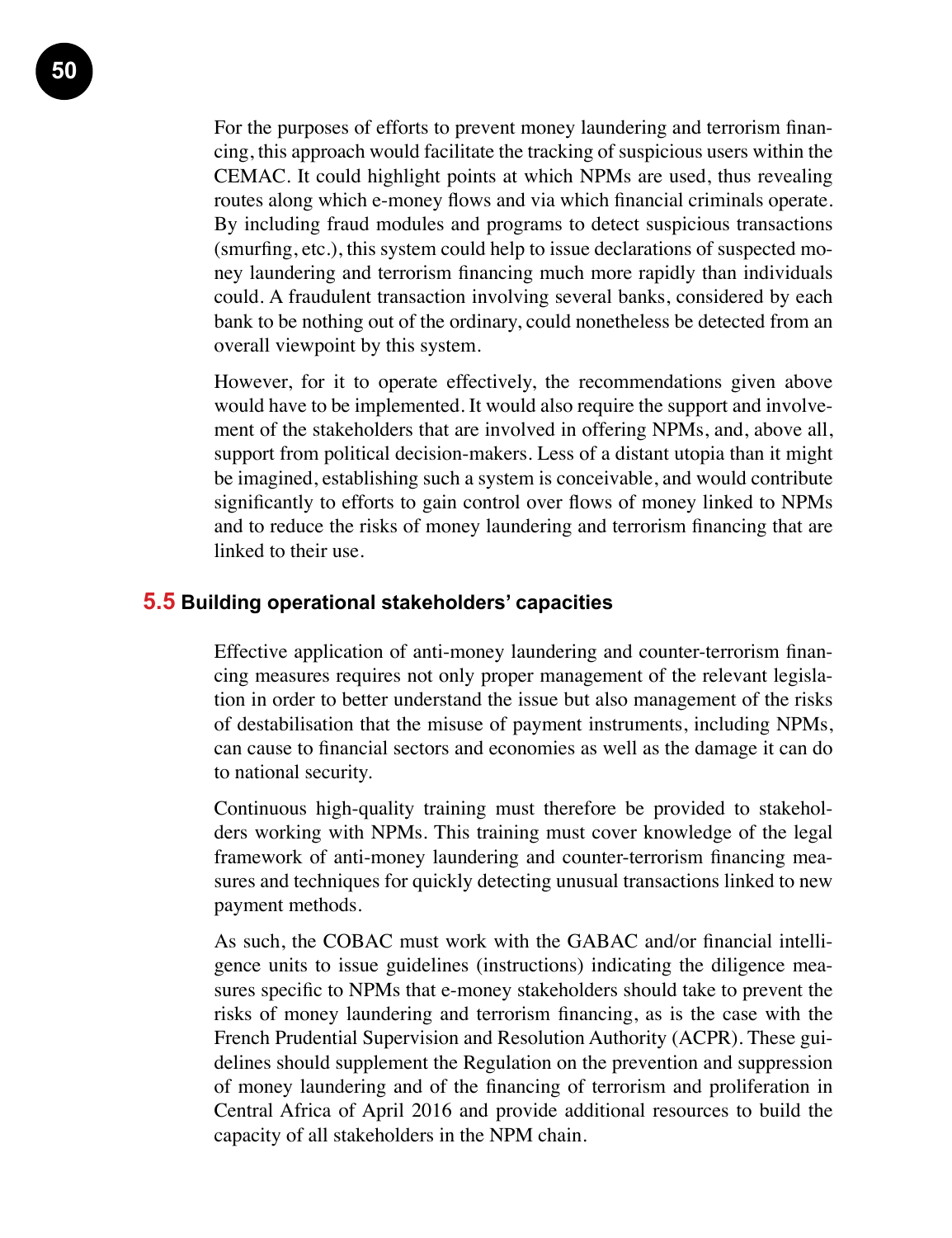### **Conclusion**

In accordance with its terms of reference, the objective of this typologies exercise was to report on developments in NPMs in the sub-region and to produce a comparative analysis of a range of regulatory approaches that could be used to regulate and monitor the phenomenon of NPMs and that maintain a balance between the need to promote, on the one hand, the inclusion of population segments that do not have access to the financial system and, on the other, the fight against money laundering and terrorism financing. It also aims to identify the specific risks and vulnerabilities inherent to pre-paid cards, online payment systems (including virtual money) and mobile telephone payment services. Finally, based on case studies located where possible in the sub-region, this report aimed to draw up procedures and to identify trends in the misuse of NPMs for money laundering and terrorism financing purposes in Central Africa.

Based on the data collected, particularly regarding the financial flows that result, this study reveals that the volume of transactions made using NPMs as defined above is increasing rapidly in the CEMAC, demonstrating that the segment of the population who would otherwise have no banking access has taken up the range of financial services offered to them through new payment methods, particularly mobile money.

However, these new methods of payment may present a number of inherent vulnerabilities to money laundering and terrorism financing.

These vulnerabilities are due to the following aspects:

- Shared by all NPMs considered in this report are regulatory shorcomings, the variety of stakeholders and the speed of technological developments;
- Pre-paid cards are vulnerable due to banks' lack of transparency, cardholder anonymity, non-compliance with the caps set by the BEAC, laundering of the proceeds of tax and customs fraud, circumvention of automatic declaration thresholds, and the way transactions are carried out.
- Mobile money is vulnerable due to customer behaviour, customer identification, retailers, agents, intermediaries and retail partners, and cross-border payments.

Two known cases of money laundering and terrorism financing linked to the use of NPMs in the CEMAC have been identified: the first case involved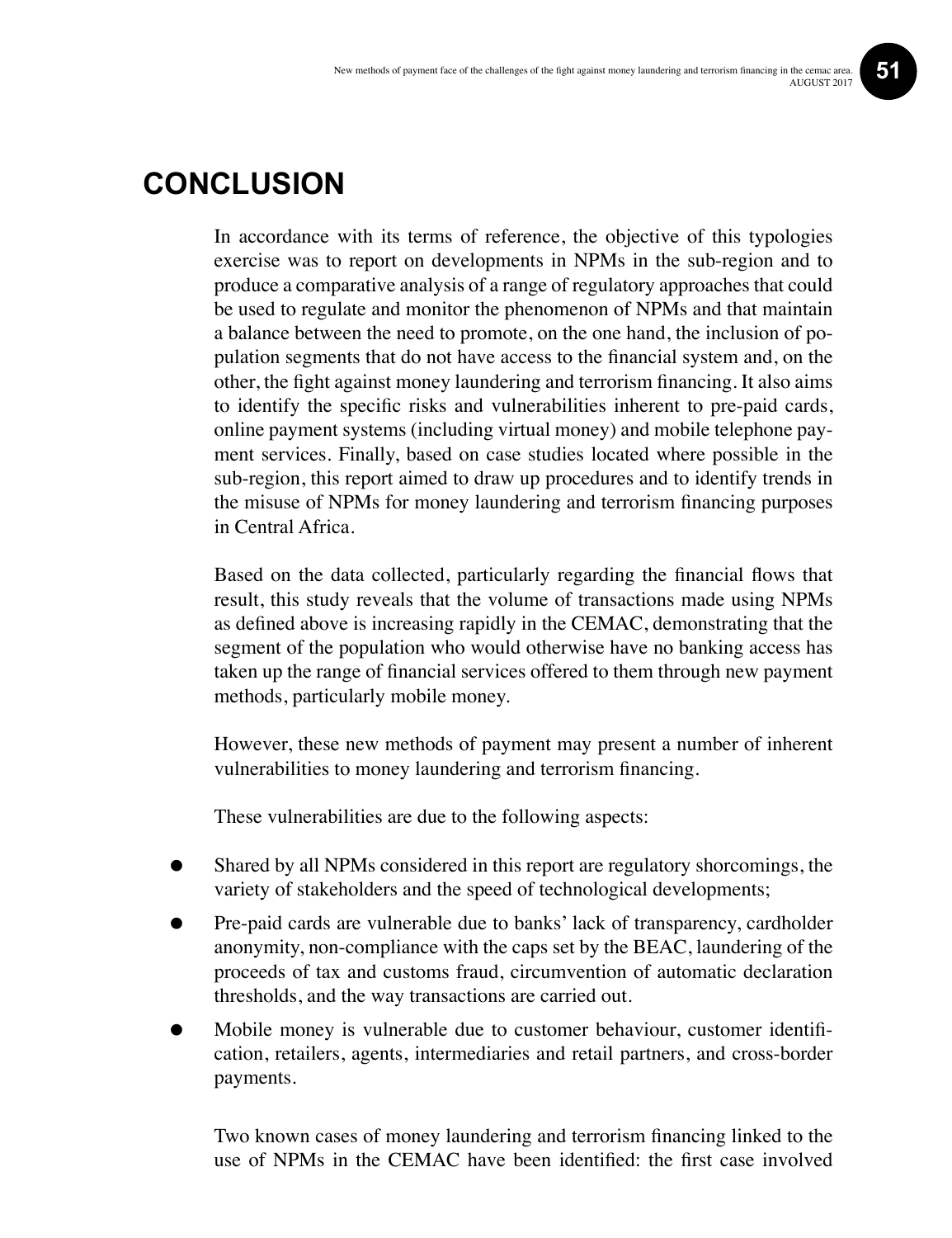computer fraud relating to pre-paid cards, resulting in money laundering, and the second involved money laundering via mobile money.

These different typological cases are, as discussed above, the result of the combination of several risk factors for money laundering and terrorism financing. These risk factors include those linked to weaknesses in the regulatory system. The main weakness is in the legal framework governing NPMs and its treatment of money laundering and terrorism financing aspects, an absence of texts governing the origin of funds, the identity of users, etc. Issues also arise from the way in which NPM activities are monitored and from transaction caps that are considered to be too high. Risk factors have also been identified regarding the supply of new payment methods and the way transactions are carried out.

To mitigate these risk factors and contain the risks of money laundering and terrorism financing, a number of recommendations have been made. These recommendations involve strengthening the regulations governing NPMs, proposing mechanisms to improve coordination between stakeholders involved in NPMs, and developing a system to collect real-time information on NPM transactions. Implementing this array of propositions through political will and concerted effort from all financial system stakeholders could make a key contribution to better management of NPM transactions and prevent the risks of money laundering and terrorism financing that are linked to the use of NPMs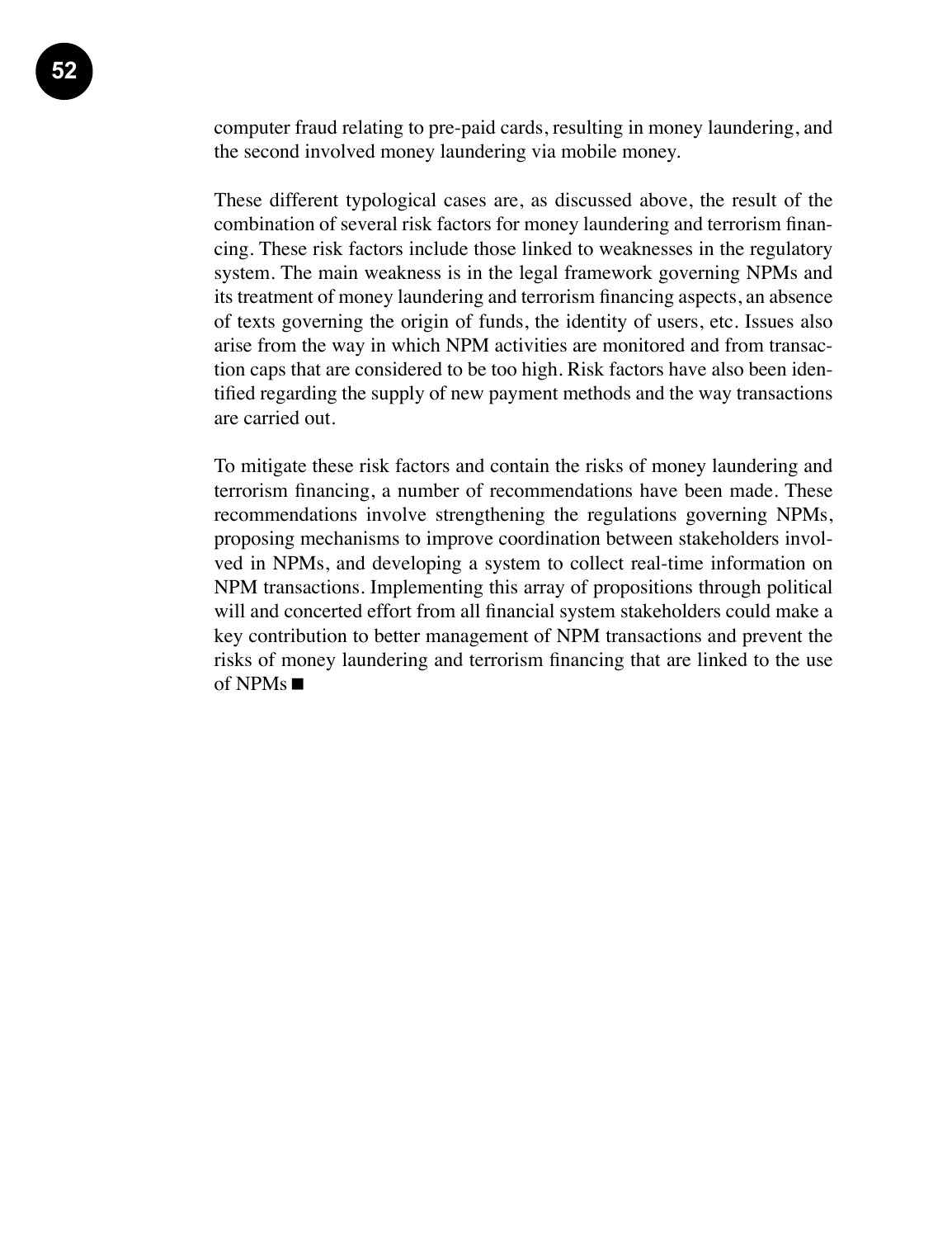### **APPENDIX 1**

### **List of acronyms used in this report**

**AML/CTF:** Anti-money laundering and counter-terrorism financing

**BEAC:** Bank of Central African States

**BICEC:** Banque Internationale du Cameroun pour l'Epargne et le Crédit

**CEMAC:** Central African Economic and Monetary Community

**COBAC:** Central African Banking Commission

**EMI:** E-money institution

**GABAC:** Groupe d'Action contre le Blanchiment d'argent en Afrique Centrale—Task Force on Money Laundering in Central Africa

**GIMAC:** Groupe Interbancaire Monétique de l'Afrique Centrale—Central African Electronic Money Interbank Group

**ML:** Money laundering

**NAFI:** National Agency for Financial Investigations

**NPMs:** New payment methods

**TF:** terrorism financing

**UEMOA :** West African Economic and Monetary Union

**UMAC:** Central African Monetary Union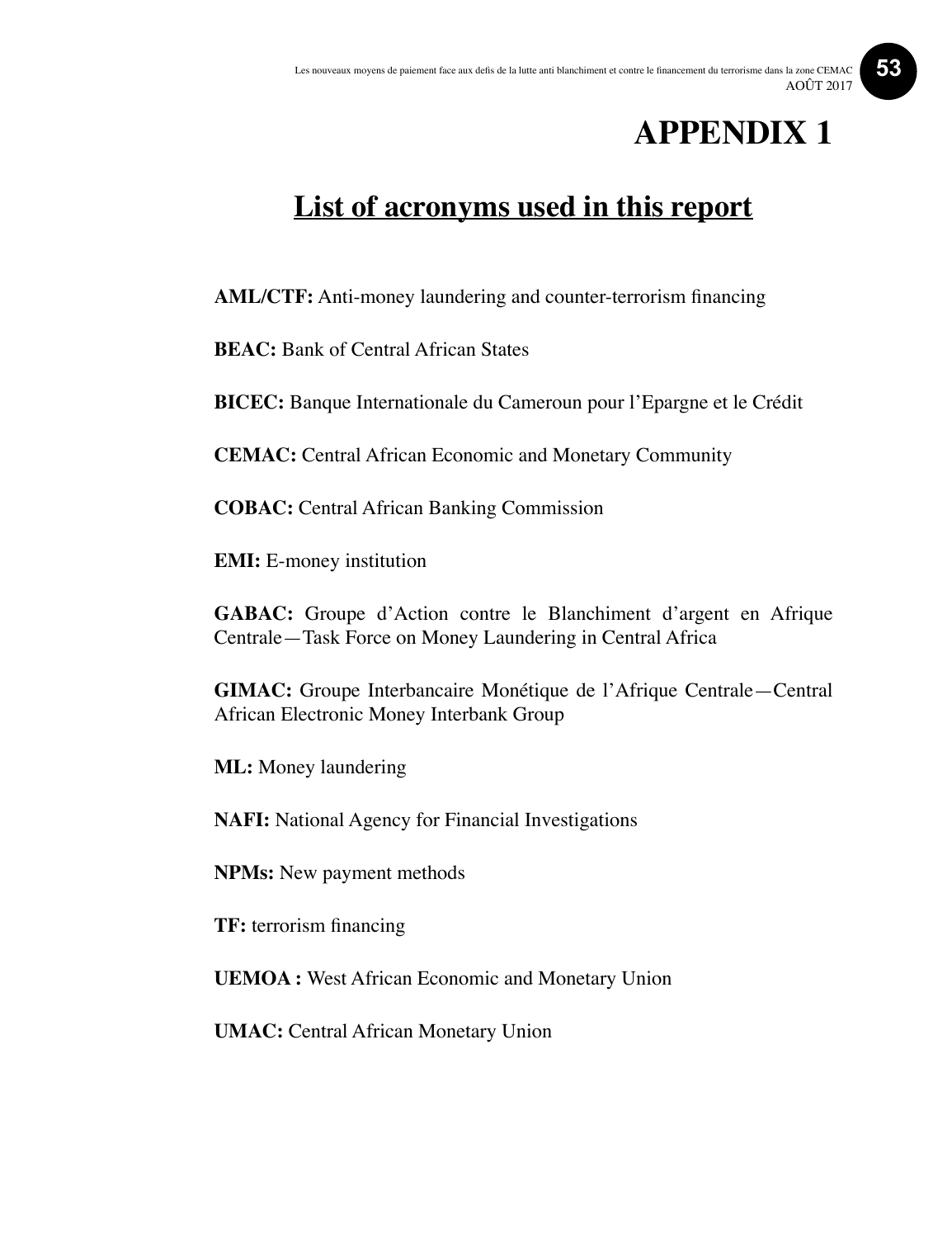### **APPENDIX 2**

### **Bibliography**

- 1 Adrianaivo, M, Kpodar, K, 2012, Mobile phones, financial inclusion and growth, Review of Economics and Institutions, Vol 3, No2 ;
- 2 Armendariz de Aghion, B., Morduch, J., 2005, "The economics of microfinance", The Mit Press Cambridge, Massachusetts London.
- 3 L'argent mobile au service des personnes non bancarisées (Maria Solin, Andrew Zerzan)
- 4 Attali, J., 2006, "La microfinance aujourd'hui", Planetfinance , télécharger à www.pointsdactu.org/article\_print.php3?id\_article=664.
- 5 Babajide, A, 2015, Financial inclusion and economic growth in Nigeria, International Journal of Economics and Financial Issues, Vol 5, No3,
- 6 CENAFE, 2010, Typologies et tendances en matière de blanchiment d'argent et de financement du terrorisme au sein des entreprises de services monétaires canadiennes - Rapport de typologies et de tendances de CE-NAFE.
- 7 CGAP, 2001, Commercialisation et dérive de la mission des IMF, la transformation de la microfinance en Amérique Latine, Etude Spéciale.
- 8 Chatain, P-L ., Hernandez-Coss, R., Borowik, K., Zerzan., 2008, Integrity in mobile phone financial services : Measures for mitigating risks from money laundering and terrorist financing, World Bank Working - Paper No 146.
- 9 Demetis, D., 2010, Technology and anti-money laundering : A systems theory and risks-based approach, Edgard Egar Publising Limited.
- 10 Di Castri, S, Mobile money: Enabling regulatory solutions, www.gsma. com/.../2013/.../MMU-Enabling-Regulato..
- 11 Donovan, K, 2012, Mobile money for financial inclusion, siteresources. worldbank.org/.../IC4D-2012-Chapter-4.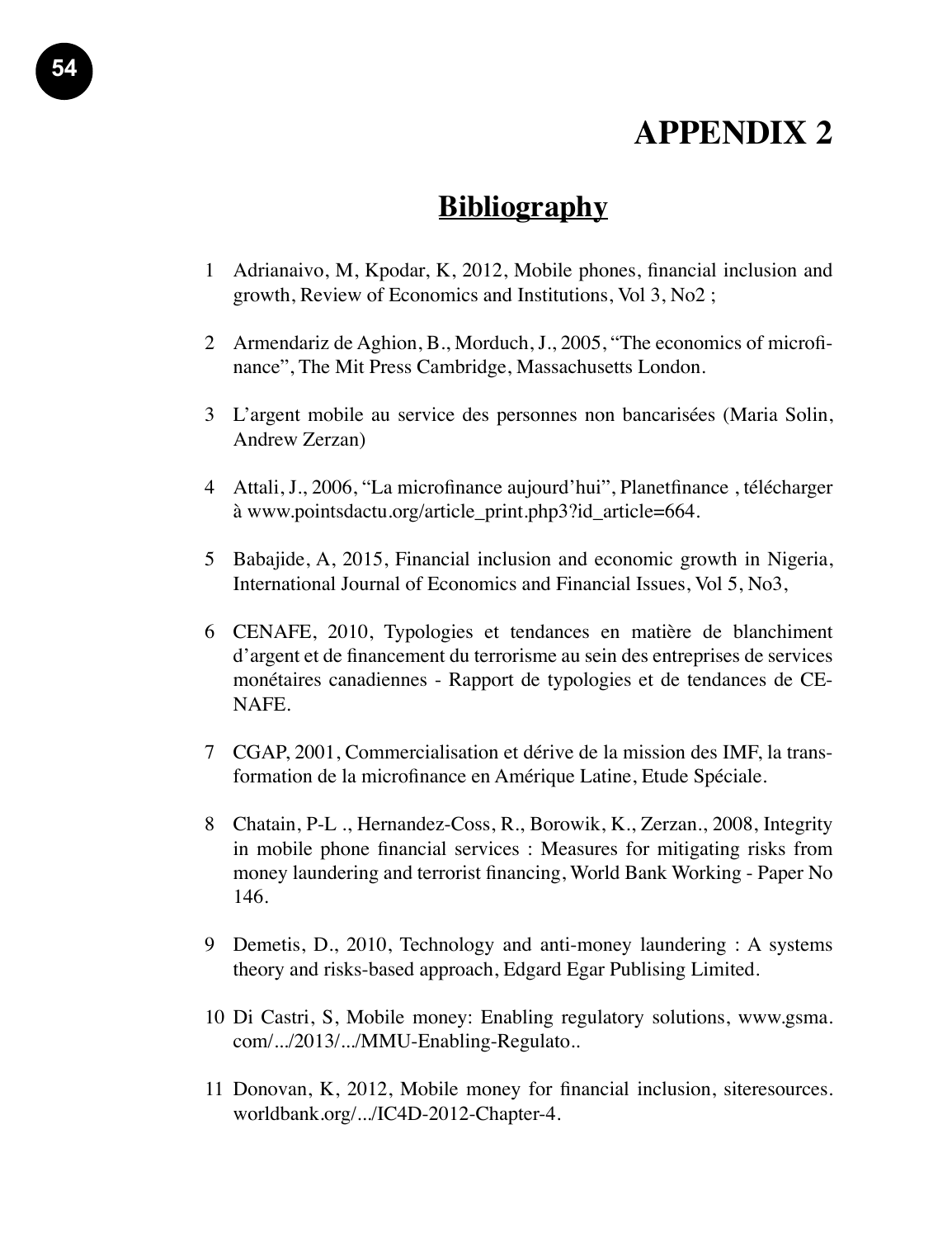**55**

- 12 Helms, B., 2006, "La finance pour tous: construire des systèmes financiers inclusifs", Les éditions Saint-Martin.
- 13 Hulme, D., Mosley, P., 1996, "Finance against poverty", Volume 1, Routledge, London.
- 14 Investir au Cameroun, 2005, le Mobile money prend ses marques au Cameroun, N°38
- 15 Klein, M, Mayer, C, 2011, Mobile money and financial inclusion: The regulatory lessons, Policy research working paper 5664, World Bank.
- 16 Lal, R, Sachdev, I, 2015, Mobile money services, design and development for financial inclusion, Harvard Business School, Working paper 15-83
- 17 Lawack, V, 2013, Mobile money, financial inclusion and financial integrity: The South African Case, Washington Journal of Law, Technology and Art, Vol 8, No 3, p 317-346.
- 18 Lelart, M., 2002, L'évolution de la finance informelle et ses conséquences sur l'évolution des systèmes financiers, Réseau Entrepreneuriat, Cotonou 16-18 Avril.
- 19 Lelart, M., 2005, "De la finance informelle à la microfinance", Editions des Archives Contemporaines, AUF.
- 20 Levine, R, 2003, More on finance and growth: More finance, more growth ?, Federal Reserve Bank of St Louis Review, Vol 84, No 4, P31- 46.
- 21 Mayoukou, C, 2000, La microfinance en Afrique centrale : Etat des lieux et perspectives de développement, TFD, 59-60, Juillet
- 22 Etude de TRACFIN, monnaie électronique, monnaies virtuelles et nouveaux risques.
- 23 Maria solin, Andrew Zerzan, L'argent mobile au service des personnes non bancarisées-2009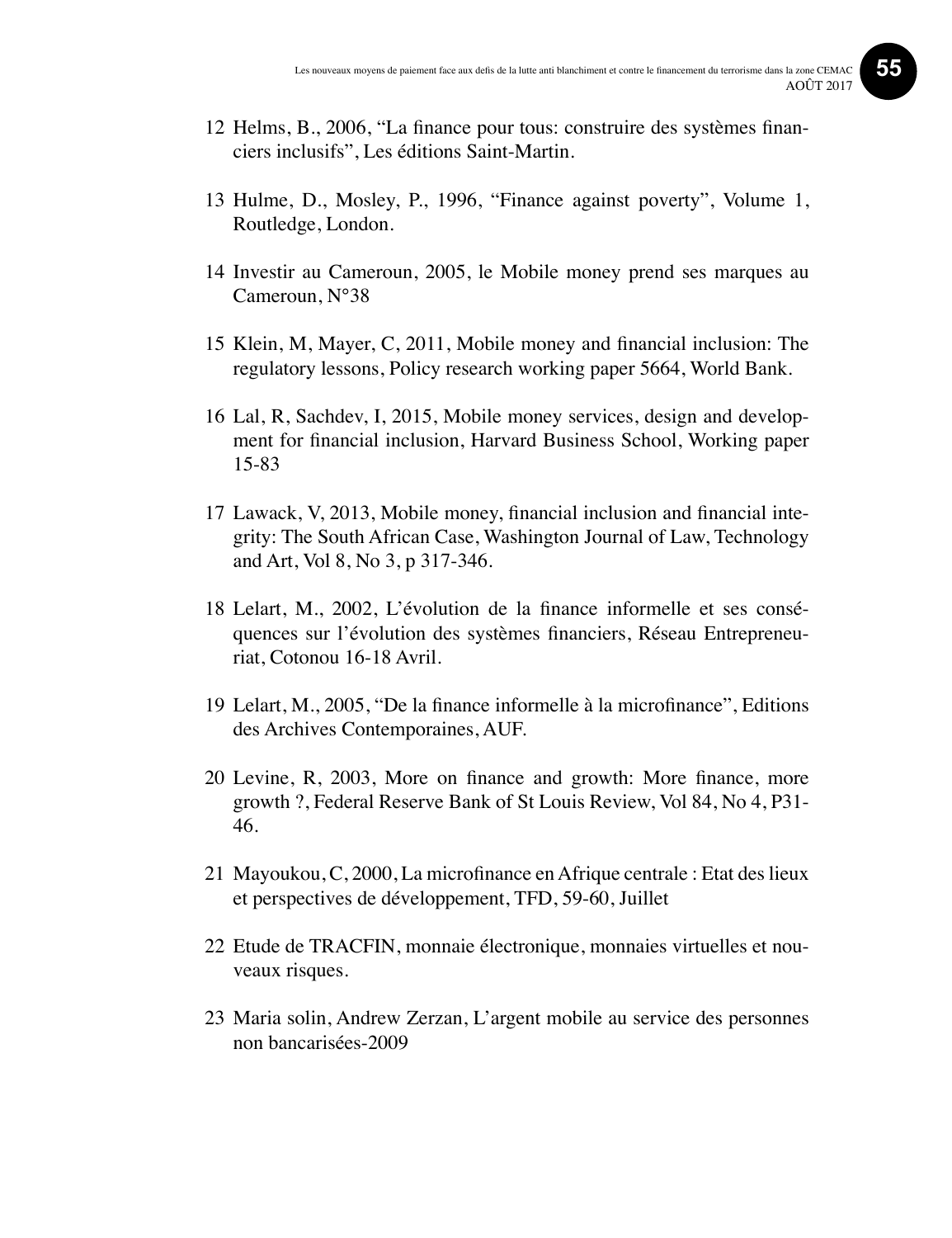### **APPENDIX 3**

### **List of regulatory texts regarding e-money**

- 1 Regulation 01/02/CEMAC/UMAC/COBAC of 13 April 2002 on the conditions for the practice and management of microfinance activities in CEMAC countries.
- 2 Regulation 01/03/CEMAC/UMAC of 04 April 2003 on the prevention and suppression of money laundering and terrorism financing in Central Africa.
- 3 Regulation 02/03/CEMAC/UMAC/CM of 04 April 2003 on payment systems, methods and incidents.
- 4 Regulation 01/11/CEMAC/UMAC/CM of 18 September 2011 on the conditions for exercising the activity of issuing e-money.
- 5 COBAC regulation R-2005/01 of 1 April 2005 on diligence by establishments liable on matters of combating money laundering and of the financing of terrorism in Central Africa.
- 6 COBAC regulation R-2005/02 on e-money institutions.
- 7 COBAC instruction I-2006/01 of 31 July 2006 on information on the anti-money laundering and counter-terrorism financing system.
- 8 Instruction 01/GR of 31 October 2011 from the Governor of the BEAC on the monitoring of e-money payment systems, with an appendix including a reference framework featuring aspects to allow the BEAC to continue its work of monitoring activity
- 9 Instruction 02/GR/UMAC of 07 May 2014 from the Governor of the BEAC on the implementation of multibanking as part of the issuance of e-money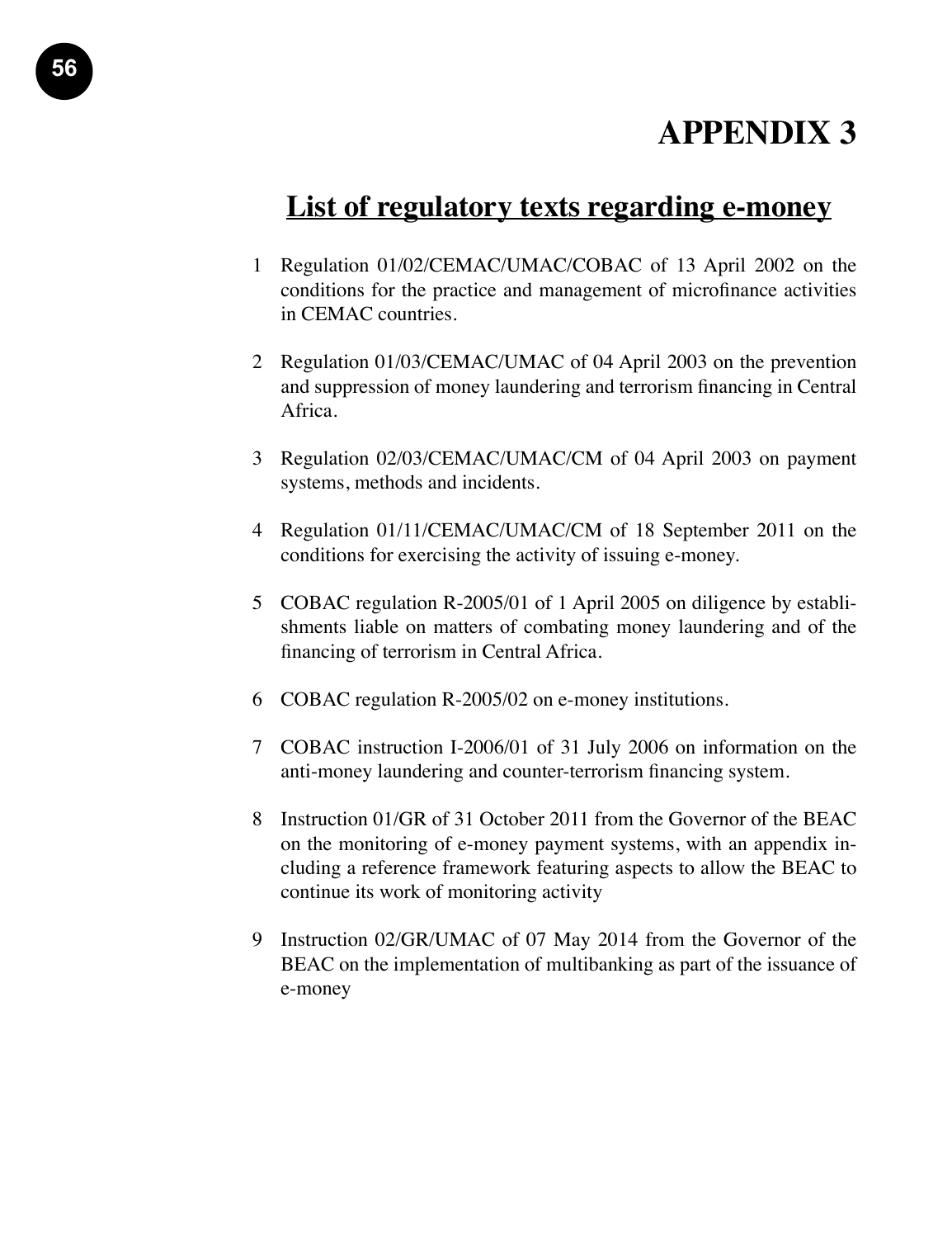